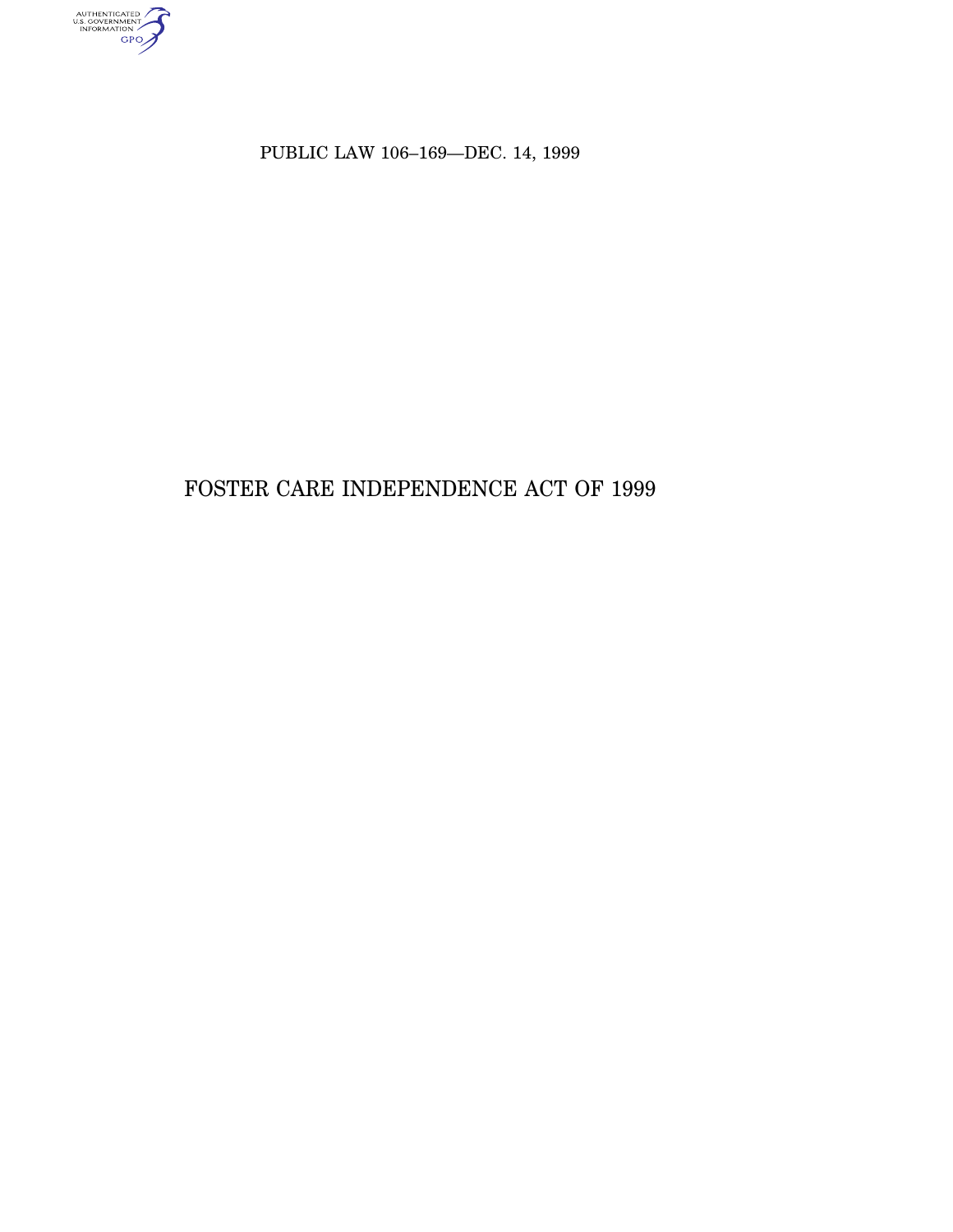# Public Law 106–169 106th Congress

# An Act

Dec. 14, 1999 [H.R. 3443]

To amend part E of title IV of the Social Security Act to provide States with more funding and greater flexibility in carrying out programs designed to help children make the transition from foster care to self-sufficiency, and for other purposes.

*Be it enacted by the Senate and House of Representatives of the United States of America in Congress assembled*,

42 USC 1305 note. Foster Care Independence Act of 1999.

#### **SECTION 1. SHORT TITLE; TABLE OF CONTENTS.**

(a) SHORT TITLE.—This Act may be cited as the ''Foster Care Independence Act of 1999''.

(b) TABLE OF CONTENTS.—The table of contents of this Act is as follows:

#### Sec. 1. Short title; table of contents.

### TITLE I—IMPROVED INDEPENDENT LIVING PROGRAM

Subtitle A—Improved Independent Living Program

Sec. 101. Improved independent living program.

#### Subtitle B—Related Foster Care Provision

- Sec. 111. Increase in amount of assets allowable for children in foster care.
- Sec. 112. Preparation of foster parents to provide for the needs of children in State care.

### Subtitle C—Medicaid Amendments

Sec. 121. State option of Medicaid coverage for adolescents leaving foster care.

#### Subtitle D—Adoption Incentive Payments

Sec. 131. Increased funding for adoption incentive payments.

#### TITLE II—SSI FRAUD PREVENTION

# Subtitle A—Fraud Prevention and Related Provisions

- Sec. 201. Liability of representative payees for overpayments to deceased recipients.
- Sec. 202. Recovery of overpayments of SSI benefits from lump sum SSI benefit payments.
- Sec. 203. Additional debt collection practices.
- Sec. 204. Requirement to provide State prisoner information to Federal and federally assisted benefit programs.
- Sec. 205. Treatment of assets held in trust under the SSI program.
- Sec. 206. Disposal of resources for less than fair market value under the SSI program.
- Sec. 207. Administrative procedure for imposing penalties for false or misleading statements.
- Sec. 208. Exclusion of representatives and health care providers convicted of violations from participation in social security programs.
- Sec. 209. State data exchanges.
- Sec. 210. Study on possible measures to improve fraud prevention and administrative processing.
- Sec. 211. Annual report on amounts necessary to combat fraud.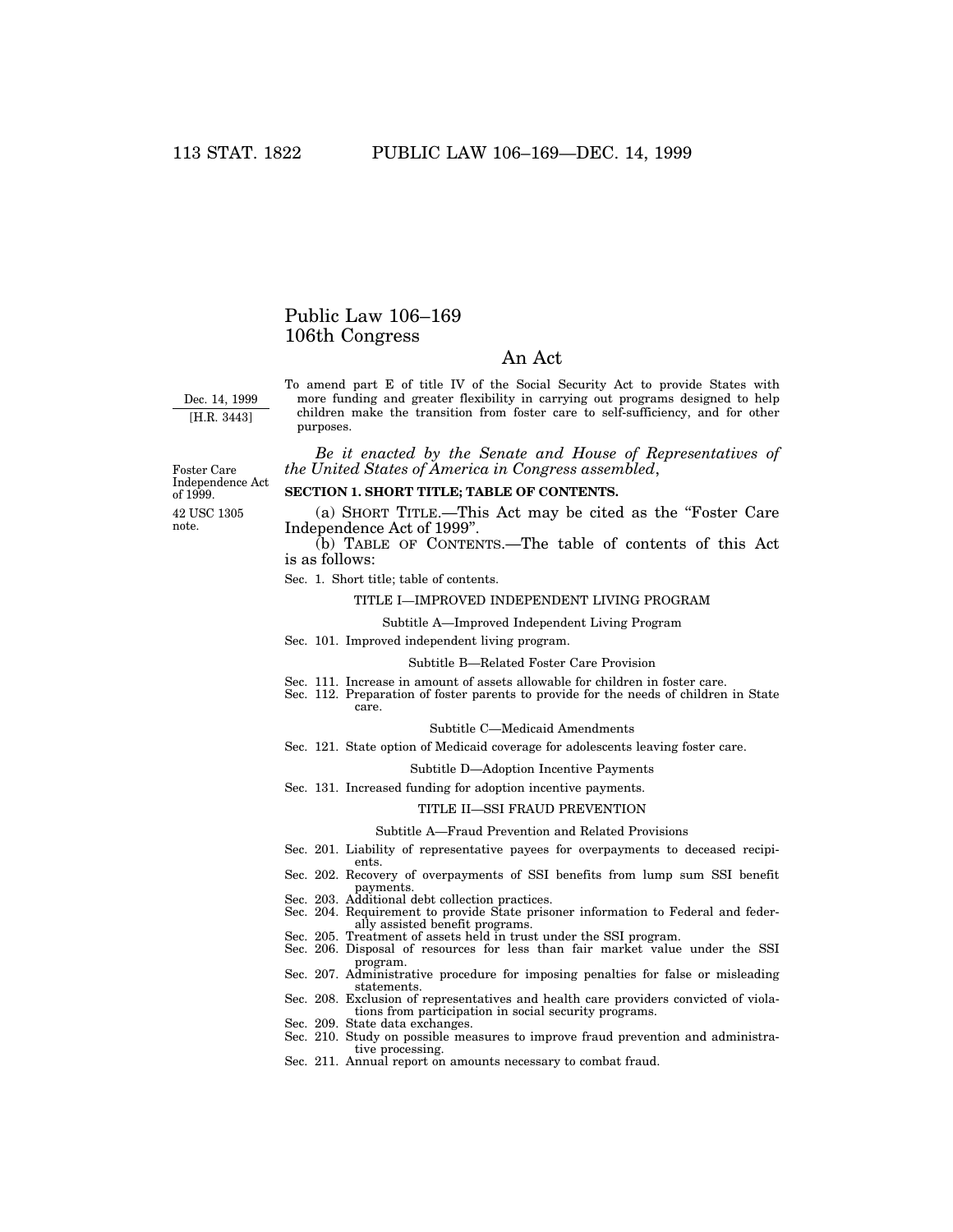Sec. 213. Access to information held by financial institutions.

#### Subtitle B—Benefits For Certain World War II Veterans

Sec. 251. Establishment of program of special benefits for certain World War II veterans.

#### Subtitle C—Study

Sec. 261. Study of denial of SSI benefits for family farmers.

#### TITLE III—CHILD SUPPORT

Sec. 301. Narrowing of hold-harmless provision for State share of distribution of collected child support.

#### TITLE IV—TECHNICAL CORRECTIONS

Sec. 401. Technical corrections relating to amendments made by the Personal Responsibility and Work Opportunity Reconciliation Act of 1996.

# **TITLE I—IMPROVED INDEPENDENT LIVING PROGRAM**

# **Subtitle A—Improved Independent Living Program**

# **SEC. 101. IMPROVED INDEPENDENT LIVING PROGRAM.**

42 USC 677 note.

(a) FINDINGS.—The Congress finds the following:

(1) States are required to make reasonable efforts to find adoptive families for all children, including older children, for whom reunification with their biological family is not in the best interests of the child. However, some older children will continue to live in foster care. These children should be enrolled in an Independent Living program designed and conducted by State and local government to help prepare them for employment, postsecondary education, and successful management of adult responsibilities.

(2) Older children who continue to be in foster care as adolescents may become eligible for Independent Living programs. These Independent Living programs are not an alternative to adoption for these children. Enrollment in Independent Living programs can occur concurrent with continued efforts to locate and achieve placement in adoptive families for older children in foster care.

(3) About 20,000 adolescents leave the Nation's foster care system each year because they have reached 18 years of age and are expected to support themselves.

(4) Congress has received extensive information that adolescents leaving foster care have significant difficulty making a successful transition to adulthood; this information shows that children aging out of foster care show high rates of homelessness, non-marital childbearing, poverty, and delinquent or criminal behavior; they are also frequently the target of crime and physical assaults.

(5) The Nation's State and local governments, with financial support from the Federal Government, should offer an extensive program of education, training, employment, and financial support for young adults leaving foster care, with participation in such program beginning several years before high school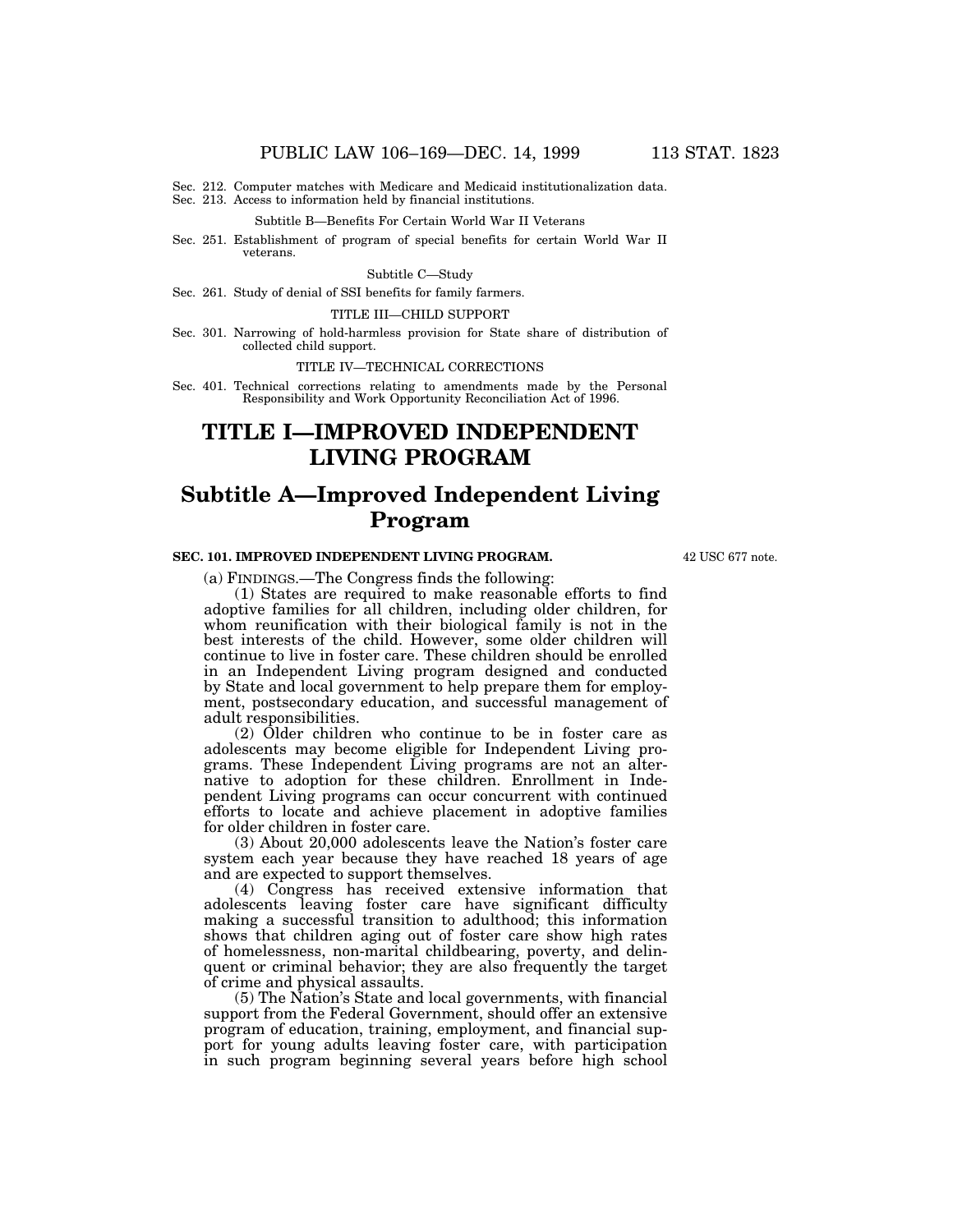graduation and continuing, as needed, until the young adults emancipated from foster care establish independence or reach 21 years of age.

(b) IMPROVED INDEPENDENT LIVING PROGRAM.—Section 477 of the Social Security Act (42 U.S.C. 677) is amended to read as follows:

# **''SEC. 477. JOHN H. CHAFEE FOSTER CARE INDEPENDENCE PROGRAM.**

''(a) PURPOSE.—The purpose of this section is to provide States with flexible funding that will enable programs to be designed and conducted—

''(1) to identify children who are likely to remain in foster care until 18 years of age and to help these children make the transition to self-sufficiency by providing services such as assistance in obtaining a high school diploma, career exploration, vocational training, job placement and retention, training in daily living skills, training in budgeting and financial management skills, substance abuse prevention, and preventive health activities (including smoking avoidance, nutrition education, and pregnancy prevention);

" $(2)$  to help children who are likely to remain in foster care until 18 years of age receive the education, training, and services necessary to obtain employment;

"(3) to help children who are likely to remain in foster care until 18 years of age prepare for and enter postsecondary training and education institutions;

 $\mathcal{L}(4)$  to provide personal and emotional support to children aging out of foster care, through mentors and the promotion of interactions with dedicated adults; and

''(5) to provide financial, housing, counseling, employment, education, and other appropriate support and services to former foster care recipients between 18 and 21 years of age to complement their own efforts to achieve self-sufficiency and to assure that program participants recognize and accept their personal responsibility for preparing for and then making the transition from adolescence to adulthood.

"(b) APPLICATIONS.-

" $(1)$  In GENERAL.—A State may apply for funds from its allotment under subsection (c) for a period of five consecutive fiscal years by submitting to the Secretary, in writing, a plan that meets the requirements of paragraph (2) and the certifications required by paragraph (3) with respect to the plan.

"(2) STATE PLAN.—A plan meets the requirements of this paragraph if the plan specifies which State agency or agencies will administer, supervise, or oversee the programs carried out under the plan, and describes how the State intends to do the following:

"(A) Design and deliver programs to achieve the purposes of this section.

''(B) Ensure that all political subdivisions in the State are served by the program, though not necessarily in a uniform manner.

''(C) Ensure that the programs serve children of various ages and at various stages of achieving independence.

''(D) Involve the public and private sectors in helping adolescents in foster care achieve independence.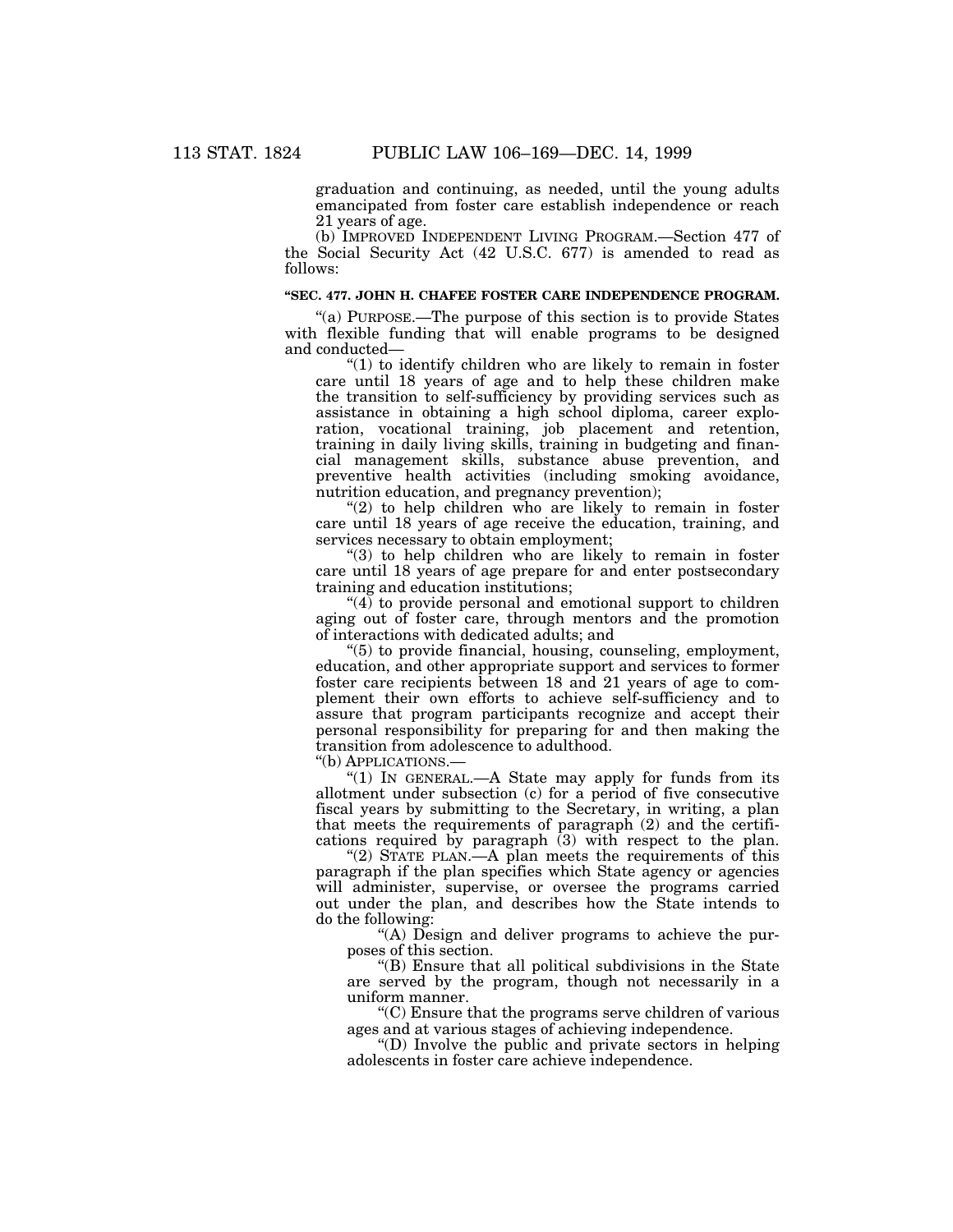''(E) Use objective criteria for determining eligibility for benefits and services under the programs, and for ensuring fair and equitable treatment of benefit recipients.

"(F) Cooperate in national evaluations of the effects of the programs in achieving the purposes of this section. ''(3) CERTIFICATIONS.—The certifications required by this paragraph with respect to a plan are the following:

''(A) A certification by the chief executive officer of the State that the State will provide assistance and services to children who have left foster care because they have attained 18 years of age, and who have not attained 21 years of age.

''(B) A certification by the chief executive officer of the State that not more than 30 percent of the amounts paid to the State from its allotment under subsection (c) for a fiscal year will be expended for room or board for children who have left foster care because they have attained 18 years of age, and who have not attained 21 years of age.

 $(C)$  A certification by the chief executive officer of the State that none of the amounts paid to the State from its allotment under subsection (c) will be expended for room or board for any child who has not attained 18 years of age.

''(D) A certification by the chief executive officer of the State that the State will use training funds provided under the program of Federal payments for foster care and adoption assistance to provide training to help foster parents, adoptive parents, workers in group homes, and case managers understand and address the issues confronting adolescents preparing for independent living, and will, to the extent possible, coordinate such training with the independent living program conducted for adolescents.

" $(E)$ <sup> $\Lambda$ </sup> certification by the chief executive officer of the State that the State has consulted widely with public and private organizations in developing the plan and that the State has given all interested members of the public at least 30 days to submit comments on the plan.

''(F) A certification by the chief executive officer of the State that the State will make every effort to coordinate the State programs receiving funds provided from an allotment made to the State under subsection (c) with other Federal and State programs for youth (especially transitional living youth projects funded under part B of title III of the Juvenile Justice and Delinquency Prevention Act of 1974), abstinence education programs, local housing programs, programs for disabled youth (especially sheltered workshops), and school-to-work programs offered by high schools or local workforce agencies.

''(G) A certification by the chief executive officer of the State that each Indian tribe in the State has been consulted about the programs to be carried out under the plan; that there have been efforts to coordinate the programs with such tribes; and that benefits and services under the programs will be made available to Indian children in the State on the same basis as to other children in the State.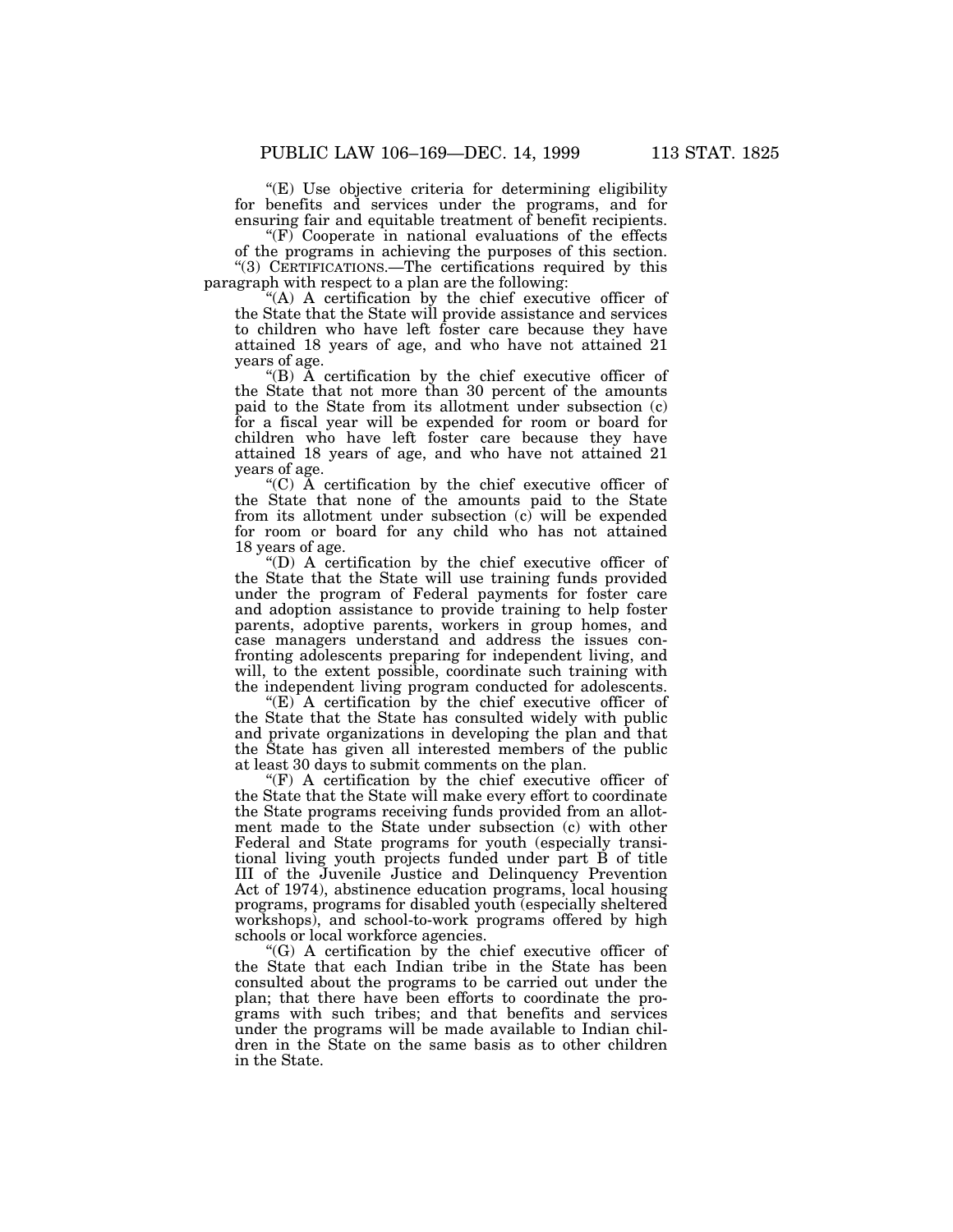''(H) A certification by the chief executive officer of the State that the State will ensure that adolescents participating in the program under this section participate directly in designing their own program activities that prepare them for independent living and that the adolescents accept personal responsibility for living up to their part of the program.

" $(\hat{I})$  A certification by the chief executive officer of the State that the State has established and will enforce standards and procedures to prevent fraud and abuse in the programs carried out under the plan.

''(4) APPROVAL.—The Secretary shall approve an application submitted by a State pursuant to paragraph (1) for a period if—

"(A) the application is submitted on or before June 30 of the calendar year in which such period begins; and

''(B) the Secretary finds that the application contains the material required by paragraph (1).

"(5) AUTHORITY TO IMPLEMENT CERTAIN AMENDMENTS; NOTIFICATION.—A State with an application approved under paragraph (4) may implement any amendment to the plan contained in the application if the application, incorporating the amendment, would be approvable under paragraph (4). Within 30 days after a State implements any such amendment, the State shall notify the Secretary of the amendment.

''(6) AVAILABILITY.—The State shall make available to the public any application submitted by the State pursuant to paragraph (1), and a brief summary of the plan contained in the application.

''(c) ALLOTMENTS TO STATES.—

''(1) IN GENERAL.—From the amount specified in subsection (h) that remains after applying subsection  $(g)(2)$  for a fiscal year, the Secretary shall allot to each State with an application approved under subsection (b) for the fiscal year the amount which bears the same ratio to such remaining amount as the number of children in foster care under a program of the State in the most recent fiscal year for which such information is available bears to the total number of children in foster care in all States for such most recent fiscal year, as adjusted in accordance with paragraph (2).

''(2) HOLD HARMLESS PROVISION.—

''(A) IN GENERAL.—The Secretary shall allot to each State whose allotment for a fiscal year under paragraph  $(1)$  is less than the greater of \$500,000 or the amount payable to the State under this section for fiscal year 1998, an additional amount equal to the difference between such allotment and such greater amount.

"(B) RATABLE REDUCTION OF CERTAIN ALLOTMENTS.-In the case of a State not described in subparagraph (A) of this paragraph for a fiscal year, the Secretary shall reduce the amount allotted to the State for the fiscal year under paragraph (1) by the amount that bears the same ratio to the sum of the differences determined under subparagraph (A) of this paragraph for the fiscal year as the excess of the amount so allotted over the greater of \$500,000 or the amount payable to the State under

Deadline.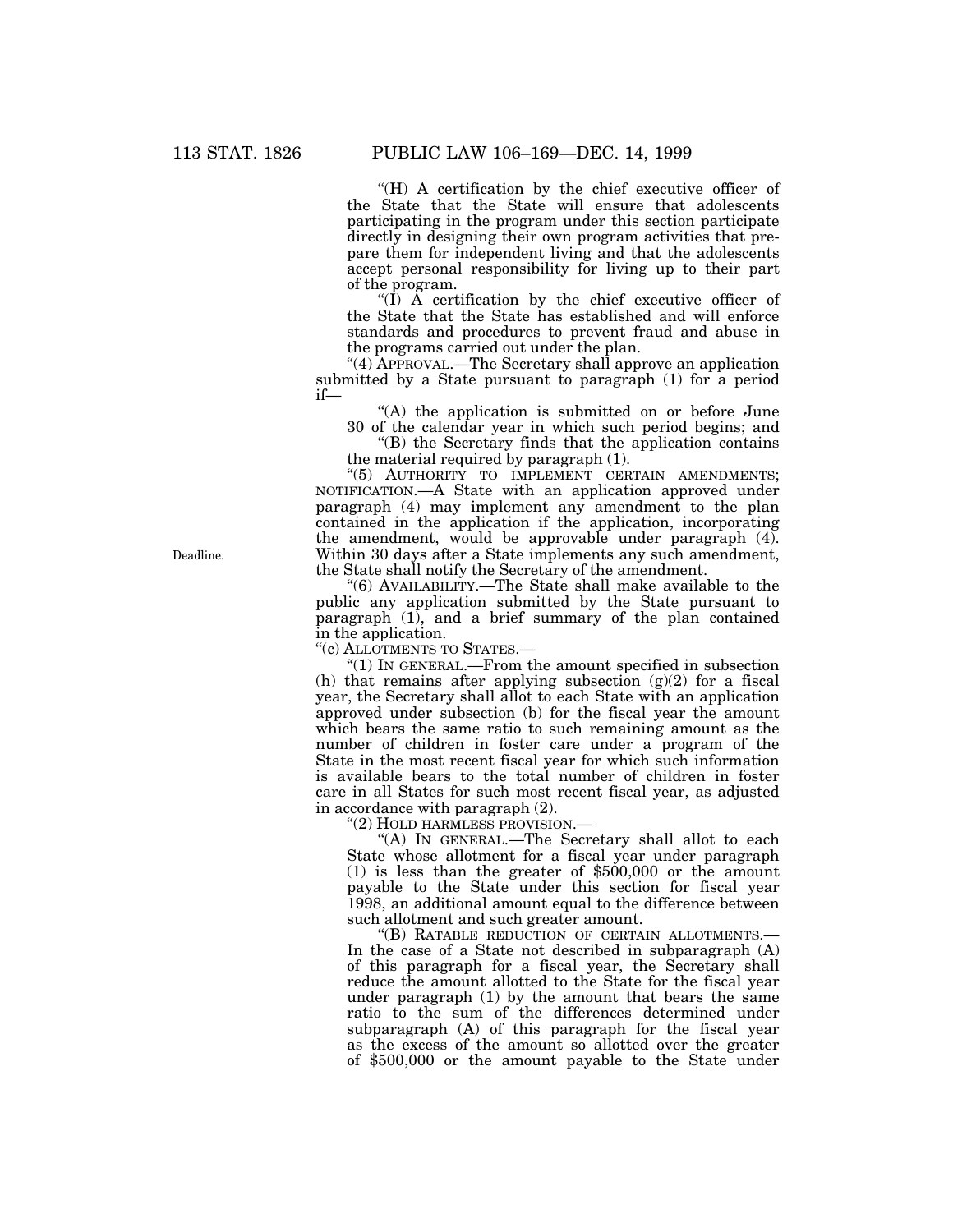this section for fiscal year 1998 bears to the sum of such excess amounts determined for all such States.

"(d) USE OF FUNDS.-

" $(1)$  IN GENERAL.—A State to which an amount is paid from its allotment under subsection (c) may use the amount in any manner that is reasonably calculated to accomplish the purposes of this section.

"(2) NO SUPPLANTATION OF OTHER FUNDS AVAILABLE FOR SAME GENERAL PURPOSES.—The amounts paid to a State from its allotment under subsection (c) shall be used to supplement and not supplant any other funds which are available for the same general purposes in the State.

"(3) TWO-YEAR AVAILABILITY OF FUNDS.-Payments made to a State under this section for a fiscal year shall be expended by the State in the fiscal year or in the succeeding fiscal year.

''(e) PENALTIES.—

"(1) USE OF GRANT IN VIOLATION OF THIS PART.—If the Secretary is made aware, by an audit conducted under chapter 75 of title 31, United States Code, or by any other means, that a program receiving funds from an allotment made to a State under subsection (c) has been operated in a manner that is inconsistent with, or not disclosed in the State application approved under subsection (b), the Secretary shall assess a penalty against the State in an amount equal to not less than 1 percent and not more than 5 percent of the amount of the allotment.

"(2) FAILURE TO COMPLY WITH DATA REPORTING REQUIRE-MENT.—The Secretary shall assess a penalty against a State that fails during a fiscal year to comply with an information  $c$ ollection plan implemented under subsection  $(f)$  in an amount equal to not less than 1 percent and not more than 5 percent of the amount allotted to the State for the fiscal year.

''(3) PENALTIES BASED ON DEGREE OF NONCOMPLIANCE.— The Secretary shall assess penalties under this subsection based on the degree of noncompliance.

"(f) DATA COLLECTION AND PERFORMANCE MEASUREMENT.-

''(1) IN GENERAL.—The Secretary, in consultation with State and local public officials responsible for administering independent living and other child welfare programs, child welfare advocates, Members of Congress, youth service providers, and researchers, shall—

''(A) develop outcome measures (including measures of educational attainment, high school diploma, employment, avoidance of dependency, homelessness, nonmarital childbirth, incarceration, and high-risk behaviors) that can be used to assess the performance of States in operating independent living programs;

''(B) identify data elements needed to track—

''(i) the number and characteristics of children receiving services under this section;

"(ii) the type and quantity of services being provided; and

"(iii) State performance on the outcome measures; and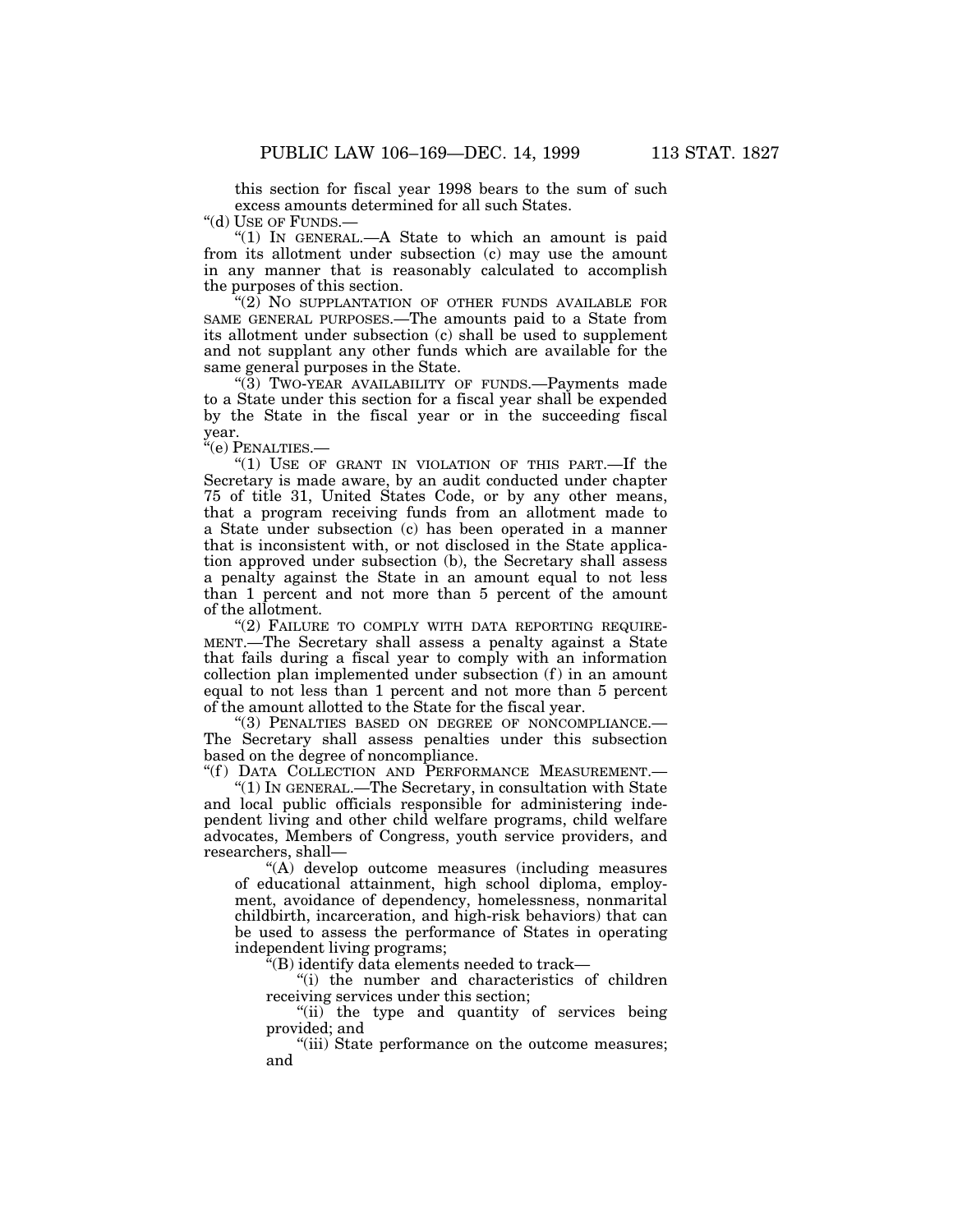''(C) develop and implement a plan to collect the needed information beginning with the second fiscal year beginning after the date of the enactment of this section.

"(2) REPORT TO THE CONGRESS.—Within 12 months after the date of the enactment of this section, the Secretary shall submit to the Committee on Ways and Means of the House of Representatives and the Committee on Finance of the Senate a report detailing the plans and timetable for collecting from the States the information described in paragraph (1) and a proposal to impose penalties consistent with paragraph  $(e)(2)$ on States that do not report data.

''(g) EVALUATIONS.—

''(1) IN GENERAL.—The Secretary shall conduct evaluations of such State programs funded under this section as the Secretary deems to be innovative or of potential national significance. The evaluation of any such program shall include information on the effects of the program on education, employment, and personal development. To the maximum extent practicable, the evaluations shall be based on rigorous scientific standards including random assignment to treatment and control groups. The Secretary is encouraged to work directly with State and local governments to design methods for conducting the evaluations, directly or by grant, contract, or cooperative agreement.

"(2) FUNDING OF EVALUATIONS.—The Secretary shall reserve 1.5 percent of the amount specified in subsection (h) for a fiscal year to carry out, during the fiscal year, evaluation, technical assistance, performance measurement, and data collection activities related to this section, directly or through grants, contracts, or cooperative agreements with appropriate entities.

''(h) LIMITATIONS ON AUTHORIZATION OF APPROPRIATIONS.—To carry out this section and for payments to States under section 474(a)(4), there are authorized to be appropriated to the Secretary \$140,000,000 for each fiscal year.''.

(c) PAYMENTS TO STATES.—Section  $474(a)(4)$  of such Act  $(42)$ U.S.C. 674(a)(4)) is amended to read as follows:

" $(4)$  the lesser of-

"(A) 80 percent of the amount (if any) by which— ''(i) the total amount expended by the State during the fiscal year in which the quarter occurs to carry out programs in accordance with the State application approved under section 477(b) for the period in which the quarter occurs (including any amendment that meets the requirements of section  $477(b)(5)$ ; exceeds

''(ii) the total amount of any penalties assessed against the State under section 477(e) during the fiscal year in which the quarter occurs; or

''(B) the amount allotted to the State under section 477 for the fiscal year in which the quarter occurs, reduced by the total of the amounts payable to the State under this paragraph for all prior quarters in the fiscal year.''.

(d) REGULATIONS.—Not later than 12 months after the date of the enactment of this Act, the Secretary of Health and Human Services shall issue such regulations as may be necessary to carry out the amendments made by this section.

Deadline. 42 USC 677 note.

Deadline.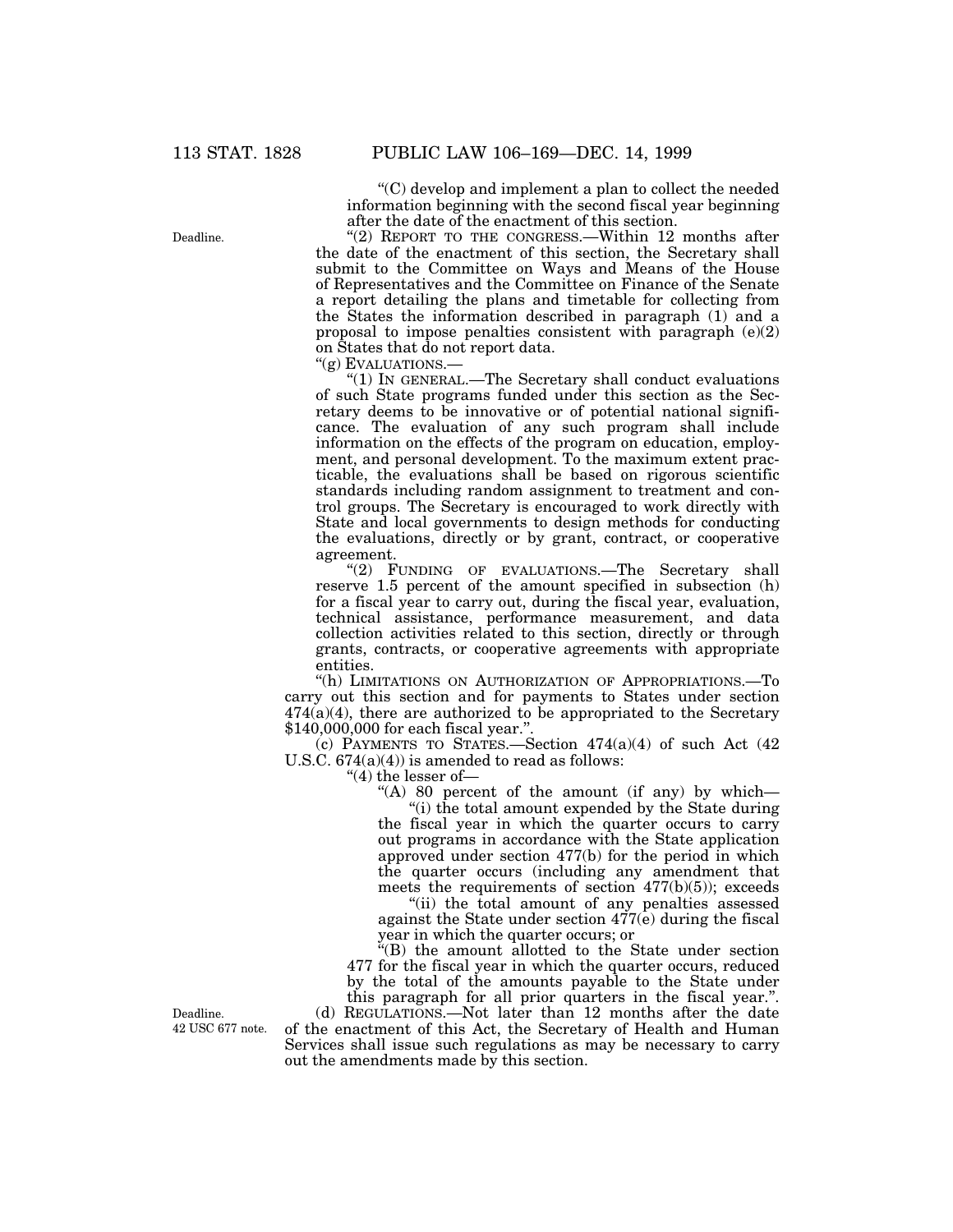(e) SENSE OF THE CONGRESS.—It is the sense of the Congress that States should provide medical assistance under the State plan approved under title XIX of the Social Security Act to 18-, 19-, and 20-year-olds who have been emancipated from foster care.

# **Subtitle B—Related Foster Care Provision**

# **SEC. 111. INCREASE IN AMOUNT OF ASSETS ALLOWABLE FOR CHILDREN IN FOSTER CARE.**

Section 472(a) of the Social Security Act (42 U.S.C. 672(a)) is amended by adding at the end the following: ''In determining whether a child would have received aid under a State plan approved under section 402 (as in effect on July 16, 1996), a child whose resources (determined pursuant to section  $402(a)(7)(B)$ , as so in effect) have a combined value of not more than \$10,000 shall be considered to be a child whose resources have a combined value of not more than \$1,000 (or such lower amount as the State may determine for purposes of such section  $402(a)(7)(B)$ .".

### **SEC. 112. PREPARATION OF FOSTER PARENTS TO PROVIDE FOR THE NEEDS OF CHILDREN IN STATE CARE.**

(a) STATE PLAN REQUIREMENT.—Section 471(a) of the Social Security Act (42 U.S.C. 671(a)) is amended—

 $(1)$  by striking "and" at the end of paragraph  $(22)$ ;

(2) by striking the period at the end of paragraph (23) and inserting ''; and''; and

(3) by adding at the end the following:

 $(24)$  include a certification that, before a child in foster care under the responsibility of the State is placed with prospective foster parents, the prospective foster parents will be prepared adequately with the appropriate knowledge and skills to provide for the needs of the child, and that such preparation will be continued, as necessary, after the placement of the child.''.

(b) EFFECTIVE DATE.—The amendments made by subsection 42 USC 671 note. (a) shall take effect on October 1, 1999.

# **Subtitle C—Medicaid Amendments**

# **SEC. 121. STATE OPTION OF MEDICAID COVERAGE FOR ADOLESCENTS LEAVING FOSTER CARE.**

(a) IN GENERAL.—Subject to subsection (c), title XIX of the Social Security Act, is amended—<br>(1) in section

(1) in section  $1902(a)(10)(A)(ii)$  (42 U.S.C. 1396a(a)(10)(A)(ii))—

(A) by striking "or" at the end of subclause (XIII);

(B) by adding ''or'' at the end of subclause (XIV); and

(C) by adding at the end the following new subclause: " $(XV)$  who are independent foster care adolescents (as defined in section  $1905(v)(1)$ ), or who

are within any reasonable categories of such adolescents specified by the State;''; and

(2) by adding at the end of section 1905 (42 U.S.C. 1396d) the following new subsection: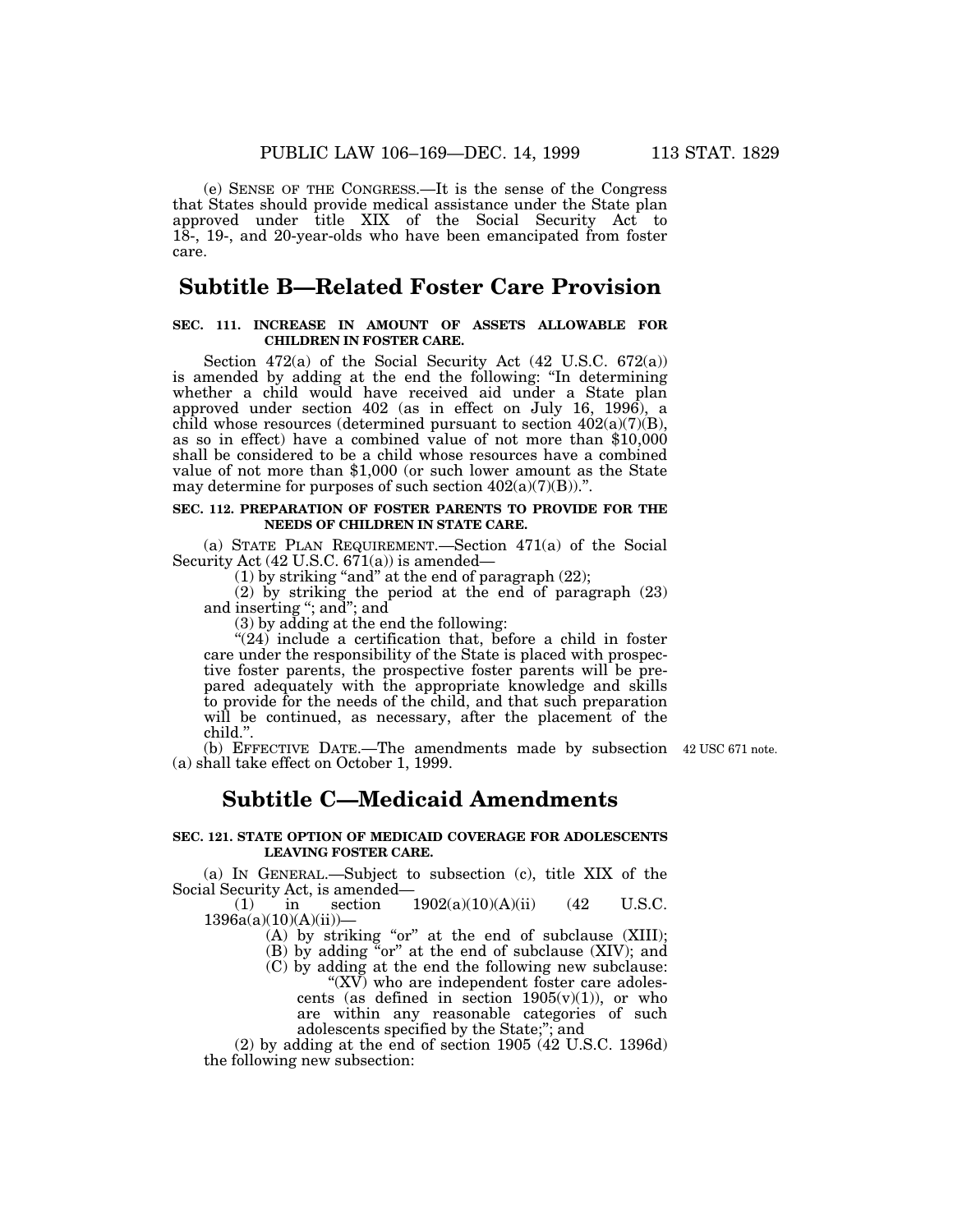" $(v)(1)$  For purposes of this title, the term 'independent foster care adolescent' means an individual—

 $f(A)$  who is under 21 years of age;

"(B) who, on the individual's  $18th$  birthday, was in foster care under the responsibility of a State; and

''(C) whose assets, resources, and income do not exceed such levels (if any) as the State may establish consistent with paragraph (2).

 $\sqrt{a}(2)$  The levels established by a State under paragraph  $(1)(C)$ may not be less than the corresponding levels applied by the State under section 1931(b).

''(3) A State may limit the eligibility of independent foster care adolescents under section  $1902(a)(10)(A)(ii)(XV)$  to those individuals with respect to whom foster care maintenance payments or independent living services were furnished under a program funded under part E of title IV before the date the individuals attained 18 years of age.''.

(b) EFFECTIVE DATE.—The amendments made by subsection (a) apply to medical assistance for items and services furnished on or after October 1, 1999.

(c) CONTINGENCY IN ENACTMENT.—If the Ticket to Work and Work Incentives Improvement Act of 1999 is enacted (whether before, on, or after the date of the enactment of this Act)—

(1) the amendments made by that Act shall be executed as if this Act had been enacted after the enactment of such other Act;

(2) with respect to subsection  $(a)(1)(A)$  of this section, any reference to subclause (XIII) is deemed a reference to subclause (XV);

 $(3)$  with respect to subsection  $(a)(1)(B)$  of this section, any reference to subclause (XIV) is deemed a reference to subclause  $(XVI)$ ;

(4) the subclause (XV) added by subsection  $(a)(1)(C)$  of this section—

(A) is redesignated as subclause (XVII); and

(B) is amended by striking "section  $1905(v)(1)$ " and inserting "section  $1905(w)(1)$ "; and (5) the subsection (v) added by subsection  $(a)(2)$  of this

42 USC 1396d.

42 USC 1396a.

section—

(A) is redesignated as subsection (w); and

(B) is amended by striking " $1902(a)(10)(A)(ii)(XV)$ " and inserting "1902(a)(10)(A)(ii)(XVII)".

# **Subtitle D—Adoption Incentive Payments**

# **SEC. 131. INCREASED FUNDING FOR ADOPTION INCENTIVE PAYMENTS.**

(a) SUPPLEMENTAL GRANTS.—Section 473A of the Social Security Act (42 U.S.C. 673b) is amended by adding at the end the following:

''( j) SUPPLEMENTAL GRANTS.—

"(1) IN GENERAL.—Subject to the availability of such amounts as may be provided in advance in appropriations Acts, in addition to any amount otherwise payable under this section to any State that is an incentive-eligible State for fiscal year 1998, the Secretary shall make a grant to the State in an amount equal to the lesser of—

42 USC 1396a note. Applicability. 42 USC 1396a note.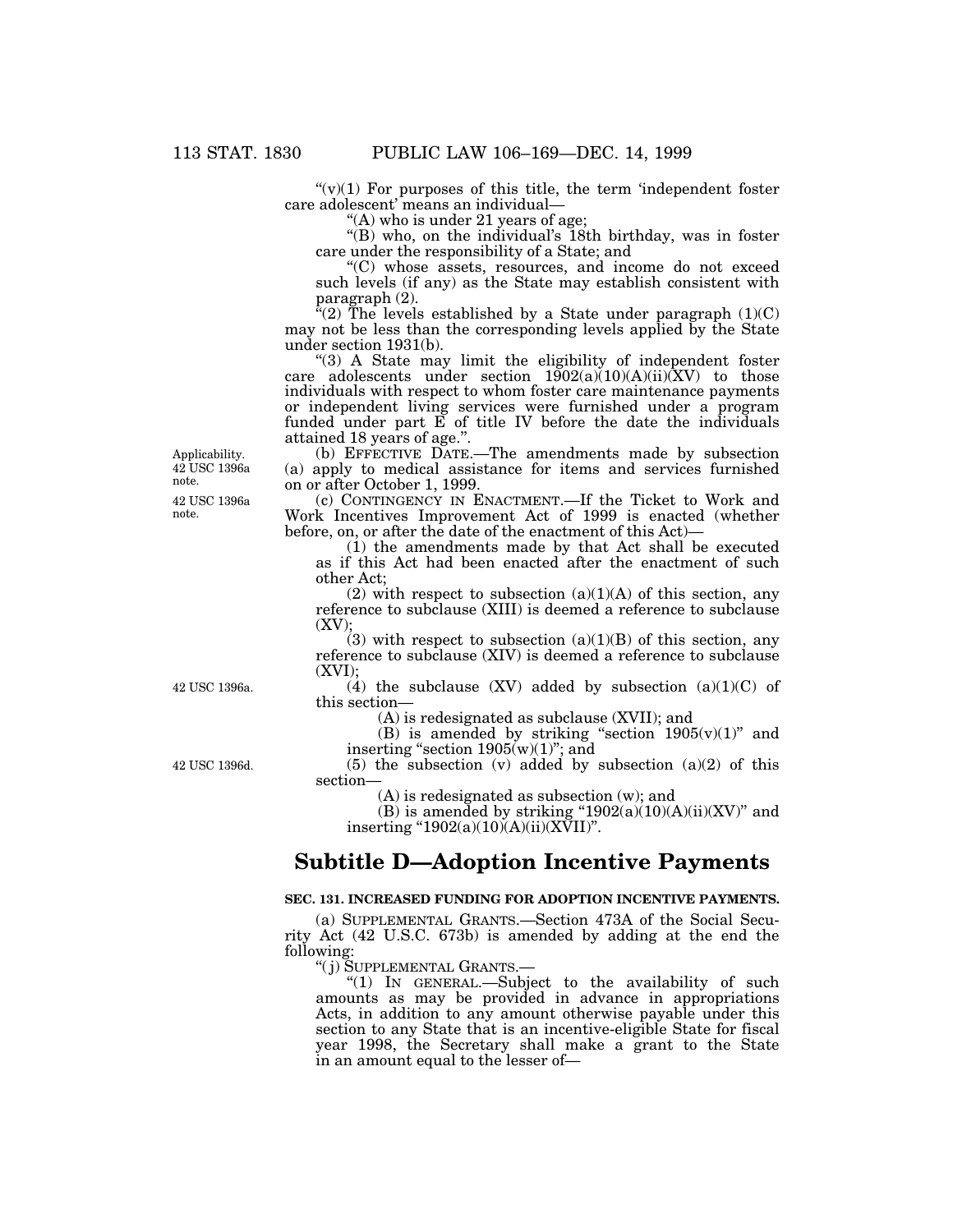''(A) the amount by which—

(i) the amount that would have been payable to the State under this section during fiscal year 1999 (on the basis of adoptions in fiscal year 1998) in the absence of subsection  $(d)(2)$  if sufficient funds had been available for the payment; exceeds

"(ii) the amount that, before the enactment of this subsection, was payable to the State under this section during fiscal year 1999 (on such basis); or

''(B) the amount that bears the same ratio to the dollar amount specified in paragraph (2) as the amount described by subparagraph (A) for the State bears to the aggregate of the amounts described by subparagraph (A) for all States that are incentive-eligible States for fiscal year 1998.

"(2) FUNDING.— $$23,000,000$  of the amounts appropriated under subsection (h)(1) for fiscal year 2000 may be used for grants under paragraph (1) of this subsection.''.

(b) LIMITATION ON AUTHORIZATION OF APPROPRIATIONS.— Section 473A(h)(1) of the Social Security Act (42 U.S.C. 673b(h)(1)) is amended to read as follows:

" $(1)$  In GENERAL.—For grants under subsection  $(a)$ , there are authorized to be appropriated to the Secretary—

"(A)  $$20,000,000$  for fiscal year 1999;

''(B) \$43,000,000 for fiscal year 2000; and

 $'(C)$  \$20,000,000 for each of fiscal years 2001 through 2003.''.

# **TITLE II—SSI FRAUD PREVENTION**

# **Subtitle A—Fraud Prevention and Related Provisions**

#### **SEC. 201. LIABILITY OF REPRESENTATIVE PAYEES FOR OVERPAY-** Records. **MENTS TO DECEASED RECIPIENTS.**

(a) AMENDMENT TO TITLE II.—Section 204(a)(2) of the Social Security Act  $(42 \text{ U.S.C. } 404(a)(2))$  is amended by adding at the end the following new sentence: "If any payment of more than the correct amount is made to a representative payee on behalf of an individual after the individual's death, the representative payee shall be liable for the repayment of the overpayment, and the Commissioner of Social Security shall establish an overpayment control record under the social security account number of the representative payee.''.

(b) AMENDMENT TO TITLE XVI.—Section 1631(b)(2) of such Act  $(42 \text{ U.S.C. } 1383(b)(2))$  is amended by adding at the end the following new sentence: "If any payment of more than the correct amount is made to a representative payee on behalf of an individual after the individual's death, the representative payee shall be liable for the repayment of the overpayment, and the Commissioner of Social Security shall establish an overpayment control record under the social security account number of the representative payee.''.

(c) EFFECTIVE DATE.—The amendments made by this section Applicability. shall apply to overpayments made 12 months or more after the 42 USC 404 note. date of the enactment of this Act.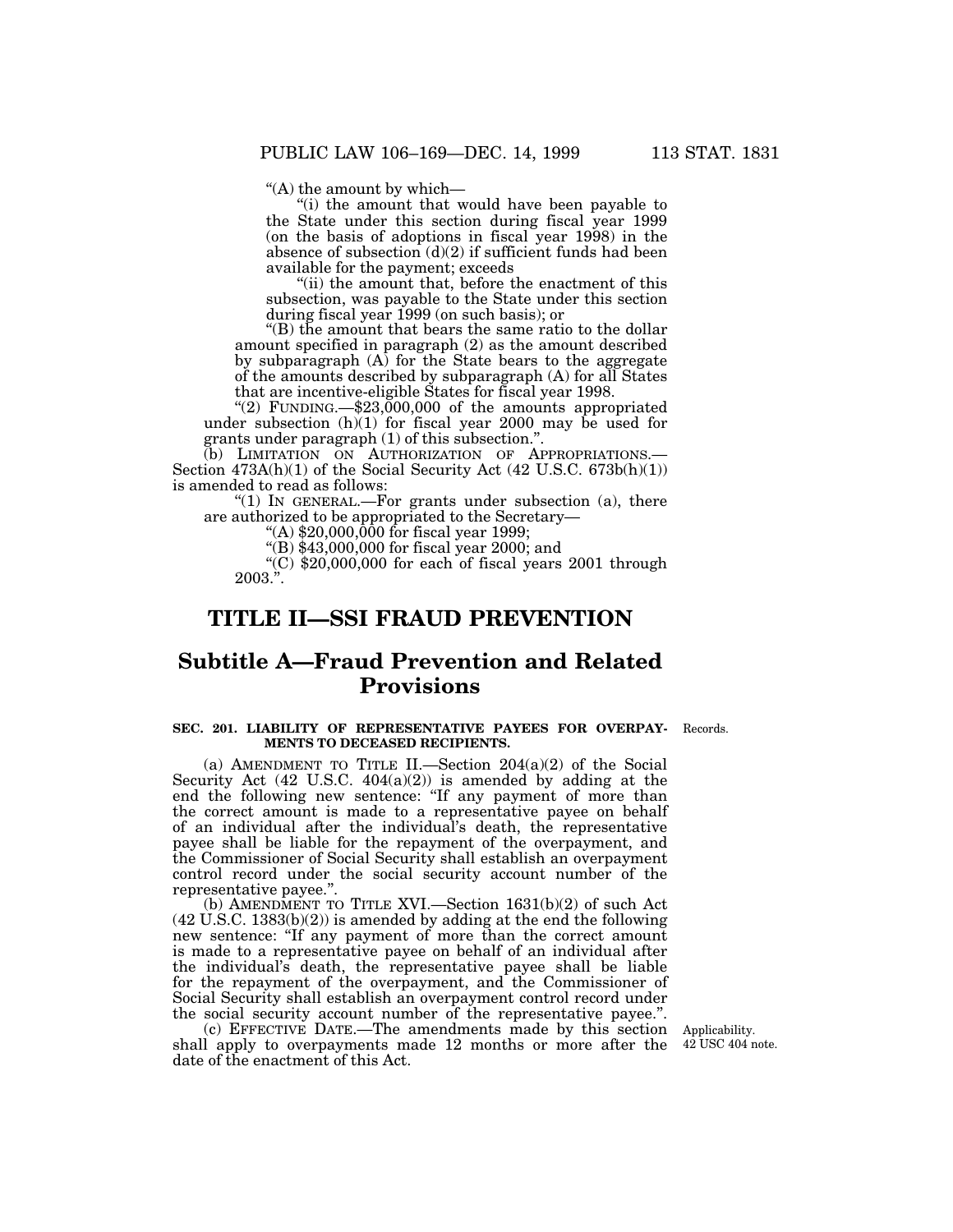# **SEC. 202. RECOVERY OF OVERPAYMENTS OF SSI BENEFITS FROM LUMP SUM SSI BENEFIT PAYMENTS.**

(a) IN GENERAL.—Section  $1631(b)(1)(B)(ii)$  of the Social Security Act  $(42 \text{ U.S.C. } 1383(b)(1)(B)(ii))$  is amended—

(1) by inserting ''monthly'' before ''benefit payments''; and

(2) by inserting ''and in the case of an individual or eligible spouse to whom a lump sum is payable under this title  $(including under section 1616(a) of this Act or under an agree$ ment entered into under section 212(a) of Public Law 93– 66) shall, as at least one means of recovering such overpayment, make the adjustment or recovery from the lump sum payment in an amount equal to not less than the lesser of the amount of the overpayment or 50 percent of the lump sum payment,'' before "unless fraud".

(b) EFFECTIVE DATE.—The amendments made by this section shall take effect 12 months after the date of the enactment of this Act and shall apply to amounts incorrectly paid which remain outstanding on or after such date.

### **SEC. 203. ADDITIONAL DEBT COLLECTION PRACTICES.**

(a) IN GENERAL.—Section 1631(b) of the Social Security Act (42 U.S.C. 1383(b)) is amended—

(1) by redesignating paragraphs (4) and (5) as paragraphs (5) and (6), respectively; and

(2) by inserting after paragraph (3) the following:

 $"(4)(A)$  With respect to any delinquent amount, the Commissioner of Social Security may use the collection practices described in sections  $3711(f)$ ,  $3716$ ,  $3717$ , and  $3718$  of title 31, United States Code, and in section 5514 of title 5, United States Code, all as in effect immediately after the enactment of the Debt Collection Improvement Act of 1996.

"(B) For purposes of subparagraph  $(A)$ , the term 'delinquent' amount' means an amount—

"(i) in excess of the correct amount of payment under this title;

"(ii) paid to a person after such person has attained 18 years of age; and

''(iii) determined by the Commissioner of Social Security, under regulations, to be otherwise unrecoverable under this section after such person ceases to be a beneficiary under this title.''.

(b) CONFORMING AMENDMENTS.—Section 3701(d)(2) of title 31, United States Code, is amended by striking "section  $204(f)$ " and inserting "sections  $204(f)$  and  $1631(b)(4)$ ".

(c) TECHNICAL AMENDMENTS.—Section 204(f ) of the Social Security Act  $(42 \text{ U.S.C. } 404(f))$  is amended—

(1) by striking "3711(e)" and inserting "3711(f)"; and

 $(2)$  by inserting "all" before "as in effect".

(d) EFFECTIVE DATE.—The amendments made by this section shall apply to debt outstanding on or after the date of the enactment of this Act.

Applicability. 42 USC 1383 note.

Applicability. 31 USC 3701 note.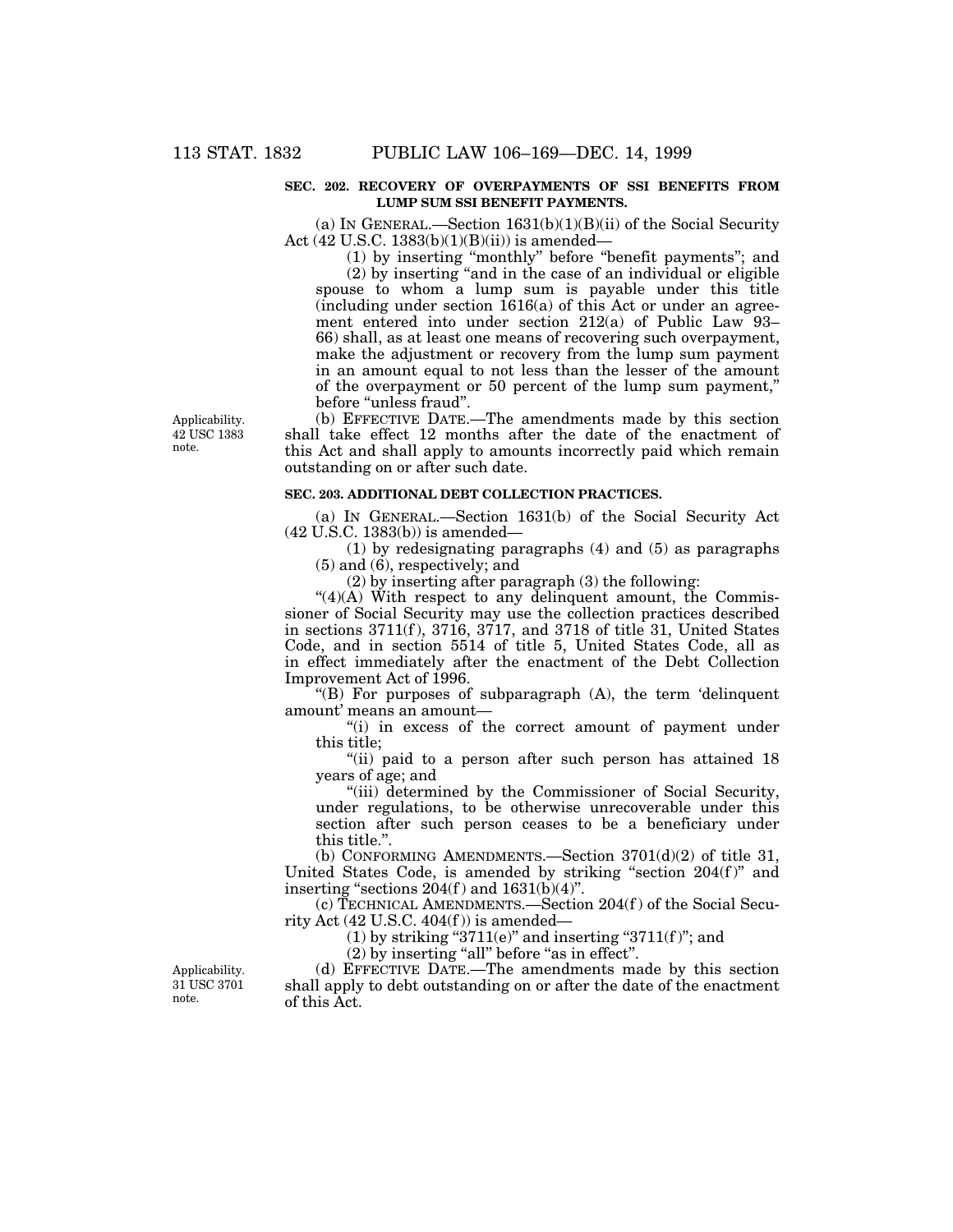# **SEC. 204. REQUIREMENT TO PROVIDE STATE PRISONER INFORMATION TO FEDERAL AND FEDERALLY ASSISTED BENEFIT PRO-GRAMS.**

Section 1611(e)(1)(I)(ii)(II) of the Social Security Act (42 U.S.C.  $1382(e)(1)(I)(ii)(II))$  is amended by striking "is authorized to" and inserting "shall".

### **SEC. 205. TREATMENT OF ASSETS HELD IN TRUST UNDER THE SSI PROGRAM.**

(a) TREATMENT AS RESOURCE.—Section 1613 of the Social Security Act (42 U.S.C. 1382b) is amended by adding at the end the following:

# ''Trusts

 $\text{``(e)}(1)$  In determining the resources of an individual, paragraph Applicability. (3) shall apply to a trust (other than a trust described in paragraph (5)) established by the individual.

" $(2)(A)$  For purposes of this subsection, an individual shall be considered to have established a trust if any assets of the individual (or of the individual's spouse) are transferred to the trust other than by will.

''(B) In the case of an irrevocable trust to which are transferred the assets of an individual (or of the individual's spouse) and the assets of any other person, this subsection shall apply to the portion of the trust attributable to the assets of the individual (or of the individual's spouse).

''(C) This subsection shall apply to a trust without regard to—

''(i) the purposes for which the trust is established;

"(ii) whether the trustees have or exercise any discretion under the trust;

"(iii) any restrictions on when or whether distributions may be made from the trust; or

"(iv) any restrictions on the use of distributions from the trust.

 $\mathcal{L}(3)(A)$  In the case of a revocable trust established by an individual, the corpus of the trust shall be considered a resource available to the individual.

''(B) In the case of an irrevocable trust established by an individual, if there are any circumstances under which payment from the trust could be made to or for the benefit of the individual (or of the individual's spouse), the portion of the corpus from which payment to or for the benefit of the individual (or of the individual's spouse) could be made shall be considered a resource available to the individual.

''(4) The Commissioner of Social Security may waive the application of this subsection with respect to an individual if the Commissioner determines that such application would work an undue hardship (as determined on the basis of criteria established by the Commissioner) on the individual.

''(5) This subsection shall not apply to a trust described in subparagraph (A) or (C) of section  $1917\overline{d}(d)(4)$ .

''(6) For purposes of this subsection—

" $(A)$  the term 'trust' includes any legal instrument or device that is similar to a trust;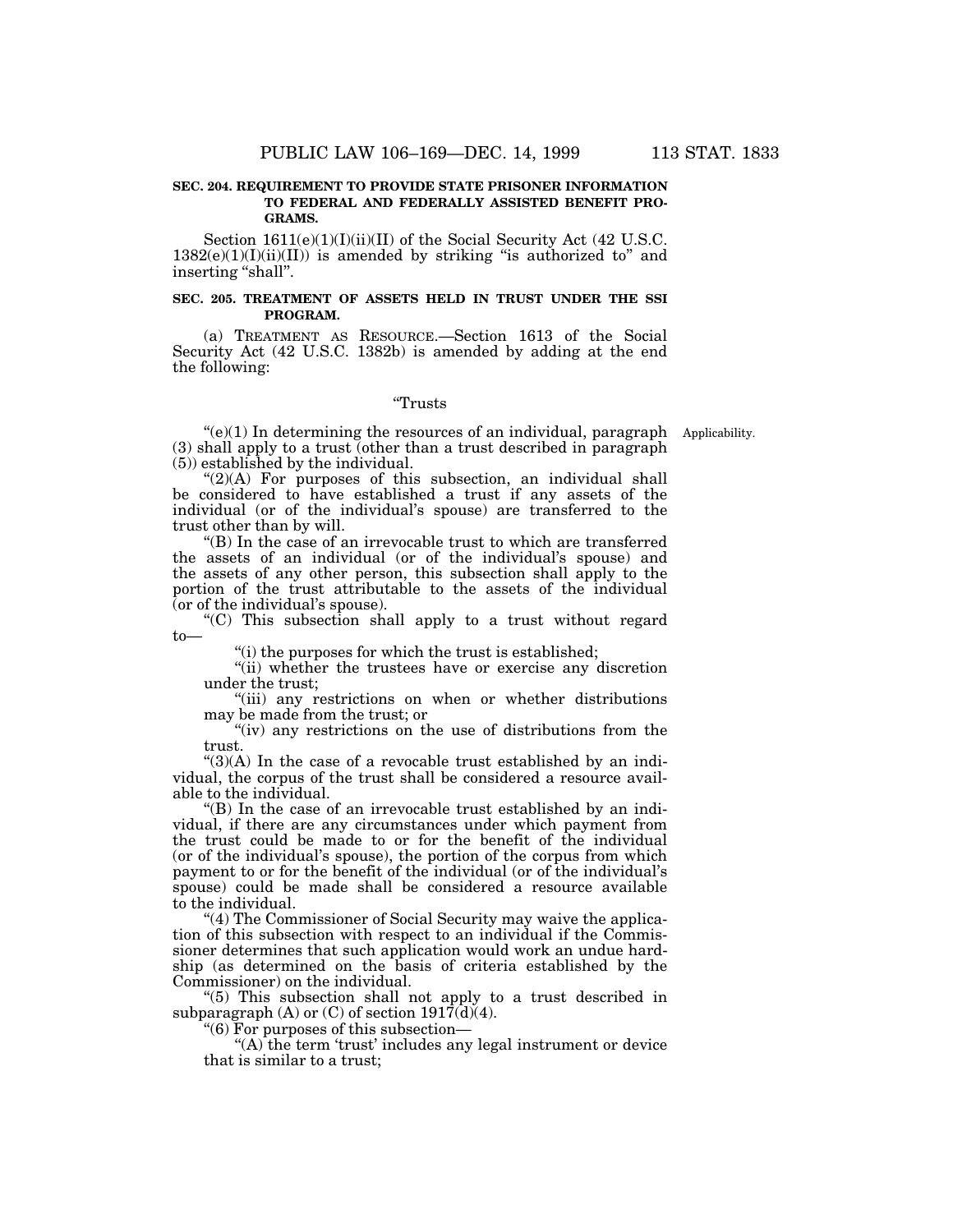''(B) the term 'corpus' means, with respect to a trust, all property and other interests held by the trust, including accumulated earnings and any other addition to the trust after its establishment (except that such term does not include any such earnings or addition in the month in which the earnings or addition is credited or otherwise transferred to the trust); and

"(C) the term 'asset' includes any income or resource of the individual (or of the individual's spouse), including—

"(i) any income excluded by section  $1612(b)$ ;

"(ii) any resource otherwise excluded by this section; and

"(iii) any other payment or property to which the individual (or of the individual's spouse) is entitled but does not receive or have access to because of action by—

''(I) the individual or spouse;

''(II) a person or entity (including a court) with legal authority to act in place of, or on behalf of, the individual or spouse; or

''(III) a person or entity (including a court) acting at the direction of, or on the request of, the individual or spouse.''.

(b) TREATMENT AS INCOME.—Section 1612(a)(2) of such Act  $(42 \text{ U.S.C. } 1382a(a)(2))$  is amended—

(1) by striking "and" at the end of subparagraph  $(E)$ ;

(2) by striking the period at the end of subparagraph (F) and inserting ''; and''; and

(3) by adding at the end the following:

''(G) any earnings of, and additions to, the corpus of a trust established by an individual (within the meaning of section 1613(e)), of which the individual is a beneficiary, to which section  $1613(e)$  applies, and, in the case of an irrevocable trust, with respect to which circumstances exist under which a payment from the earnings or additions could be made to or for the benefit of the individual.''.

(c) CONFORMING AMENDMENTS.—Section 1902(a)(10) of the Social Security Act (42 U.S.C. 1396a(a)(10)) is amended—

(1) by striking "and" at the end of subparagraph  $(E);$ 

(2) by adding ''and'' at the end of subparagraph (F); and (3) by inserting after subparagraph (F) the following:

''(G) that, in applying eligibility criteria of the supplemental security income program under title XVI for purposes of determining eligibility for medical assistance under the State plan of an individual who is not receiving supplemental security income, the State will disregard the provisions of section  $1613(e)$ ;".

Applicability. 42 USC 1382a note.

(d) EFFECTIVE DATE.—The amendments made by this section shall take effect on January 1, 2000, and shall apply to trusts established on or after such date.

# **SEC. 206. DISPOSAL OF RESOURCES FOR LESS THAN FAIR MARKET VALUE UNDER THE SSI PROGRAM.**

(a) IN GENERAL.—Section 1613(c) of the Social Security Act (42 U.S.C. 1382b(c)) is amended—

(1) in the caption, by striking ''Notification of Medicaid Policy Restricting Eligibility of Institutionalized Individuals for Benefits Based on'';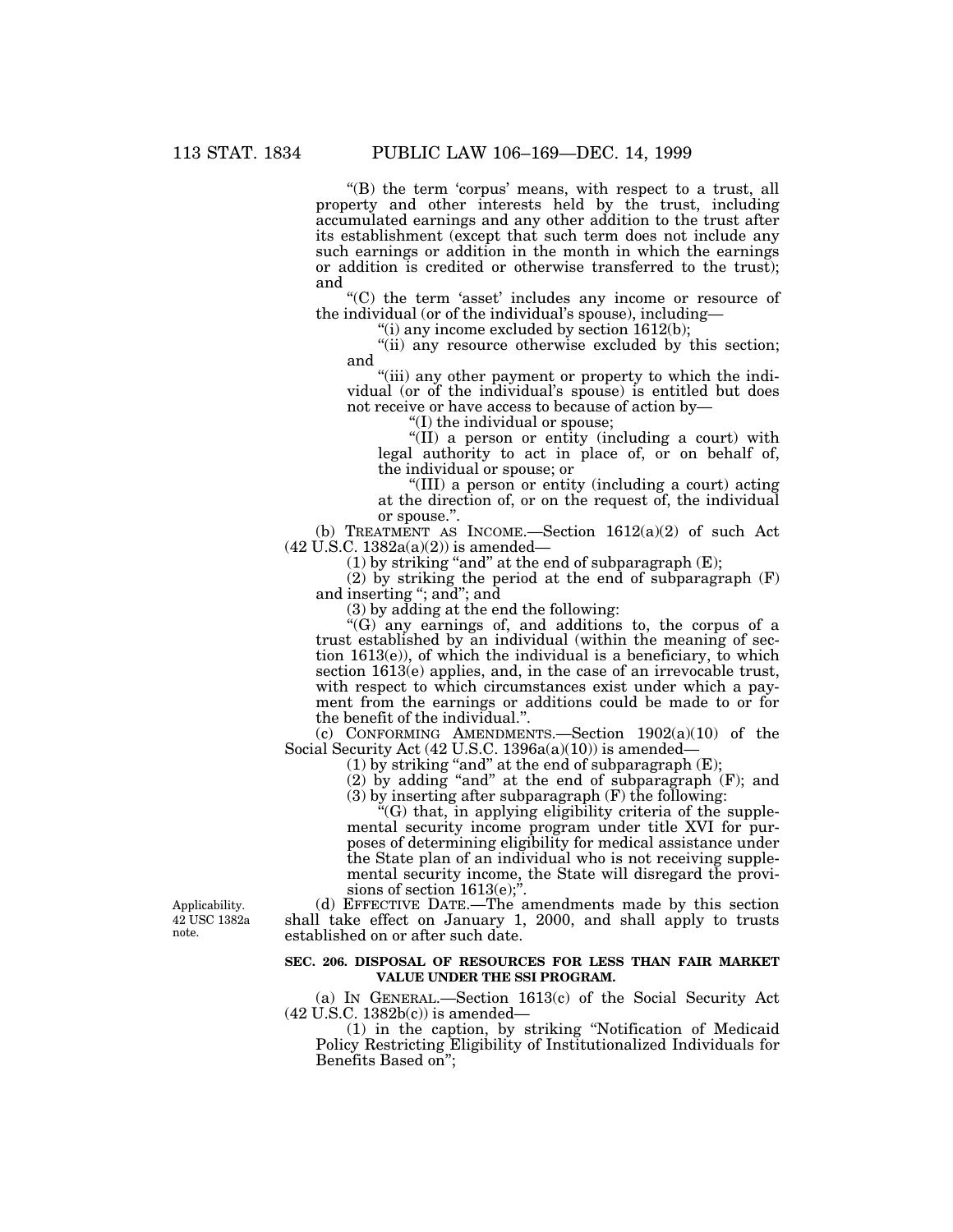$(2)$  in paragraph  $(1)$ —

 $(\overline{A})$  in subparagraph  $(A)$ —

(i) by inserting ''paragraph (1) and'' after ''provisions of";

(ii) by striking ''title XIX'' the first place it appears and inserting "this title and title XIX, respectively,";

(iii) by striking "subparagraph  $(B)$ " and inserting "clause (ii)";

(iv) by striking "paragraph  $(2)$ " and inserting ''subparagraph (B)'';

 $(B)$  in subparagraph  $(B)$ –

(i) by striking ''by the State agency''; and

(ii) by striking "section  $1917(c)$ " and all that follows and inserting "paragraph  $(1)$  or section 1917 $(c)$ ."; and (C) by redesignating subparagraphs (A) and (B) as

clauses (i) and (ii), respectively;  $(3)$  in paragraph  $(2)$ –

 $(A)$  by striking " $(2)$ " and inserting " $(B)$ "; and

(B) by striking "paragraph  $(1)(B)$ " and inserting "subparagraph $(A)(ii)$ 

supparagraph  $(A)(1)$ ;<br>(4) by striking "(c)(1)" and inserting "(2)(A)"; and

(5) by inserting before paragraph (2) (as so redesignated by paragraph (4) of this subsection) the following:

" $(c)(1)(A)(i)$  If an individual or the spouse of an individual disposes of resources for less than fair market value on or after the look-back date described in clause (ii)(I), the individual is ineligible for benefits under this title for months during the period beginning on the date described in clause (iii) and equal to the number of months calculated as provided in clause (iv).

" $(ii)(I)$  The look-back date described in this subclause is a date that is 36 months before the date described in subclause (II).

''(II) The date described in this subclause is the date on which the individual applies for benefits under this title or, if later, the date on which the individual (or the spouse of the individual) disposes of resources for less than fair market value.

''(iii) The date described in this clause is the first day of the first month in or after which resources were disposed of for less than fair market value and which does not occur in any other period of ineligibility under this paragraph.

"(iv) The number of months calculated under this clause shall be equal to—

''(I) the total, cumulative uncompensated value of all resources so disposed of by the individual (or the spouse of the individual) on or after the look-back date described in clause  $(ii)(I)$ ; divided by

''(II) the amount of the maximum monthly benefit payable under section 1611(b), plus the amount (if any) of the maximum State supplementary payment corresponding to the State's payment level applicable to the individual's living arrangement and eligibility category that would otherwise be payable to the individual by the Commissioner pursuant to an agreement under section 1616(a) of this Act or section 212(b) of Public Law 93–66, for the month in which occurs the date described in clause (ii)(II),

rounded, in the case of any fraction, to the nearest whole number, but shall not in any case exceed 36 months.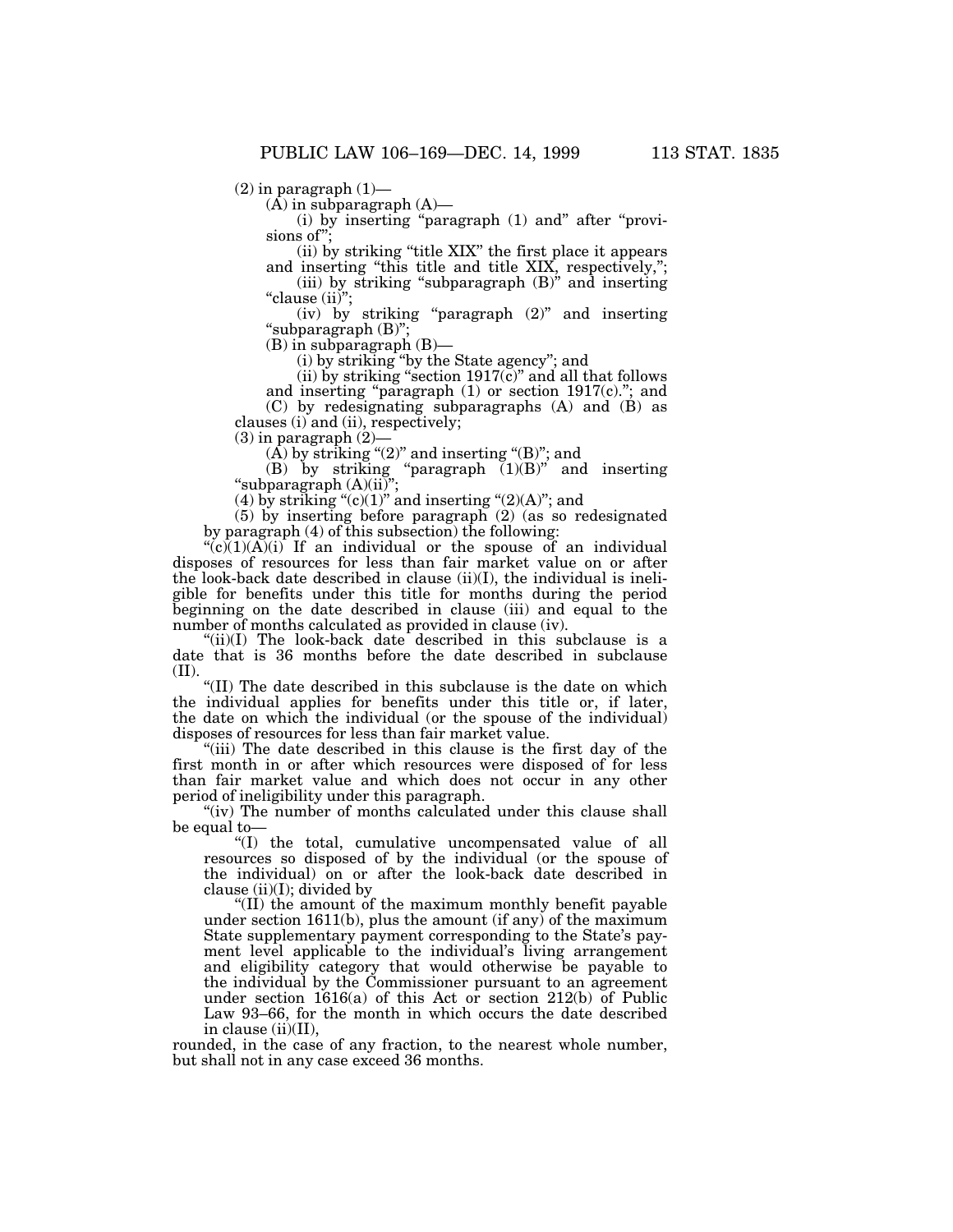$H(B)(i)$  Notwithstanding subparagraph  $(A)$ , this subsection shall not apply to a transfer of a resource to a trust if the portion of the trust attributable to the resource is considered a resource available to the individual pursuant to subsection (e)(3) (or would be so considered but for the application of subsection  $(e)(4)$ .

"(ii) In the case of a trust established by an individual or an individual's spouse (within the meaning of subsection (e)), if from such portion of the trust, if any, that is considered a resource available to the individual pursuant to subsection (e)(3) (or would be so considered but for the application of subsection (e)(4)) or the residue of the portion on the termination of the trust—

''(I) there is made a payment other than to or for the benefit of the individual; or

''(II) no payment could under any circumstance be made to the individual,

then, for purposes of this subsection, the payment described in clause (I) or the foreclosure of payment described in clause (II) shall be considered a transfer of resources by the individual or the individual's spouse as of the date of the payment or foreclosure, as the case may be.

''(C) An individual shall not be ineligible for benefits under this title by reason of the application of this paragraph to a disposal of resources by the individual or the spouse of the individual, to the extent that—

"(i) the resources are a home and title to the home was transferred to—

''(I) the spouse of the transferor;

''(II) a child of the transferor who has not attained 21 years of age, or is blind or disabled;

''(III) a sibling of the transferor who has an equity interest in such home and who was residing in the transferor's home for a period of at least 1 year immediately before the date the transferor becomes an institutionalized individual; or

"(IV) a son or daughter of the transferor (other than a child described in subclause (II)) who was residing in the transferor's home for a period of at least 2 years immediately before the date the transferor becomes an institutionalized individual, and who provided care to the transferor which permitted the transferor to reside at home rather than in such an institution or facility;

"(ii) the resources-

''(I) were transferred to the transferor's spouse or to another for the sole benefit of the transferor's spouse;

''(II) were transferred from the transferor's spouse to another for the sole benefit of the transferor's spouse;

''(III) were transferred to, or to a trust (including a trust described in section  $1917(d)(4)$  established solely for the benefit of, the transferor's child who is blind or disabled; or

 $''(IV)$  were transferred to a trust (including a trust described in section 1917(d)(4)) established solely for the benefit of an individual who has not attained 65 years of age and who is disabled;

''(iii) a satisfactory showing is made to the Commissioner of Social Security (in accordance with regulations promulgated by the Commissioner) that—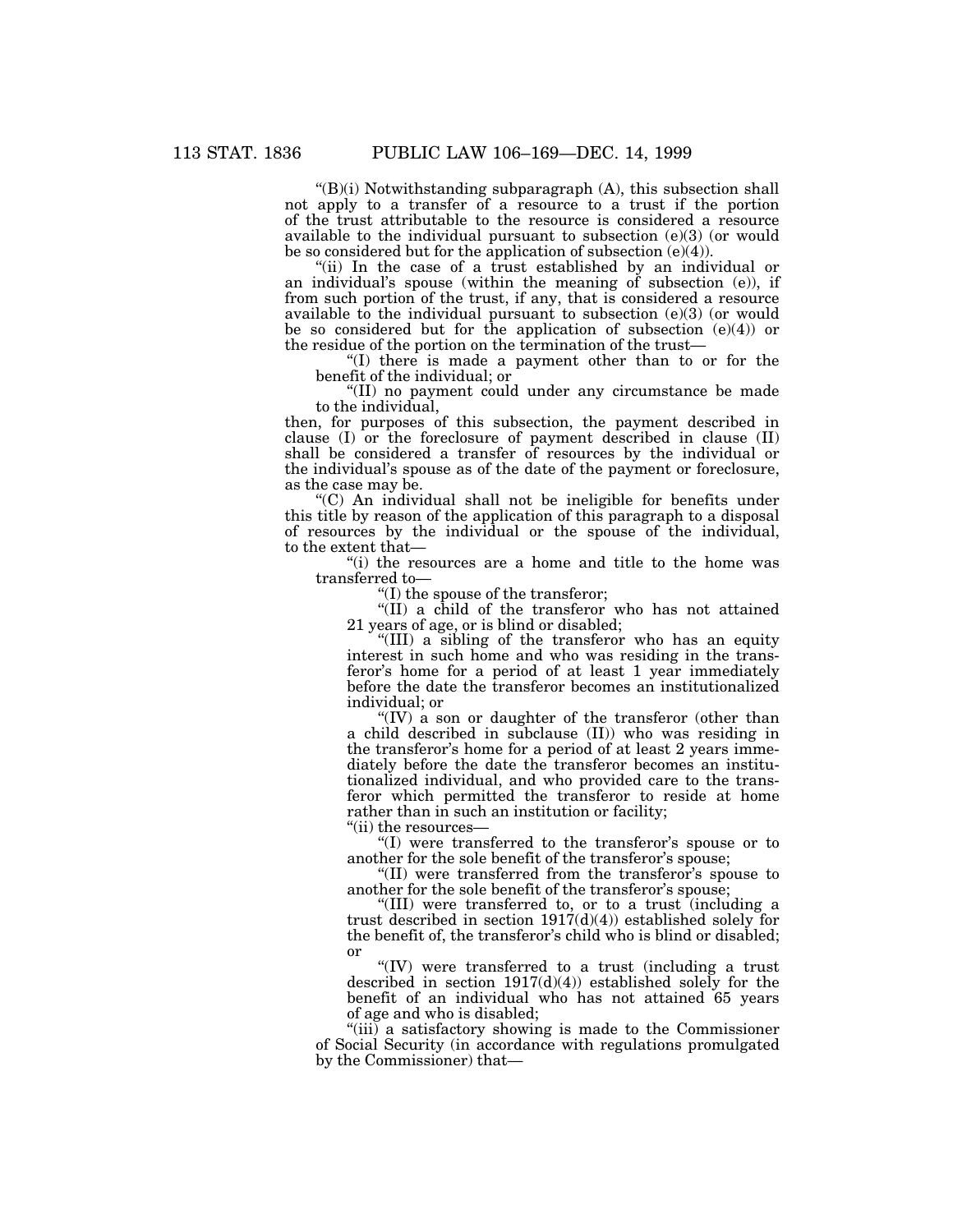''(I) the individual who disposed of the resources intended to dispose of the resources either at fair market value, or for other valuable consideration;

''(II) the resources were transferred exclusively for a purpose other than to qualify for benefits under this title; or

''(III) all resources transferred for less than fair market value have been returned to the transferor; or

"(iv) the Commissioner determines, under procedures established by the Commissioner, that the denial of eligibility would work an undue hardship as determined on the basis of criteria established by the Commissioner.

''(D) For purposes of this subsection, in the case of a resource held by an individual in common with another person or persons in a joint tenancy, tenancy in common, or similar arrangement, the resource (or the affected portion of such resource) shall be considered to be disposed of by the individual when any action is taken, either by the individual or by any other person, that reduces or eliminates the individual's ownership or control of such resource.

" $(E)$  In the case of a transfer by the spouse of an individual that results in a period of ineligibility for the individual under this subsection, the Commissioner shall apportion the period (or any portion of the period) among the individual and the individual's spouse if the spouse becomes eligible for benefits under this title.

''(F) For purposes of this paragraph—

(i) the term 'benefits under this title' includes payments of the type described in section 1616(a) of this Act and of the type described in section 212(b) of Public Law 93–66;

''(ii) the term 'institutionalized individual' has the meaning given such term in section 1917(e)(3); and

"(iii) the term 'trust' has the meaning given such term in subsection (e)(6)(A) of this section.''.

(b) CONFORMING AMENDMENT.—Section 1902(a)(10) of the Social Security Act (42 U.S.C. 1396a(a)(10)), as amended by section 205(c) of this Act, is amended by striking "section 1613(e)" and inserting ''subsections (c) and (e) of section 1613''.

(c) EFFECTIVE DATE.—The amendments made by this section 42 USC 1382b shall be effective with respect to disposals made on or after the date of the enactment of this Act. note.

### **SEC. 207. ADMINISTRATIVE PROCEDURE FOR IMPOSING PENALTIES FOR FALSE OR MISLEADING STATEMENTS.**

(a) IN GENERAL.—Part A of title XI of the Social Security Act (42 U.S.C. 1301 et seq.) is amended by inserting after section 1129 the following:

#### **''SEC. 1129A. ADMINISTRATIVE PROCEDURE FOR IMPOSING PENALTIES FOR FALSE OR MISLEADING STATEMENTS.**

42 USC 1320a– 8a.

"(a) IN GENERAL.—Any person who makes, or causes to be made, a statement or representation of a material fact for use in determining any initial or continuing right to or the amount of—

''(1) monthly insurance benefits under title II; or

''(2) benefits or payments under title XVI,

that the person knows or should know is false or misleading or knows or should know omits a material fact or who makes such a statement with knowing disregard for the truth shall be subject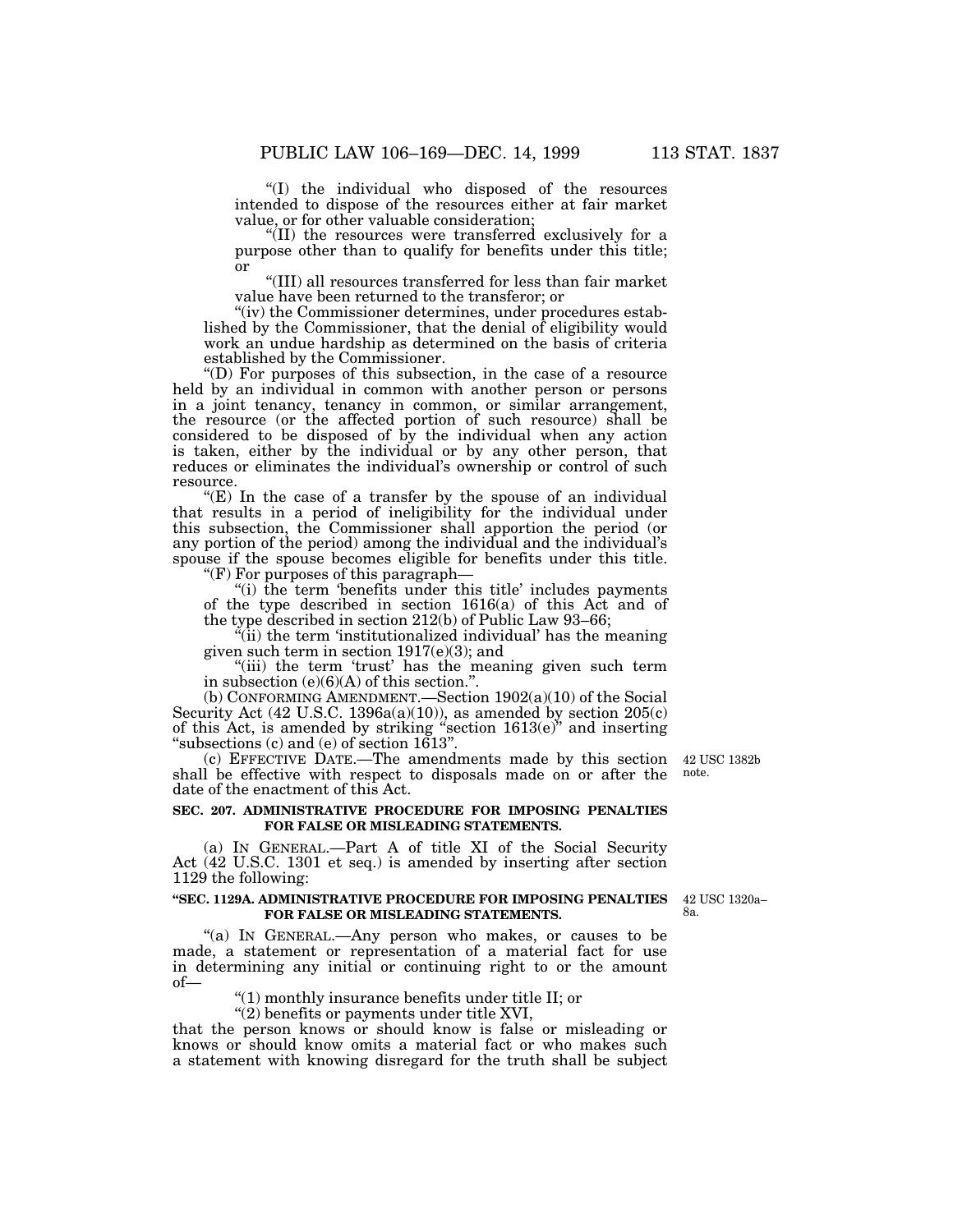to, in addition to any other penalties that may be prescribed by law, a penalty described in subsection (b) to be imposed by the Commissioner of Social Security.

''(b) PENALTY.—The penalty described in this subsection is— ''(1) nonpayment of benefits under title II that would other-

wise be payable to the person; and

''(2) ineligibility for cash benefits under title XVI,

for each month that begins during the applicable period described in subsection (c).

"(c) DURATION OF PENALTY.—The duration of the applicable period, with respect to a determination by the Commissioner under subsection (a) that a person has engaged in conduct described in subsection (a), shall be—

" $(1)$  six consecutive months, in the case of the first such determination with respect to the person;

 $"(2)$  twelve consecutive months, in the case of the second such determination with respect to the person; and

"(3) twenty-four consecutive months, in the case of the third or subsequent such determination with respect to the person.

 $\mathbf{F}^{\mathsf{r}}(\mathbf{d})$  EFFECT ON OTHER ASSISTANCE.—A person subject to a period of nonpayment of benefits under title II or ineligibility for title XVI benefits by reason of this section nevertheless shall be considered to be eligible for and receiving such benefits, to the extent that the person would be receiving or eligible for such benefits but for the imposition of the penalty, for purposes of—

 $''(1)$  determination of the eligibility of the person for benefits under titles XVIII and XIX; and

"(2) determination of the eligibility or amount of benefits payable under title II or XVI to another person.

 $E^*(e)$  DEFINITION.—In this section, the term 'benefits under title XVI' includes State supplementary payments made by the Commissioner pursuant to an agreement under section  $1616(a)$  of this Act or section 212(b) of Public Law 93–66.

"(f) CONSULTATIONS.—The Commissioner of Social Security shall consult with the Inspector General of the Social Security Administration regarding initiating actions under this section.''.

(b) CONFORMING AMENDMENT PRECLUDING DELAYED RETIRE-MENT CREDIT FOR ANY MONTH TO WHICH A NONPAYMENT OF BENE-FITS PENALTY APPLIES.—Section  $202(w)(2)(B)$  of such Act (42 U.S.C.  $402(w)(2)(B)$ ) is amended-

(1) by striking "and" at the end of clause (i);

(2) by striking the period at the end of clause (ii) and inserting '', and''; and

(3) by adding at the end the following:

''(iii) such individual was not subject to a penalty imposed under section 1129A.'

(c) ELIMINATION OF REDUNDANT PROVISION.—Section 1611(e) of such Act  $(42 \text{ U.S.C. } 1382(e))$  is amended—

 $(1)$  by striking paragraph  $(4)$ ;

(2) in paragraph  $(\mathbf{6})(\mathbf{A})(i)$ , by striking "(5)" and inserting "(4)"; and

(3) by redesignating paragraphs (5) and (6) as paragraphs (4) and (5), respectively.

(d) REGULATIONS.—Within 6 months after the date of the enactment of this Act, the Commissioner of Social Security shall develop regulations that prescribe the administrative process for making

Deadline. 42 USC 1320a– 8a note.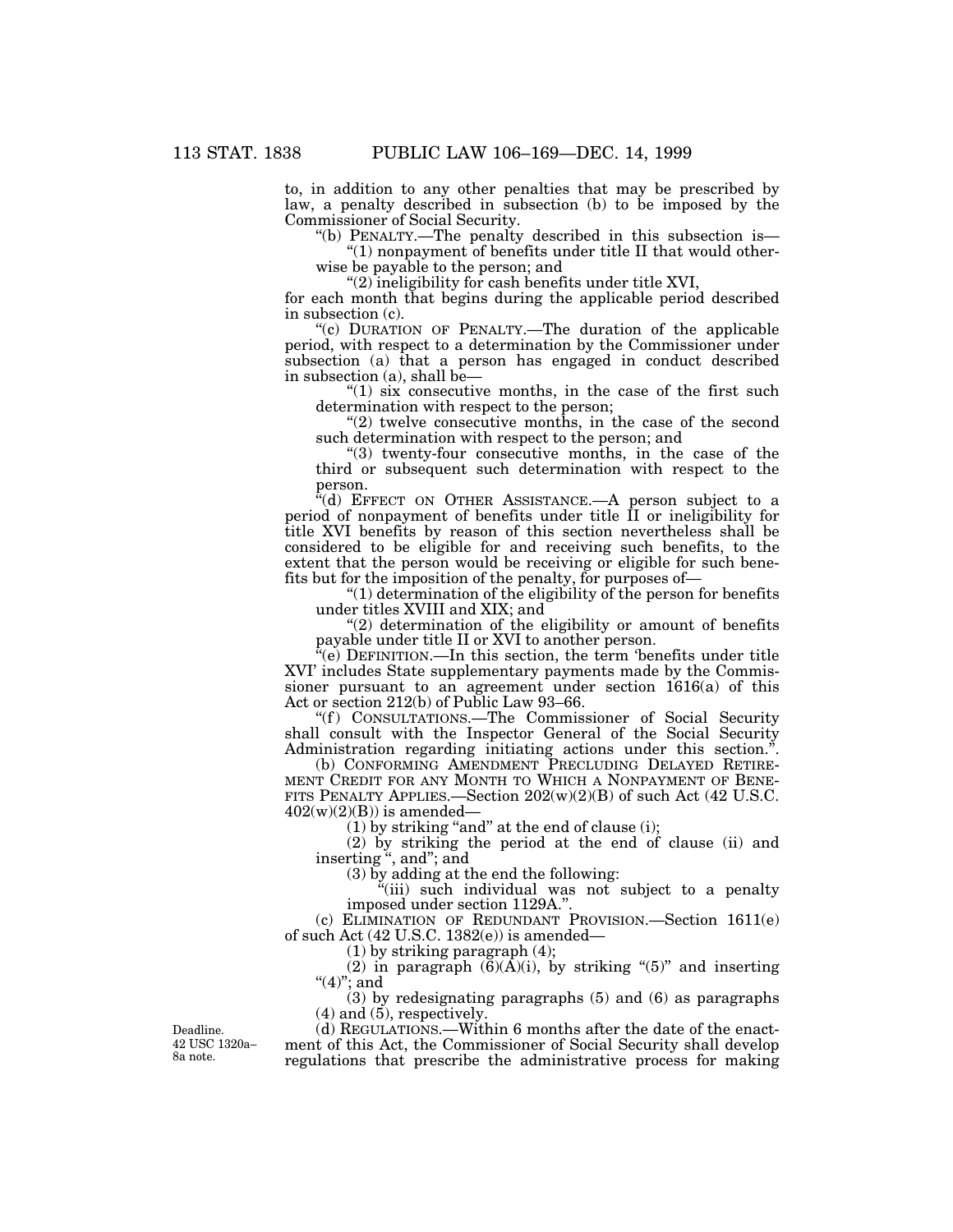determinations under section 1129A of the Social Security Act (including when the applicable period in subsection (c) of such section shall commence), and shall provide guidance on the exercise of discretion as to whether the penalty should be imposed in particular cases.

(e) EFFECTIVE DATE.—The amendments made by this section Applicability. shall apply to statements and representations made on or after 42 USC 402 note. the date of the enactment of this Act.

# **SEC. 208. EXCLUSION OF REPRESENTATIVES AND HEALTH CARE PROVIDERS CONVICTED OF VIOLATIONS FROM PARTICI-PATION IN SOCIAL SECURITY PROGRAMS.**

(a) IN GENERAL.—Part A of title XI of the Social Security Act is amended by inserting before section 1137 (42 U.S.C. 1320b– 7) the following:

''EXCLUSION OF REPRESENTATIVES AND HEALTH CARE PROVIDERS CONVICTED OF VIOLATIONS FROM PARTICIPATION IN SOCIAL SECU- RITY PROGRAMS

''SEC. 1136. (a) IN GENERAL.—The Commissioner of Social Security shall exclude from participation in the social security programs any representative or health care provider—

"(1) who is convicted of a violation of section 208 or  $1632$ of this Act;

"(2) who is convicted of any violation under title 18, United States Code, relating to an initial application for or continuing entitlement to, or amount of, benefits under title II of this Act, or an initial application for or continuing eligibility for, or amount of, benefits under title XVI of this Act; or

''(3) who the Commissioner determines has committed an offense described in section  $1129(a)(1)$  of this Act.

''(b) NOTICE, EFFECTIVE DATE, AND PERIOD OF EXCLUSION.— (1) An exclusion under this section shall be effective at such time, for such period, and upon such reasonable notice to the public and to the individual excluded as may be specified in regulations consistent with paragraph (2).

"(2) Such an exclusion shall be effective with respect to services furnished to any individual on or after the effective date of the exclusion. Nothing in this section may be construed to preclude, in determining disability under title II or title XVI, consideration of any medical evidence derived from services provided by a health care provider before the effective date of the exclusion of the health care provider under this section.

 $\mathcal{F}(3)(A)$  The Commissioner shall specify, in the notice of exclusion under paragraph (1), the period of the exclusion.

''(B) Subject to subparagraph (C), in the case of an exclusion under subsection (a), the minimum period of exclusion shall be 5 years, except that the Commissioner may waive the exclusion in the case of an individual who is the sole source of essential services in a community. The Commissioner's decision whether to waive the exclusion shall not be reviewable.

''(C) In the case of an exclusion of an individual under subsection (a) based on a conviction or a determination described in subsection  $(a)(3)$  occurring on or after the date of the enactment of this section, if the individual has (before, on, or after such date of the enactment) been convicted, or if such a determination has been made with respect to the individual—

42 USC 1320b–6.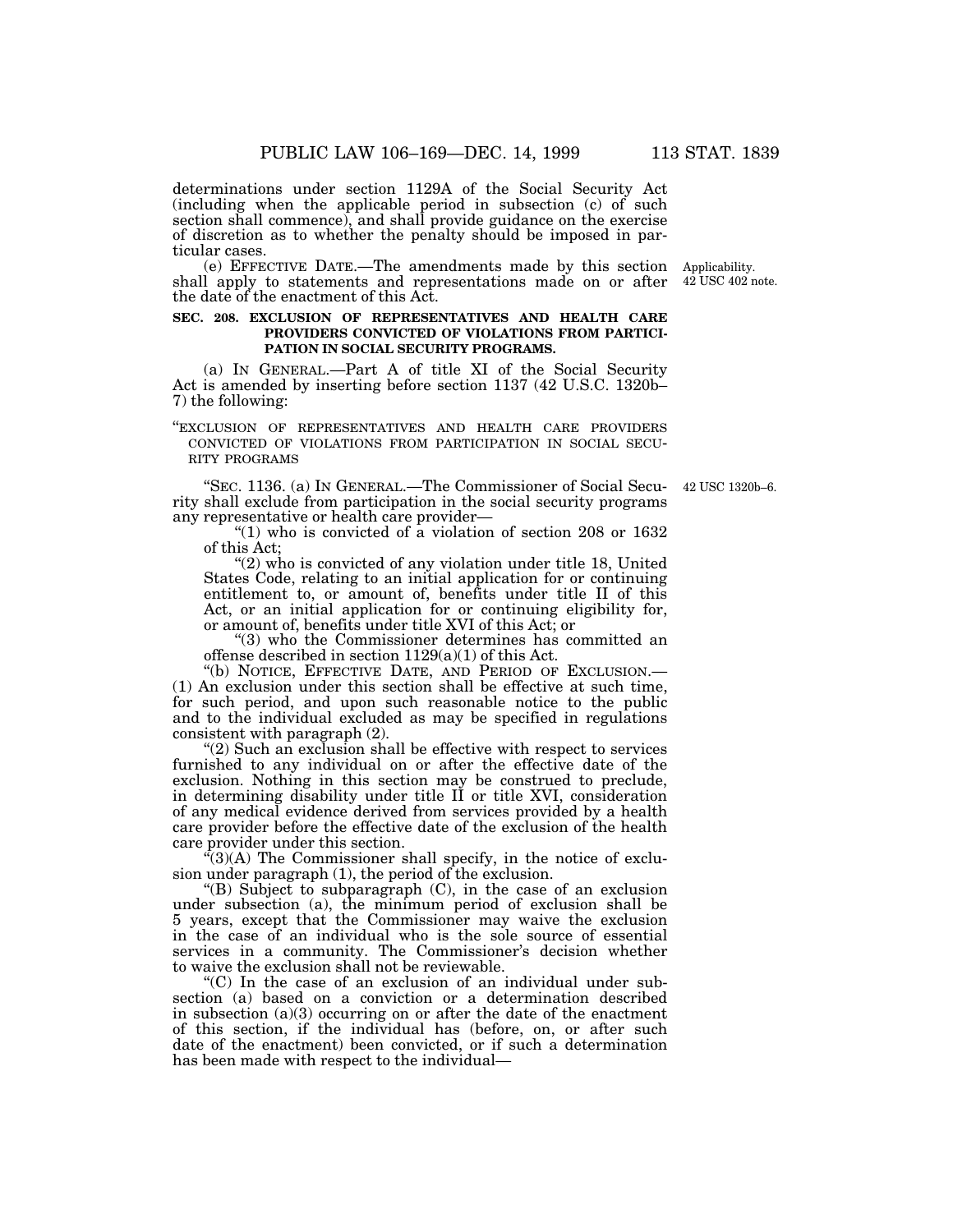''(i) on one previous occasion of one or more offenses for which an exclusion may be effected under such subsection, the period of the exclusion shall be not less than 10 years; or

"(ii) on two or more previous occasions of one or more offenses for which an exclusion may be effected under such subsection, the period of the exclusion shall be permanent.

"(c) NOTICE TO STATE AGENCIES.—The Commissioner shall promptly notify each appropriate State agency employed for the purpose of making disability determinations under section 221 or  $1633(a)$ —

''(1) of the fact and circumstances of each exclusion effected against an individual under this section; and

" $(2)$  of the period (described in subsection  $(b)(3)$ ) for which the State agency is directed to exclude the individual from participation in the activities of the State agency in the course of its employment.

''(d) NOTICE TO STATE LICENSING AGENCIES.—The Commissioner shall—

''(1) promptly notify the appropriate State or local agency or authority having responsibility for the licensing or certification of an individual excluded from participation under this section of the fact and circumstances of the exclusion;

"(2) request that appropriate investigations be made and sanctions invoked in accordance with applicable State law and policy; and

 $\mathcal{H}(3)$  request that the State or local agency or authority keep the Commissioner and the Inspector General of the Social Security Administration fully and currently informed with respect to any actions taken in response to the request.

''(e) NOTICE, HEARING, AND JUDICIAL REVIEW.—(1) Any individual who is excluded (or directed to be excluded) from participation under this section is entitled to reasonable notice and opportunity for a hearing thereon by the Commissioner to the same extent as is provided in section 205(b), and to judicial review of the Commissioner's final decision after such hearing as is provided in section  $205(g)$ .

" $(2)$  The provisions of section  $205(h)$  shall apply with respect to this section to the same extent as it is applicable with respect to title II.

'(f) APPLICATION FOR TERMINATION OF EXCLUSION.—(1) An individual excluded from participation under this section may apply to the Commissioner, in the manner specified by the Commissioner in regulations and at the end of the minimum period of exclusion provided under subsection (b)(3) and at such other times as the Commissioner may provide, for termination of the exclusion effected under this section.

"(2) The Commissioner may terminate the exclusion if the Commissioner determines, on the basis of the conduct of the applicant which occurred after the date of the notice of exclusion or which was unknown to the Commissioner at the time of the exclusion, that—

 $(A)$  there is no basis under subsection (a) for a continuation of the exclusion; and

''(B) there are reasonable assurances that the types of actions which formed the basis for the original exclusion have not recurred and will not recur.

Applicability.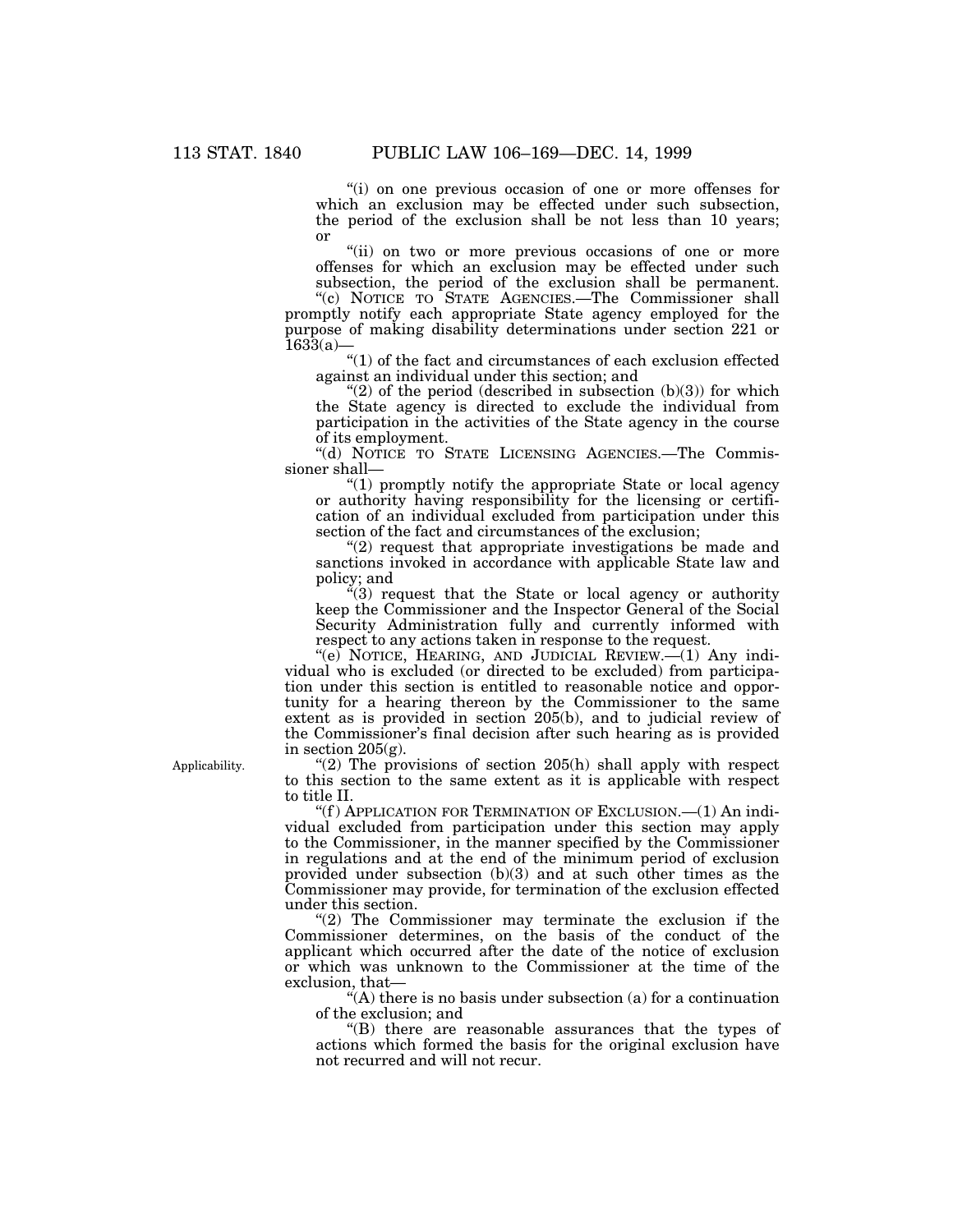Notification.

''(3) The Commissioner shall promptly notify each State agency employed for the purpose of making disability determinations under section 221 or  $16\overline{3}3(a)$  of the fact and circumstances of each termination of exclusion made under this subsection.

''(g) AVAILABILITY OF RECORDS OF EXCLUDED REPRESENTATIVES AND HEALTH CARE PROVIDERS.—Nothing in this section shall be construed to have the effect of limiting access by any applicant or beneficiary under title II or XVI, any State agency acting under section 221 or 1633(a), or the Commissioner to records maintained by any representative or health care provider in connection with services provided to the applicant or beneficiary prior to the exclusion of such representative or health care provider under this section.

Regulations.

''(h) REPORTING REQUIREMENT.—Any representative or health care provider participating in, or seeking to participate in, a social security program shall inform the Commissioner, in such form and manner as the Commissioner shall prescribe by regulation, whether such representative or health care provider has been convicted of a violation described in subsection (a).

"(i) DELEGATION OF AUTHORITY.-The Commissioner may delegate authority granted by this section to the Inspector General. ''( j) DEFINITIONS.—For purposes of this section:

"(1) EXCLUDE.—The term 'exclude' from participation means—

"(A) in connection with a representative, to prohibit from engaging in representation of an applicant for, or recipient of, benefits, as a representative payee under section  $205(j)$  or section  $1631(a)(2)(A)(ii)$ , or otherwise as a representative, in any hearing or other proceeding relating to entitlement to benefits; and

''(B) in connection with a health care provider, to prohibit from providing items or services to an applicant for, or recipient of, benefits for the purpose of assisting such applicant or recipient in demonstrating disability.

 $\sqrt{\hat{2}}$ ) SOCIAL SECURITY PROGRAM.—The term 'social security programs' means the program providing for monthly insurance benefits under title II, and the program providing for monthly supplemental security income benefits to individuals under title XVI (including State supplementary payments made by the Commissioner pursuant to an agreement under section 1616(a) of this Act or section 212(b) of Public Law 93–66).

''(3) CONVICTED.—An individual is considered to have been 'convicted' of a violation—

''(A) when a judgment of conviction has been entered against the individual by a Federal, State, or local court, except if the judgment of conviction has been set aside or expunged;

''(B) when there has been a finding of guilt against the individual by a Federal, State, or local court;

''(C) when a plea of guilty or nolo contendere by the individual has been accepted by a Federal, State, or local court; or

''(D) when the individual has entered into participation in a first offender, deferred adjudication, or other arrangement or program where judgment of conviction has been withheld.''.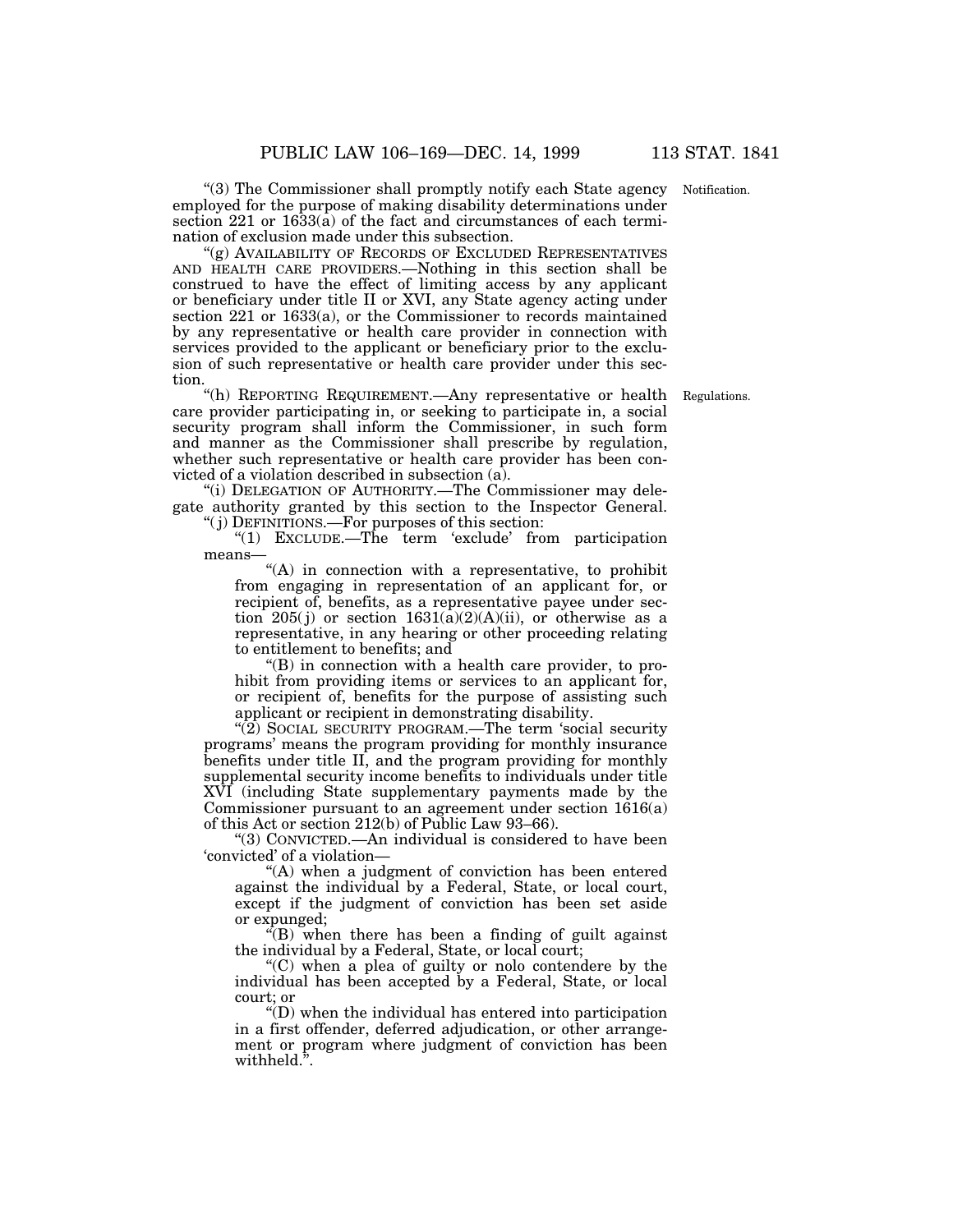Applicability. 42 USC 1320b–6 note.

42 USC 1306b.

(b) EFFECTIVE DATE.—The amendment made by this section shall apply with respect to convictions of violations described in paragraphs (1) and  $(2)$  of section 1136(a) of the Social Security Act and determinations described in paragraph (3) of such section occurring on or after the date of the enactment of this Act.

### **SEC. 209. STATE DATA EXCHANGES.**

Whenever the Commissioner of Social Security requests information from a State for the purpose of ascertaining an individual's eligibility for benefits (or the correct amount of such benefits) under title II or XVI of the Social Security Act, the standards of the Commissioner promulgated pursuant to section 1106 of such Act or any other Federal law for the use, safeguarding, and disclosure of information are deemed to meet any standards of the State that would otherwise apply to the disclosure of information by the State to the Commissioner.

42 USC 1320a–8 note.

# **SEC. 210. STUDY ON POSSIBLE MEASURES TO IMPROVE FRAUD PREVENTION AND ADMINISTRATIVE PROCESSING.**

(a) STUDY.—As soon as practicable after the date of the enactment of this Act, the Commissioner of Social Security, in consultation with the Inspector General of the Social Security Administration and the Attorney General, shall conduct a study of possible measures to improve—

(1) prevention of fraud on the part of individuals entitled to disability benefits under section 223 of the Social Security Act or benefits under section 202 of such Act based on the beneficiary's disability, individuals eligible for supplemental security income benefits under title XVI of such Act, and applicants for any such benefits; and

(2) timely processing of reported income changes by individuals receiving such benefits.

(b) REPORT.—Not later than 1 year after the date of the enactment of this Act, the Commissioner shall submit to the Committee on Ways and Means of the House of Representatives and the Committee on Finance of the Senate a written report that contains the results of the Commissioner's study under subsection (a). The report shall contain such recommendations for legislative and administrative changes as the Commissioner considers appropriate.

#### **SEC. 211. ANNUAL REPORT ON AMOUNTS NECESSARY TO COMBAT FRAUD.**

(a) IN GENERAL.—Section 704(b)(1) of the Social Security Act (42 U.S.C. 904(b)(1)) is amended—

(1) by inserting "(A)" after "(b)(1)"; and

(2) by adding at the end the following new subparagraph: ''(B) The Commissioner shall include in the annual budget prepared pursuant to subparagraph (A) an itemization of the amount of funds required by the Social Security Administration for the fiscal year covered by the budget to support efforts to combat fraud committed by applicants and beneficiaries."

(b) EFFECTIVE DATE.—The amendments made by this section shall apply with respect to annual budgets prepared for fiscal years after fiscal year 1999.

Deadline.

Applicability. 42 USC 904 note.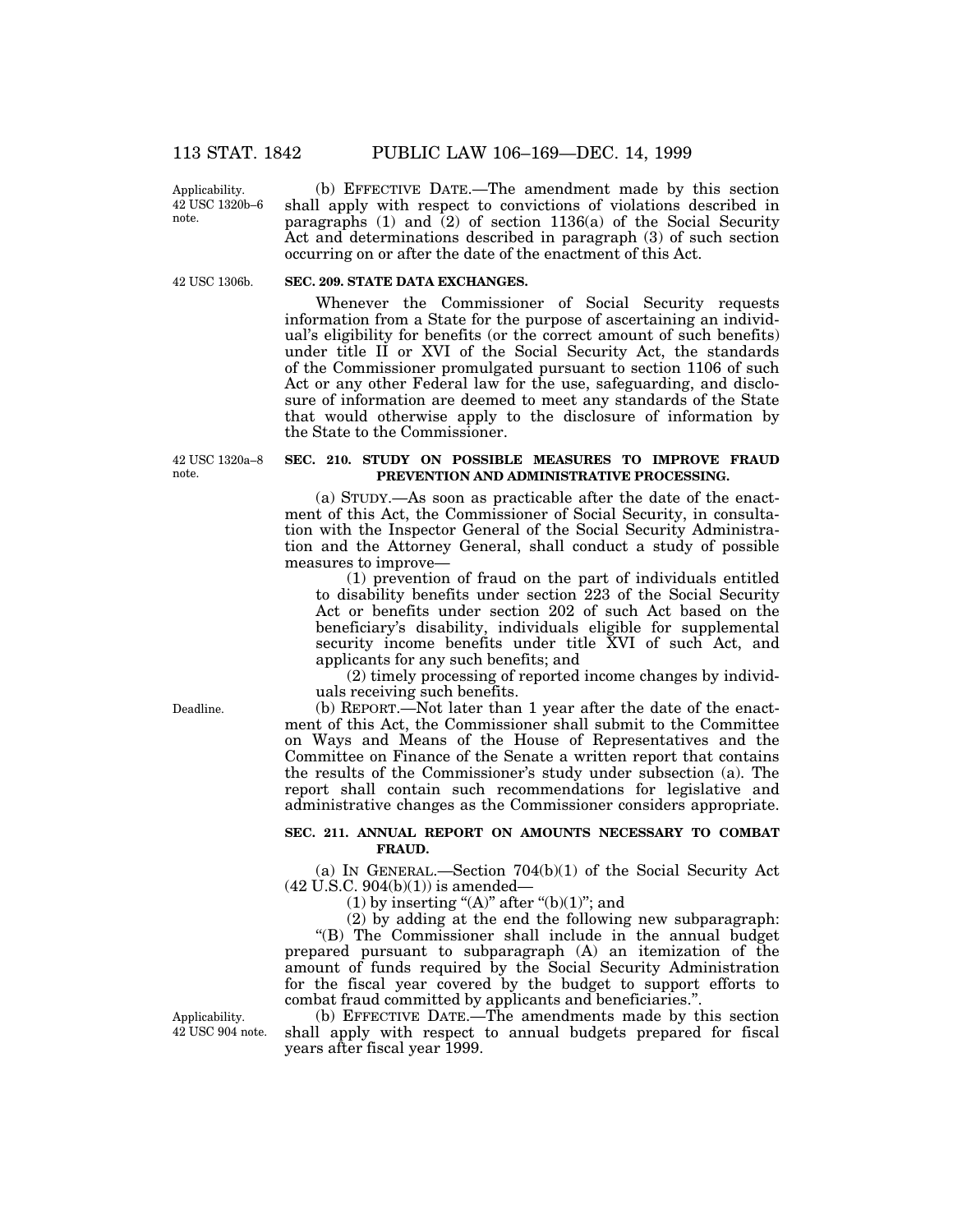### **SEC. 212. COMPUTER MATCHES WITH MEDICARE AND MEDICAID INSTITUTIONALIZATION DATA.**

(a) IN GENERAL.—Section 1611(e)(1) of the Social Security Act  $(42 \text{ U.S.C. } 1382(e)(1))$  is amended by adding at the end the following:

''(J) For the purpose of carrying out this paragraph, the Commissioner of Social Security shall conduct periodic computer matches with data maintained by the Secretary of Health and Human Services under title XVIII or XIX. The Secretary shall furnish to the Commissioner, in such form and manner and under such terms as the Commissioner and the Secretary shall mutually agree, such information as the Commissioner may request for this purpose. Information obtained pursuant to such a match may be substituted for the physician's certification otherwise required under subparagraph (G)(i).".

(b) CONFORMING AMENDMENT. Section  $1611(e)(1)(G)$  of such Act  $(42 \text{ U.S.C. } 1382(e)(1)(G))$  is amended by striking "subparagraph" (H)" and inserting "subparagraph (H) or (J)".

# **SEC. 213. ACCESS TO INFORMATION HELD BY FINANCIAL INSTITU-TIONS.**

Section  $1631(e)(1)(B)$  of the Social Security Act (42 U.S.C.  $1383(e)(1)(B)$  is amended-

(1) by striking " $(B)$  The" and inserting " $(B)(i)$  The"; and (2) by adding at the end the following new clause:

"(ii)(I) The Commissioner of Social Security may require each applicant for, or recipient of, benefits under this title to provide authorization by the applicant or recipient (or by any other person whose income or resources are material to the determination of the eligibility of the applicant or recipient for such benefits) for the Commissioner to obtain (subject to the cost reimbursement requirements of section 1115(a) of the Right to Financial Privacy Act) from any financial institution (within the meaning of section 1101(1) of such Act) any financial record (within the meaning of section 1101(2) of such Act) held by the institution with respect to the applicant or recipient (or any such other person) whenever the Commissioner determines the record is needed in connection with a determination with respect to such eligibility or the amount of such benefits.

 $^{\circ}$ (II) Notwithstanding section 1104(a)(1) of the Right to Financial Privacy Act, an authorization provided by an applicant or recipient (or any other person whose income or resources are material to the determination of the eligibility of the applicant or recipient) pursuant to subclause (I) of this clause shall remain effective until the earliest of—

"(aa) the rendering of a final adverse decision on the applicant's application for eligibility for benefits under this title;

"(bb) the cessation of the recipient's eligibility for benefits under this title; or

"(cc) the express revocation by the applicant or recipient (or such other person referred to in subclause (I)) of the authorization, in a written notification to the Commissioner.

''(III)(aa) An authorization obtained by the Commissioner of Social Security pursuant to this clause shall be considered to meet the requirements of the Right to Financial Privacy Act for purposes of section 1103(a) of such Act, and need not be furnished to the financial institution, notwithstanding section 1104(a) of such Act.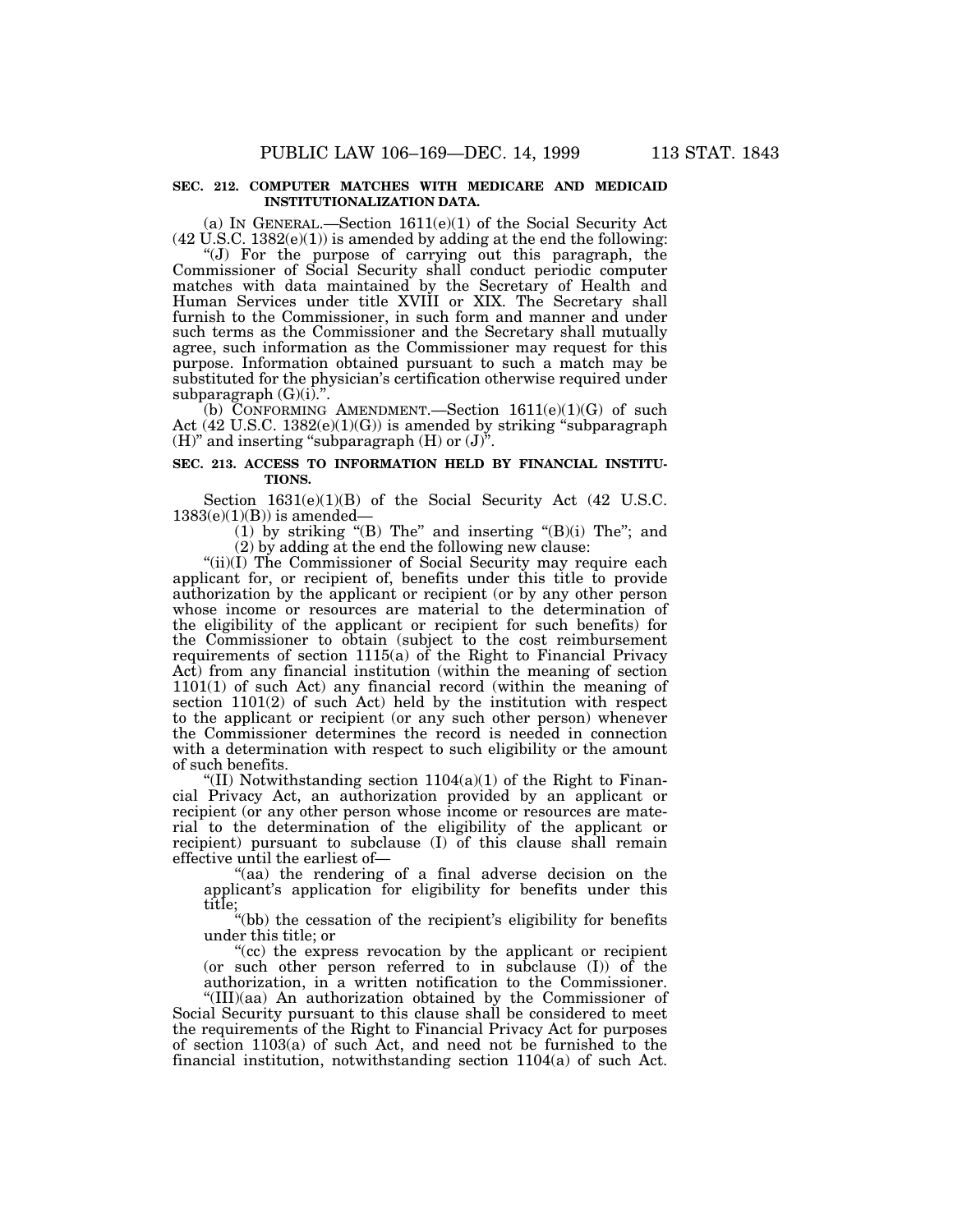"(bb) The certification requirements of section  $1103(b)$  of the Right to Financial Privacy Act shall not apply to requests by the Commissioner of Social Security pursuant to an authorization provided under this clause.

 $C$ <sup>\*</sup>(cc) A request by the Commissioner pursuant to an authorization provided under this clause is deemed to meet the requirements of section 1104(a)(3) of the Right to Financial Privacy Act and the flush language of section  $110\overline{2}$  of such Act.

"(IV) The Commissioner shall inform any person who provides authorization pursuant to this clause of the duration and scope of the authorization.

 $\mathcal{H}(V)$  If an applicant for, or recipient of, benefits under this title (or any such other person referred to in subclause (I)) refuses to provide, or revokes, any authorization made by the applicant or recipient for the Commissioner of Social Security to obtain from any financial institution any financial record, the Commissioner may, on that basis, determine that the applicant or recipient is ineligible for benefits under this title.''.

# **Subtitle B—Benefits For Certain World War II Veterans**

### **SEC. 251. ESTABLISHMENT OF PROGRAM OF SPECIAL BENEFITS FOR CERTAIN WORLD WAR II VETERANS.**

(a) IN GENERAL.—The Social Security Act is amended by inserting after title VII the following new title:

# **''TITLE VIII—SPECIAL BENEFITS FOR CERTAIN WORLD WAR II VETERANS**

# ''TABLE OF CONTENTS

- ''Sec. 801. Basic entitlement to benefits.
- ''Sec. 802. Qualified individuals. ''Sec. 803. Residence outside the United States.
- 
- ''Sec. 804. Disqualifications. ''Sec. 805. Benefit amount.
- ''Sec. 806. Applications and furnishing of information. ''Sec. 807. Representative payees.
- 
- ''Sec. 808. Overpayments and underpayments. ''Sec. 809. Hearings and review.
- ''Sec. 810. Other administrative provisions.
- ''Sec. 811. Penalties for fraud.
- ''Sec. 812. Definitions.
- ''Sec. 813. Appropriations.

#### **''SEC. 801. BASIC ENTITLEMENT TO BENEFITS.**

''Every individual who is a qualified individual under section 802 shall, in accordance with and subject to the provisions of this title, be entitled to a monthly benefit paid by the Commissioner of Social Security for each month after September 2000 (or such earlier month, if the Commissioner determines is administratively feasible) the individual resides outside the United States.

42 USC 1002.

42 USC 1001.

#### **''SEC. 802. QUALIFIED INDIVIDUALS.**

''Except as otherwise provided in this title, an individual—  $\hat{I}$ ) who has attained the age of 65 on or before the date

of the enactment of this title;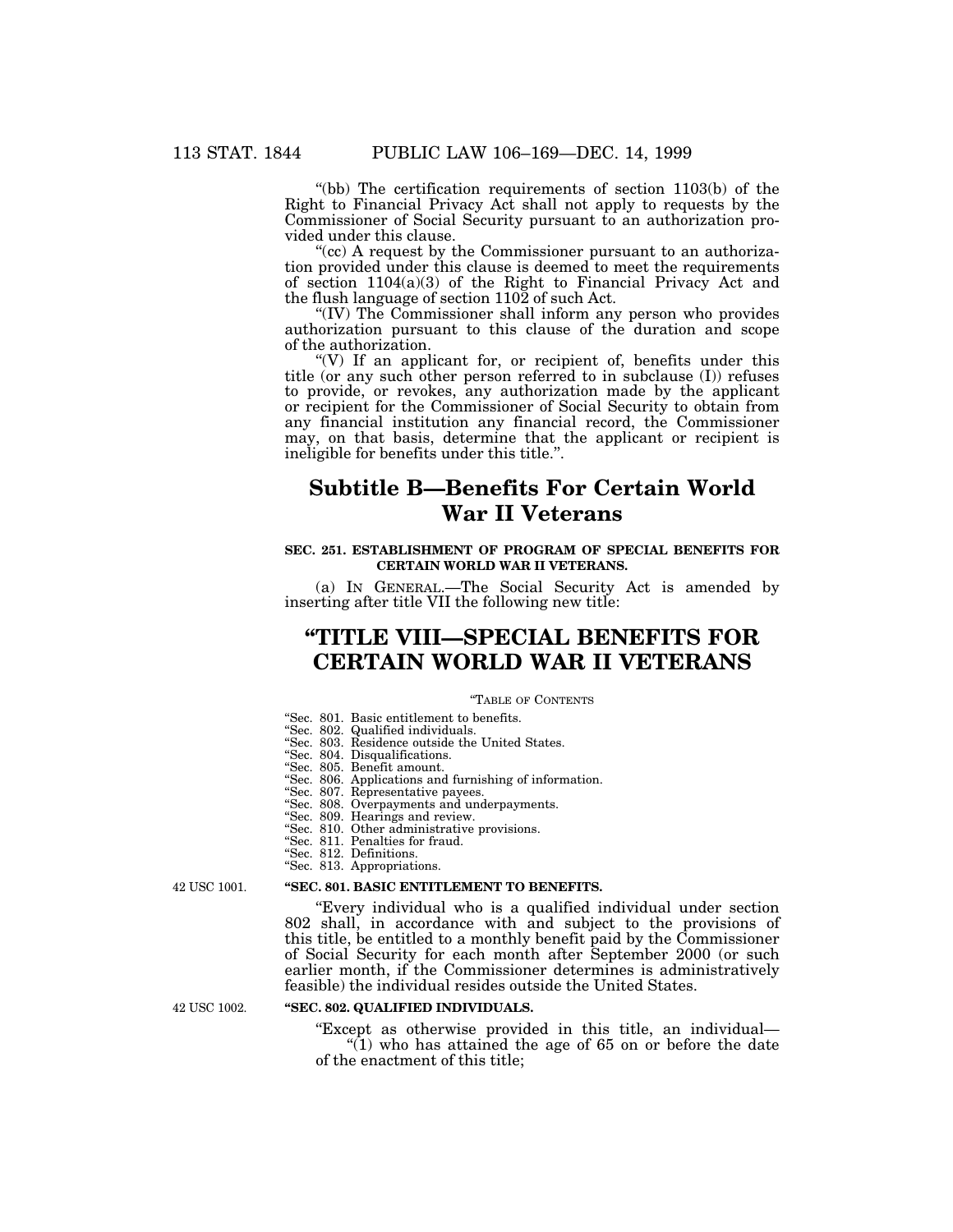''(2) who is a World War II veteran;

 $'(3)$  who is eligible for a supplemental security income benefit under title XVI for—

"(A) the month in which this title is enacted; and

 $\mathcal{L}(B)$  the month in which the individual files an application for benefits under this title;

" $(4)$  whose total benefit income is less than 75 percent of the Federal benefit rate under title XVI;

''(5) who has filed an application for benefits under this title; and

''(6) who is in compliance with all requirements imposed by the Commissioner of Social Security under this title,

shall be a qualified individual for purposes of this title.

# **''SEC. 803. RESIDENCE OUTSIDE THE UNITED STATES.**

''For purposes of section 801, with respect to any month, an individual shall be regarded as residing outside the United States if, on the first day of the month, the individual so resides outside the United States.

# **''SEC. 804. DISQUALIFICATIONS.**

"(a) IN GENERAL.—Notwithstanding section 802, an individual may not be a qualified individual for any month—

''(1) that begins after the month in which the Commissioner of Social Security is notified by the Attorney General that the individual has been removed from the United States pursuant to section  $237(a)$  or  $212(a)(6)(A)$  of the Immigration and Nationality Act and before the month in which the individual is lawfully admitted to the United States for permanent residence;

 $''(2)$  during any part of which the individual is fleeing to avoid prosecution, or custody or confinement after conviction, under the laws of the United States or the jurisdiction within the United States from which the person has fled, for a crime, or an attempt to commit a crime, that is a felony under the laws of the place from which the individual has fled, or which, in the case of the State of New Jersey, is a high misdemeanor under the laws of such State;

"(3) during any part of which the individual violates a condition of probation or parole imposed under Federal or State law; or

''(4) during which the individual resides in a foreign country and is not a citizen or national of the United States if payments for such month to individuals residing in such country are withheld by the Treasury Department under section 3329 of title 31, United States Code.

''(b) REQUIREMENT FOR ATTORNEY GENERAL.—For the purpose Notification. of carrying out subsection  $(a)(1)$ , the Attorney General shall notify the Commissioner of Social Security as soon as practicable after the removal of any individual under section  $237(a)$  or  $212(a)(6)(A)$ of the Immigration and Nationality Act.

# **''SEC. 805. BENEFIT AMOUNT.**

''The benefit under this title payable to a qualified individual for any month shall be in an amount equal to 75 percent of the Federal benefit rate under title XVI for the month, reduced by the amount of the qualified individual's benefit income for the month.

42 USC 1005.

42 USC 1004.

42 USC 1003.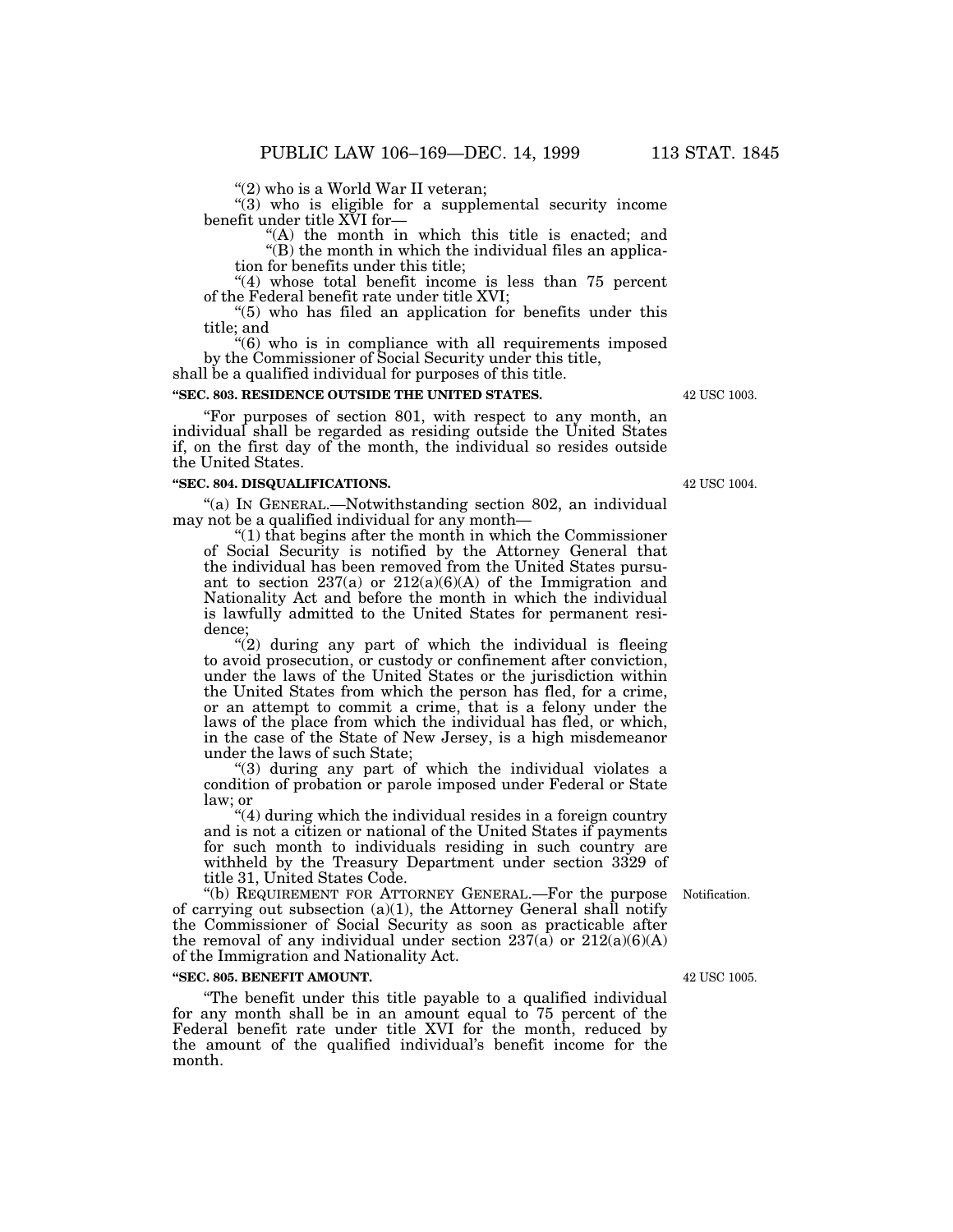42 USC 1006.

# **''SEC. 806. APPLICATIONS AND FURNISHING OF INFORMATION.**

''(a) IN GENERAL.—The Commissioner of Social Security shall, subject to subsection (b), prescribe such requirements with respect to the filing of applications, the furnishing of information and other material, and the reporting of events and changes in circumstances, as may be necessary for the effective and efficient administration of this title.

''(b) VERIFICATION REQUIREMENT.—The requirements prescribed by the Commissioner of Social Security under subsection (a) shall preclude any determination of entitlement to benefits under this title solely on the basis of declarations by the individual concerning qualifications or other material facts, and shall provide for verification of material information from independent or collateral sources, and the procurement of additional information as necessary in order to ensure that the benefits are provided only to qualified individuals (or their representative payees) in correct amounts.

42 USC 1007.

# **''SEC. 807. REPRESENTATIVE PAYEES.**

''(a) IN GENERAL.—If the Commissioner of Social Security determines that the interest of any qualified individual under this title would be served thereby, payment of the qualified individual's benefit under this title may be made, regardless of the legal competency or incompetency of the qualified individual, either directly to the qualified individual, or for his or her benefit, to another person (the meaning of which term, for purposes of this section, includes an organization) with respect to whom the requirements of subsection (b) have been met (in this section referred to as the qualified individual's 'representative payee'). If the Commissioner of Social Security determines that a representative payee has misused any benefit paid to the representative payee pursuant to this section, section  $205(j)$ , or section  $1631(a)(2)$ , the Commissioner of Social Security shall promptly revoke the person's designation as the qualified individual's representative payee under this subsection, and shall make payment to an alternative representative payee or, if the interest of the qualified individual under this title would be served thereby, to the qualified individual.

''(b) EXAMINATION OF FITNESS OF PROSPECTIVE REPRESENTATIVE PAYEE.

" $(1)$  Any determination under subsection  $(a)$  to pay the benefits of a qualified individual to a representative payee shall be made on the basis of—

''(A) an investigation by the Commissioner of Social Security of the person to serve as representative payee, which shall be conducted in advance of the determination and shall, to the extent practicable, include a face-to-face interview with the person (or, in the case of an organization, a representative of the organization); and

''(B) adequate evidence that the arrangement is in the interest of the qualified individual.

"(2) As part of the investigation referred to in paragraph (1), the Commissioner of Social Security shall—

"(A) require the person being investigated to submit documented proof of the identity of the person;

" $(B)$  in the case of a person who has a social security account number issued for purposes of the program under title II or an employer identification number issued for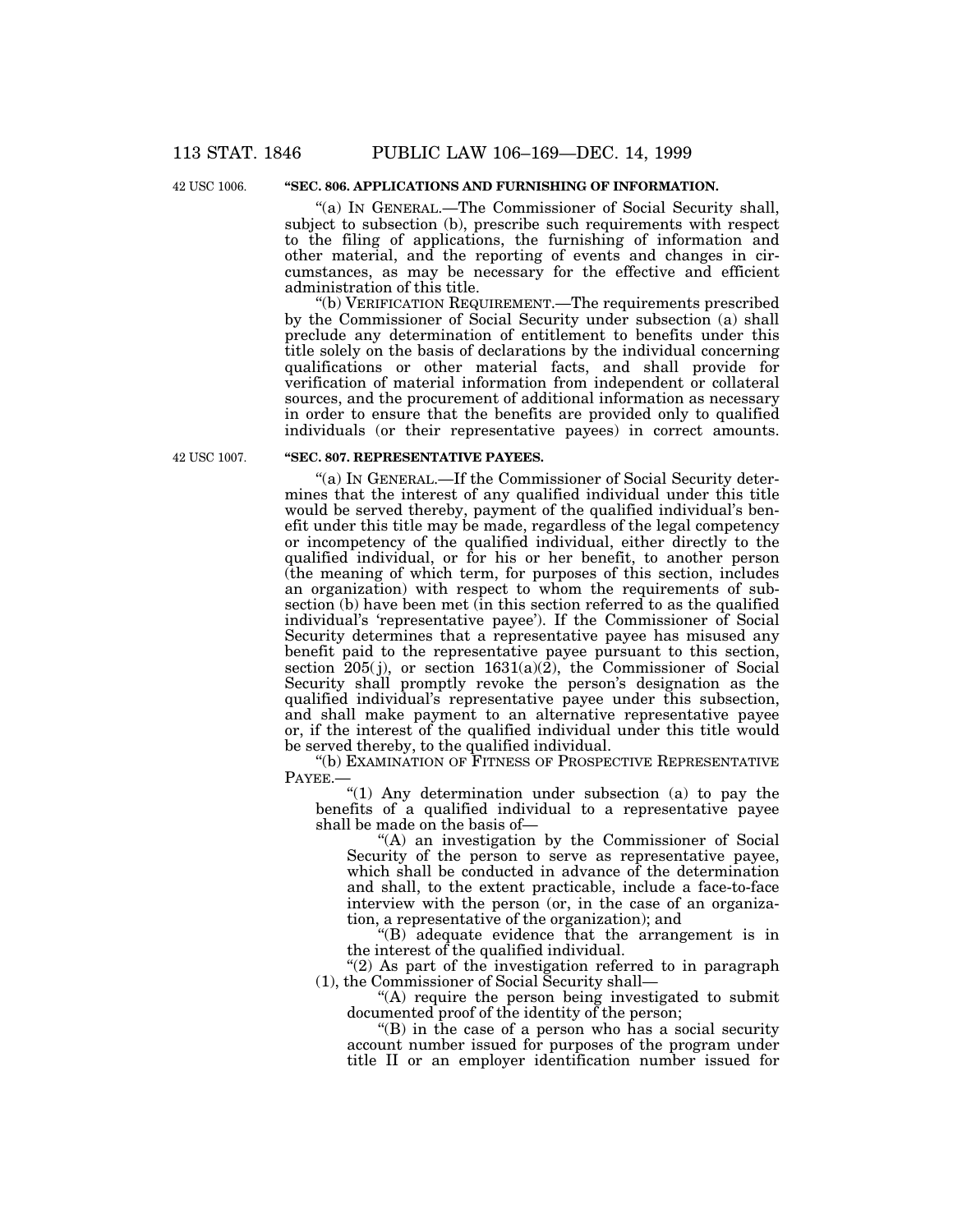purposes of the Internal Revenue Code of 1986, verify the number;

''(C) determine whether the person has been convicted of a violation of section 208, 811, or 1632; and

''(D) determine whether payment of benefits to the person in the capacity as representative payee has been revoked or terminated pursuant to this section, section  $205(j)$ , or section  $1631(a)(2)(A)(iii)$  by reason of misuse of funds paid as benefits under this title, title II, or XVI, respectively.

"(c) REQUIREMENT FOR MAINTAINING LISTS OF UNDESIRABLE PAYEES.—The Commissioner of Social Security shall establish and maintain lists which shall be updated periodically and which shall be in a form that renders such lists available to the servicing offices of the Social Security Administration. The lists shall consist of—

 $\degree$ (1) the names and (if issued) social security account numbers or employer identification numbers of all persons with respect to whom, in the capacity of representative payee, the payment of benefits has been revoked or terminated under this section, section 205(*j*), or section  $1631(a)(2)(A)(iii)$  by reason of misuse of funds paid as benefits under this title, title II, or XVI, respectively; and

 $(2)$  the names and (if issued) social security account numbers or employer identification numbers of all persons who have been convicted of a violation of section 208, 811, or 1632. ''(d) PERSONS INELIGIBLE TO SERVE AS REPRESENTATIVE PAYEES.—

 $\sqrt[n]{(1)}$  In GENERAL.—The benefits of a qualified individual may not be paid to any other person pursuant to this section if—

"(A) the person has been convicted of a violation of section 208, 811, or 1632;

''(B) except as provided in paragraph (2), payment of benefits to the person in the capacity of representative payee has been revoked or terminated under this section, section 205(j), or section  $1631(a)(2)(A)(ii)$  by reason of misuse of funds paid as benefits under this title, title II, or title XVI, respectively; or

''(C) except as provided in paragraph (2)(B), the person is a creditor of the qualified individual and provides the qualified individual with goods or services for consideration.  $\sqrt[G(2)]$  EXEMPTIONS.-

''(A) The Commissioner of Social Security may prescribe circumstances under which the Commissioner of Social Security may grant an exemption from paragraph (1) to any person on a case-by-case basis if the exemption is in the best interest of the qualified individual whose benefits would be paid to the person pursuant to this section.

"(B) Paragraph  $(1)(C)$  shall not apply with respect to any person who is a creditor referred to in such paragraph if the creditor is—

"(i) a relative of the qualified individual and the relative resides in the same household as the qualified individual;

"(ii) a legal guardian or legal representative of the individual;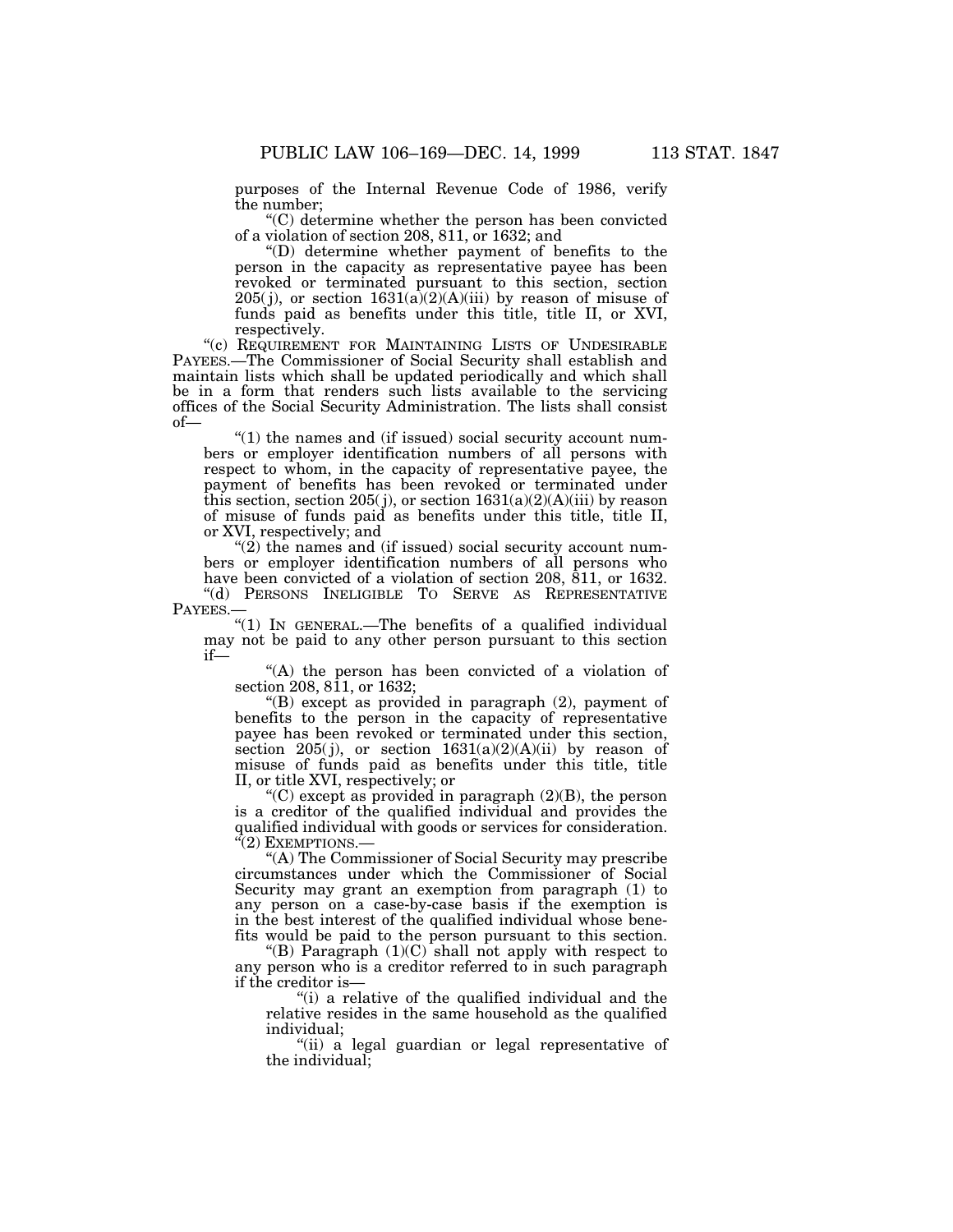"(iii) a facility that is licensed or certified as a care facility under the law of the political jurisdiction in which the qualified individual resides;

"(iv) a person who is an administrator, owner, or employee of a facility referred to in clause (iii), if the qualified individual resides in the facility, and the payment to the facility or the person is made only after the Commissioner of Social Security has made a good faith effort to locate an alternative representative payee to whom payment would serve the best interests of the qualified individual; or

" $(v)$  a person who is determined by the Commissioner of Social Security, on the basis of written findings and pursuant to procedures prescribed by the Commissioner of Social Security, to be acceptable to serve as a representative payee.

"(C) The procedures referred to in subparagraph  $(B)(v)$ shall require the person who will serve as representative payee to establish, to the satisfaction of the Commissioner of Social Security, that—

"(i) the person poses no risk to the qualified individual;

"(ii) the financial relationship of the person to the qualified individual poses no substantial conflict of interest; and

''(iii) no other more suitable representative payee can be found.

"(e) DEFERRAL OF PAYMENT PENDING APPOINTMENT OF REP-RESENTATIVE PAYEE.—

" $(1)$  In GENERAL.—Subject to paragraph  $(2)$ , if the Commissioner of Social Security makes a determination described in the first sentence of subsection (a) with respect to any qualified individual's benefit and determines that direct payment of the benefit to the qualified individual would cause substantial harm to the qualified individual, the Commissioner of Social Security may defer (in the case of initial entitlement) or suspend (in the case of existing entitlement) direct payment of the benefit to the qualified individual, until such time as the selection of a representative payee is made pursuant to this section.

''(2) TIME LIMITATION.—

"(A) IN GENERAL.—Except as provided in subparagraph (B), any deferral or suspension of direct payment of a benefit pursuant to paragraph (1) shall be for a period of not more than 1 month.

''(B) EXCEPTION IN THE CASE OF INCOMPETENCY.— Subparagraph (A) shall not apply in any case in which the qualified individual is, as of the date of the Commissioner of Social Security's determination, legally incompetent under the laws of the jurisdiction in which the individual resides.

"(3) PAYMENT OF RETROACTIVE BENEFITS.—Payment of any benefits which are deferred or suspended pending the selection of a representative payee shall be made to the qualified individual or the representative payee as a single sum or over such period of time as the Commissioner of Social Security determines is in the best interest of the qualified individual.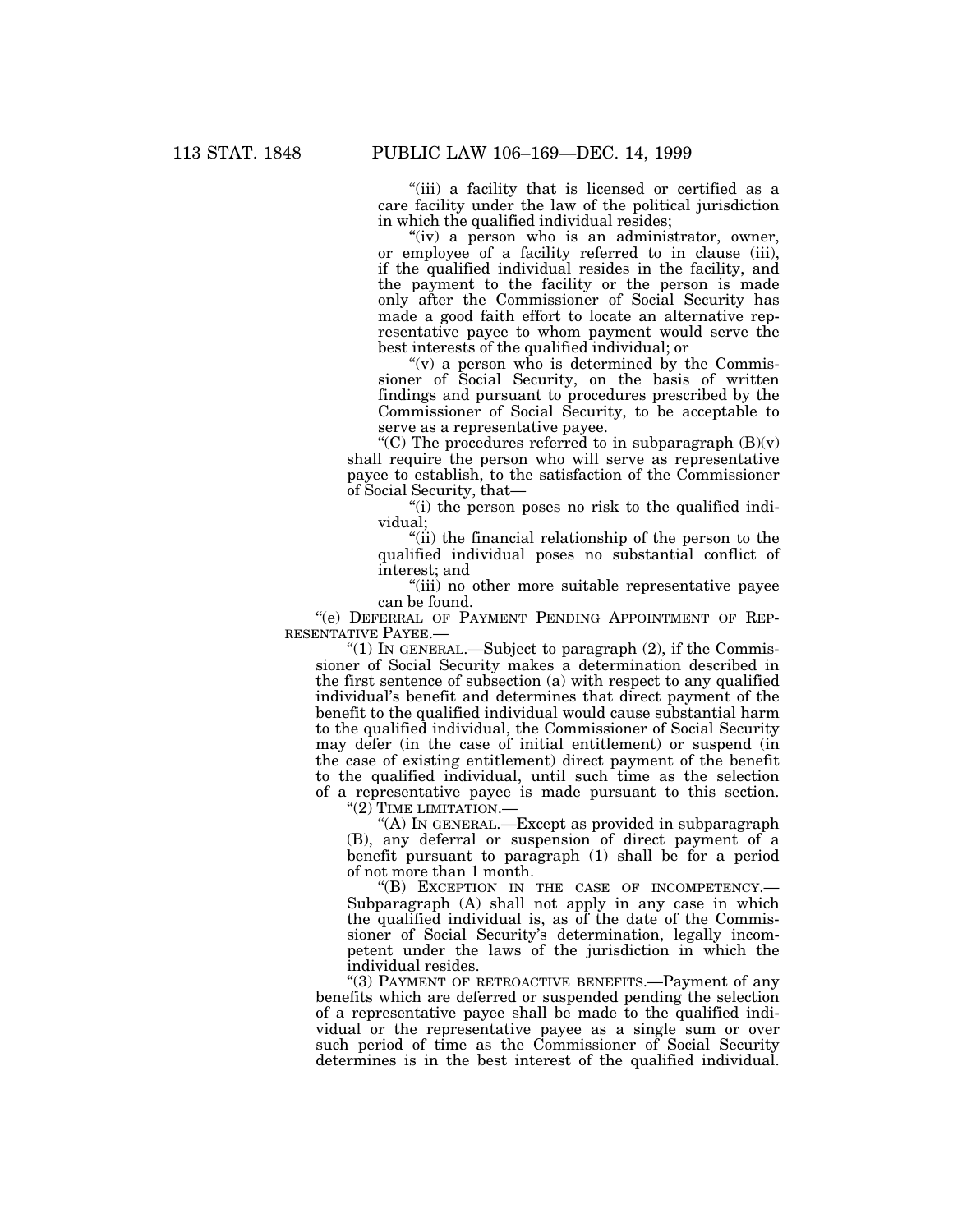''(f ) HEARING.—Any qualified individual who is dissatisfied with a determination by the Commissioner of Social Security to make payment of the qualified individual's benefit to a representative payee under subsection (a) of this section or with the designation of a particular person to serve as representative payee shall be entitled to a hearing by the Commissioner of Social Security to the same extent as is provided in section 809(a), and to judicial review of the Commissioner of Social Security's final decision as is provided in section 809(b).

''(g) NOTICE REQUIREMENTS.—

" $(1)$  In GENERAL.—In advance, to the extent practicable, of the payment of a qualified individual's benefit to a representative payee under subsection (a), the Commissioner of Social Security shall provide written notice of the Commissioner's initial determination to so make the payment. The notice shall be provided to the qualified individual, except that, if the qualified individual is legally incompetent, then the notice shall be provided solely to the legal guardian or legal representative of the qualified individual.

"(2) SPECIFIC REQUIREMENTS.—Any notice required by paragraph (1) shall be clearly written in language that is easily understandable to the reader, shall identify the person to be designated as the qualified individual's representative payee, and shall explain to the reader the right under subsection  $(f)$  of the qualified individual or of the qualified individual's legal guardian or legal representative—

 $(A)$  to appeal a determination that a representative payee is necessary for the qualified individual;

''(B) to appeal the designation of a particular person to serve as the representative payee of the qualified individual; and

 $C^{\prime\prime}(C)$  to review the evidence upon which the designation is based and to submit additional evidence.

''(h) ACCOUNTABILITY MONITORING.—

Reports.

"(1) In GENERAL.—In any case where payment under this title is made to a person other than the qualified individual entitled to the payment, the Commissioner of Social Security shall establish a system of accountability monitoring under which the person shall report not less often than annually with respect to the use of the payments. The Commissioner of Social Security shall establish and implement statistically valid procedures for reviewing the reports in order to identify instances in which persons are not properly using the payments.

"(2) SPECIAL REPORTS.—Notwithstanding paragraph  $(1)$ , the Commissioner of Social Security may require a report at any time from any person receiving payments on behalf of a qualified individual, if the Commissioner of Social Security has reason to believe that the person receiving the payments is misusing the payments.

''(3) MAINTAINING LISTS OF PAYEES.—The Commissioner of Social Security shall maintain lists which shall be updated periodically of—

 $(A)$  the name, address, and (if issued) the social security account number or employer identification number of each representative payee who is receiving benefit payments pursuant to this section, section  $205(j)$ , or section  $1631(a)(2)$ ; and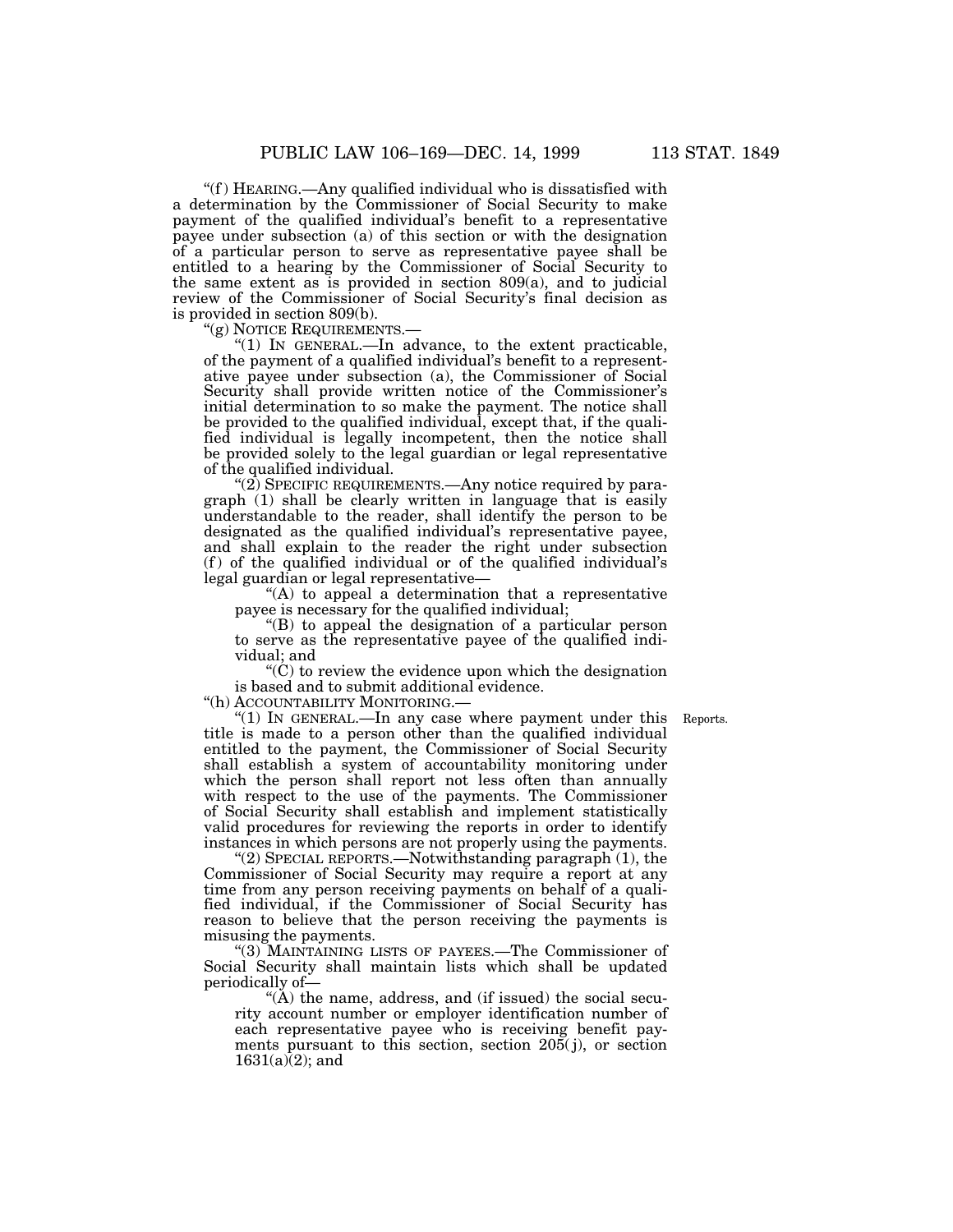''(B) the name, address, and social security account number of each individual for whom each representative payee is reported to be providing services as representative payee pursuant to this section, section  $205(j)$ , or section  $1631(a)(2)$ .

''(4) MAINTAINING LISTS OF AGENCIES.—The Commissioner of Social Security shall maintain lists, which shall be updated periodically, of public agencies and community-based nonprofit social service agencies which are qualified to serve as representative payees pursuant to this section and which are located in the jurisdiction in which any qualified individual resides.

"(i) RESTITUTION.—In any case where the negligent failure of the Commissioner of Social Security to investigate or monitor a representative payee results in misuse of benefits by the representative payee, the Commissioner of Social Security shall make payment to the qualified individual or the individual's alternative representative payee of an amount equal to the misused benefits. The Commissioner of Social Security shall make a good faith effort to obtain restitution from the terminated representative payee.

42 USC 1008.

#### **''SEC. 808. OVERPAYMENTS AND UNDERPAYMENTS.**

''(a) IN GENERAL.—Whenever the Commissioner of Social Security finds that more or less than the correct amount of payment has been made to any person under this title, proper adjustment or recovery shall be made, as follows:

"(1) With respect to payment to a person of more than the correct amount, the Commissioner of Social Security shall decrease any payment—

"(A) under this title to which the overpaid person (if a qualified individual) is entitled, or shall require the overpaid person or his or her estate to refund the amount in excess of the correct amount, or, if recovery is not obtained under these two methods, shall seek or pursue recovery by means of reduction in tax refunds based on notice to the Secretary of the Treasury, as authorized under section 3720A of title 31, United States Code; or

''(B) under title II to recover the amount in excess of the correct amount, if the person is not currently eligible for payment under this title.

" $(2)$  With respect to payment of less than the correct amount to a qualified individual who, at the time the Commissioner of Social Security is prepared to take action with respect to the underpayment—

"(A) is living, the Commissioner of Social Security shall make payment to the qualified individual (or the qualified individual's representative payee designated under section 807) of the balance of the amount due the underpaid qualified individual; or

''(B) is deceased, the balance of the amount due shall revert to the general fund of the Treasury.

''(b) NO EFFECT ON TITLE VIII ELIGIBILITY OR BENEFIT AMOUNT.—In any case in which the Commissioner of Social Security takes action in accordance with subsection  $(a)(1)(B)$  to recover an amount incorrectly paid to an individual, that individual shall not, as a result of such action—

''(1) become qualified for benefits under this title; or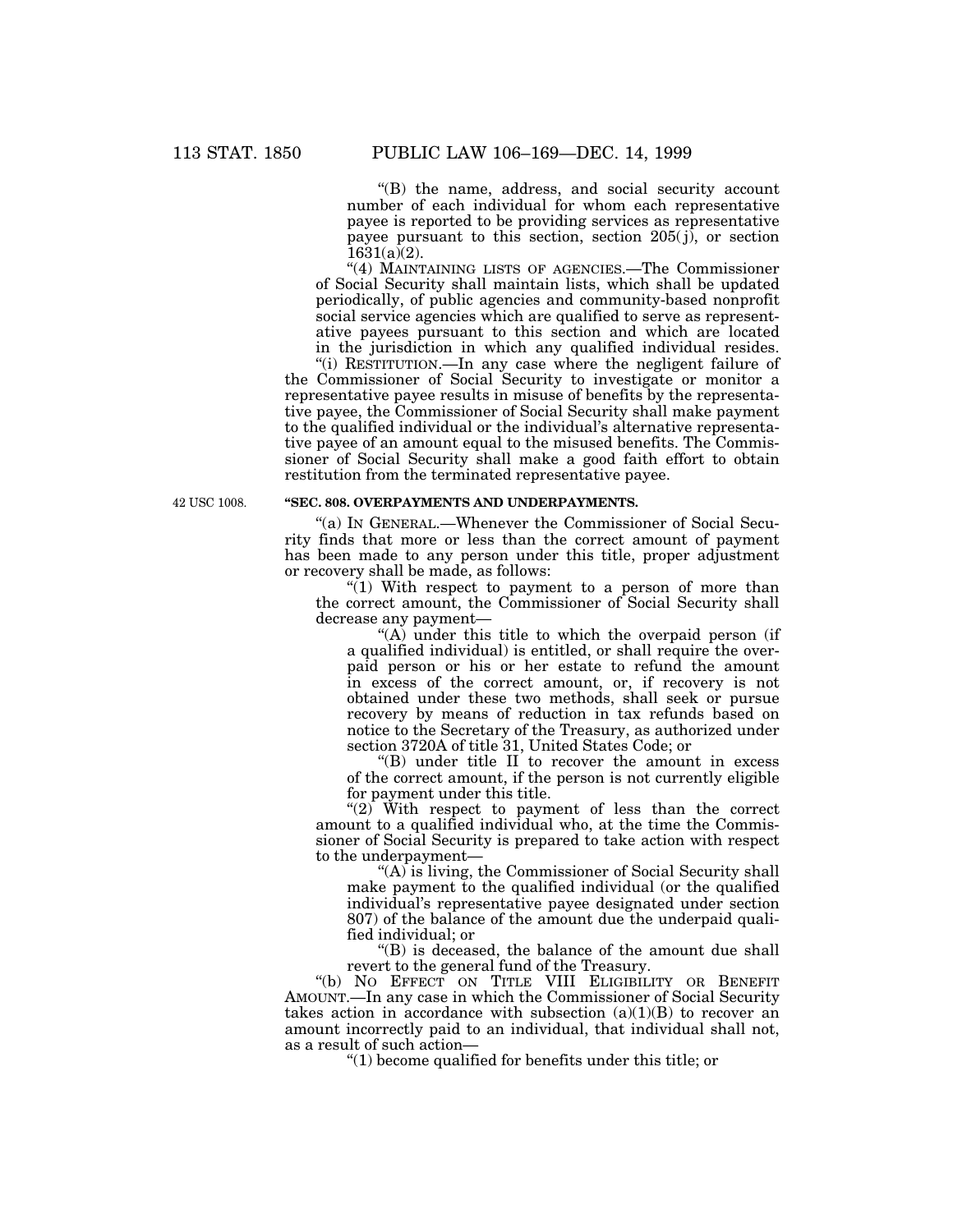"(2) if such individual is otherwise so qualified, become qualified for increased benefits under this title.

''(c) WAIVER OF RECOVERY OF OVERPAYMENT.—In any case in which more than the correct amount of payment has been made, there shall be no adjustment of payments to, or recovery by the United States from, any person who is without fault if the Commissioner of Social Security determines that the adjustment or recovery would defeat the purpose of this title or would be against equity and good conscience.

"(d) LIMITED IMMUNITY FOR DISBURSING OFFICERS.—A disbursing officer may not be held liable for any amount paid by the officer if the adjustment or recovery of the amount is waived under subsection (b), or adjustment under subsection (a) is not completed before the death of the qualified individual against whose benefits deductions are authorized.

''(e) AUTHORIZED COLLECTION PRACTICES.—

" $(1)$  In GENERAL.—With respect to any delinquent amount, the Commissioner of Social Security may use the collection practices described in sections 3711(e), 3716, and 3718 of title 31, United States Code, as in effect on October 1, 1994.

"(2) DEFINITION.—For purposes of paragraph (1), the term 'delinquent amount' means an amount—

"(A) in excess of the correct amount of the payment under this title; and

''(B) determined by the Commissioner of Social Security to be otherwise unrecoverable under this section from a person who is not a qualified individual under this title.

#### **''SEC. 809. HEARINGS AND REVIEW.**

''(a) HEARINGS.—

''(1) IN GENERAL.—The Commissioner of Social Security shall make findings of fact and decisions as to the rights of any individual applying for payment under this title. The Commissioner of Social Security shall provide reasonable notice and opportunity for a hearing to any individual who is or claims to be a qualified individual and is in disagreement with any determination under this title with respect to entitlement to, or the amount of, benefits under this title, if the individual requests a hearing on the matter in disagreement within 60 days after notice of the determination is received, and, if a hearing is held, shall, on the basis of evidence adduced at the hearing affirm, modify, or reverse the Commissioner of Social Security's findings of fact and the decision. The Commissioner of Social Security may, on the Commissioner of Social Security's own motion, hold such hearings and conduct such investigations and other proceedings as the Commissioner of Social Security deems necessary or proper for the administration of this title. In the course of any hearing, investigation, or other proceeding, the Commissioner may administer oaths and affirmations, examine witnesses, and receive evidence. Evidence may be received at any hearing before the Commissioner of Social Security even though inadmissible under the rules of evidence applicable to court procedure. The Commissioner of Social Security shall specifically take into account any physical, mental, educational, or linguistic limitation of the individual (including any lack of facility with the English language) in determining, with respect to the entitlement of the individual

42 USC 1009.

Notice.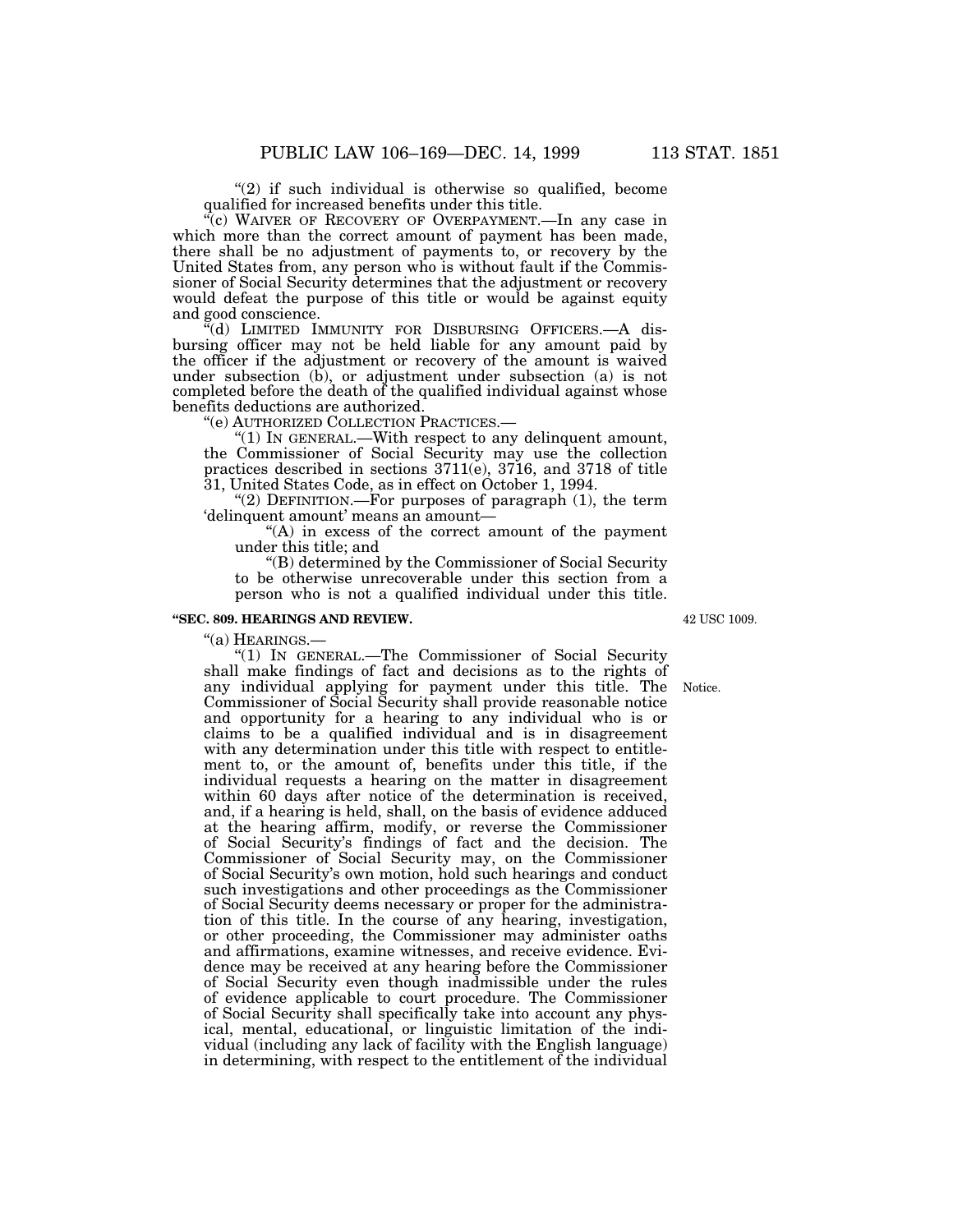for benefits under this title, whether the individual acted in good faith or was at fault, and in determining fraud, deception, or intent.<br>"(2) EFFECT OF FAILURE TO TIMELY REQUEST REVIEW.—

A failure to timely request review of an initial adverse determination with respect to an application for any payment under this title or an adverse determination on reconsideration of such an initial determination shall not serve as a basis for denial of a subsequent application for any payment under this title if the applicant demonstrates that the applicant failed to so request such a review acting in good faith reliance upon incorrect, incomplete, or misleading information, relating to the consequences of reapplying for payments in lieu of seeking review of an adverse determination, provided by any officer or employee of the Social Security Administration.

''(3) NOTICE REQUIREMENTS.—In any notice of an adverse determination with respect to which a review may be requested under paragraph (1), the Commissioner of Social Security shall describe in clear and specific language the effect on possible entitlement to benefits under this title of choosing to reapply in lieu of requesting review of the determination.

''(b) JUDICIAL REVIEW.—The final determination of the Commissioner of Social Security after a hearing under subsection (a)(1) shall be subject to judicial review as provided in section 205(g) to the same extent as the Commissioner of Social Security's final determinations under section 205.

42 USC 1010.

#### **''SEC. 810. OTHER ADMINISTRATIVE PROVISIONS.**

''(a) REGULATIONS AND ADMINISTRATIVE ARRANGEMENTS.—The Commissioner of Social Security may prescribe such regulations, and make such administrative and other arrangements, as may be necessary or appropriate to carry out this title.

''(b) PAYMENT OF BENEFITS.—Benefits under this title shall be paid at such time or times and in such installments as the Commissioner of Social Security determines are in the interests of economy and efficiency.

''(c) ENTITLEMENT REDETERMINATIONS.—An individual's entitlement to benefits under this title, and the amount of the benefits, may be redetermined at such time or times as the Commissioner of Social Security determines to be appropriate.

''(d) SUSPENSION AND TERMINATION OF BENEFITS.—Regulations prescribed by the Commissioner of Social Security under subsection (a) may provide for the suspension and termination of entitlement to benefits under this title as the Commissioner determines is appropriate.

42 USC 1011.

#### **''SEC. 811. PENALTIES FOR FRAUD.**

''(a) IN GENERAL.—Whoever—

 $(1)$  knowingly and willfully makes or causes to be made any false statement or representation of a material fact in an application for benefits under this title;

 $\mathcal{E}(2)$  at any time knowingly and willfully makes or causes to be made any false statement or representation of a material fact for use in determining any right to the benefits;

''(3) having knowledge of the occurrence of any event affecting—

"(A) his or her initial or continued right to the benefits; or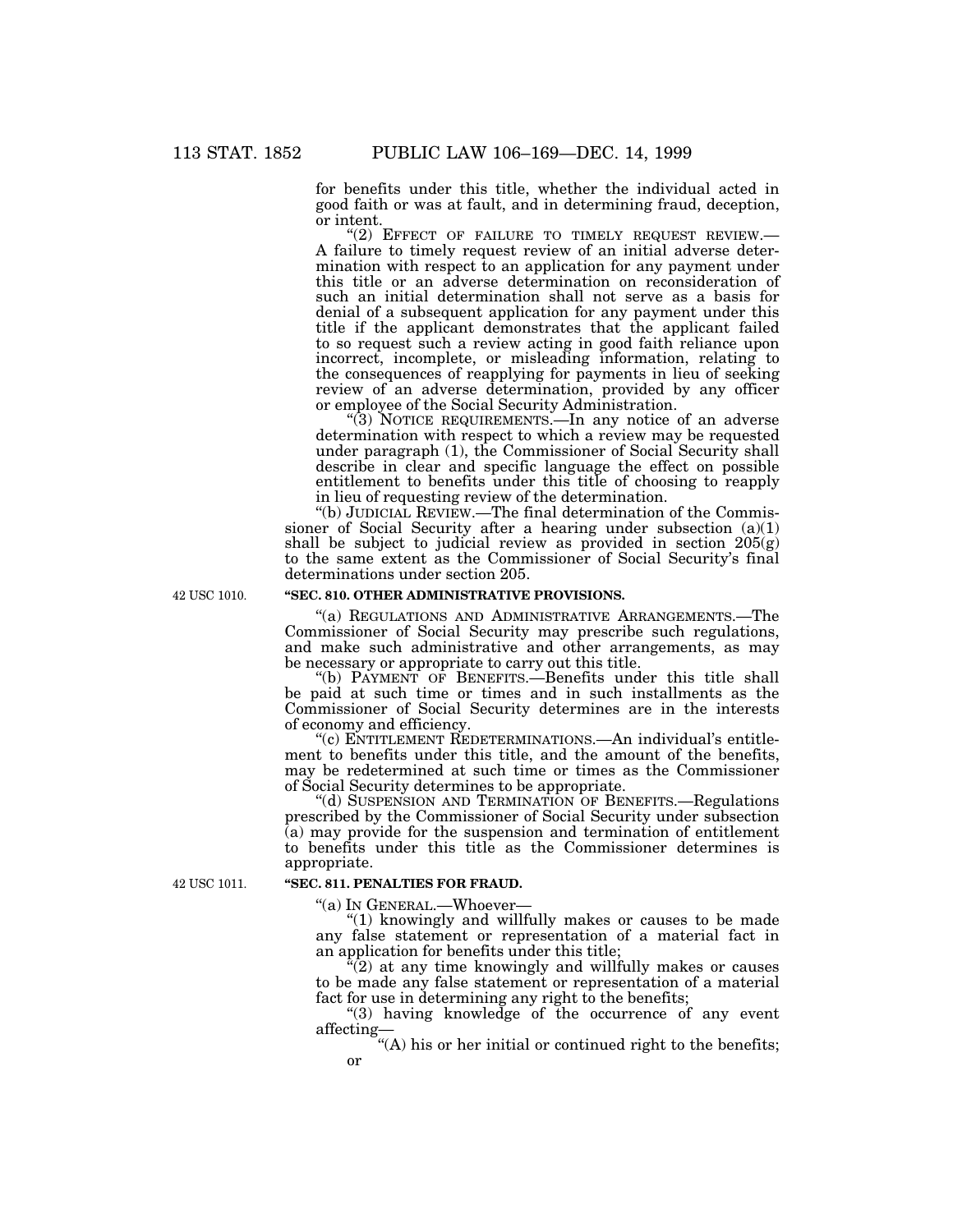''(B) the initial or continued right to the benefits of any other individual in whose behalf he or she has applied for or is receiving the benefit,

conceals or fails to disclose the event with an intent fraudulently to secure the benefit either in a greater amount or quantity than is due or when no such benefit is authorized; or

"(4) having made application to receive any such benefit for the use and benefit of another and having received it, knowingly and willfully converts the benefit or any part thereof to a use other than for the use and benefit of the other individual,

shall be fined under title 18, United States Code, imprisoned not more than 5 years, or both.

''(b) RESTITUTION BY REPRESENTATIVE PAYEE.—If a person or organization violates subsection (a) in the person's or organization's role as, or in applying to become, a representative payee under section 807 on behalf of a qualified individual, and the violation includes a willful misuse of funds by the person or entity, the court may also require that full or partial restitution of funds be made to the qualified individual.

#### **''SEC. 812. DEFINITIONS.**

''In this title:

''(1) WORLD WAR II VETERAN.—The term 'World War II veteran' means a person who—

''(A) served during World War II—

"(i) in the active military, naval, or air service of the United States during World War II; or

"(ii) in the organized military forces of the Government of the Commonwealth of the Philippines, while the forces were in the service of the Armed Forces of the United States pursuant to the military order of the President dated July 26, 1941, including among the military forces organized guerrilla forces under commanders appointed, designated, or subsequently recognized by the Commander in Chief, Southwest Pacific Area, or other competent authority in the Army of the United States, in any case in which the service was rendered before December 31, 1946; and

''(B) was discharged or released therefrom under conditions other than dishonorable—

''(i) after service of 90 days or more; or

"(ii) because of a disability or injury incurred or aggravated in the line of active duty.

"(2) WORLD WAR II.—The term 'World War II' means the period beginning on September 16, 1940, and ending on July 24, 1947.

"(3) SUPPLEMENTAL SECURITY INCOME BENEFIT UNDER TITLE XVI.—The term 'supplemental security income benefit under title XVI', except as otherwise provided, includes State supplementary payments which are paid by the Commissioner of Social Security pursuant to an agreement under section 1616(a) of this Act or section 212(b) of Public Law 93–66.

"(4) FEDERAL BENEFIT RATE UNDER TITLE XVI.—The term 'Federal benefit rate under title XVI' means, with respect to any month, the amount of the supplemental security income

42 USC 1012.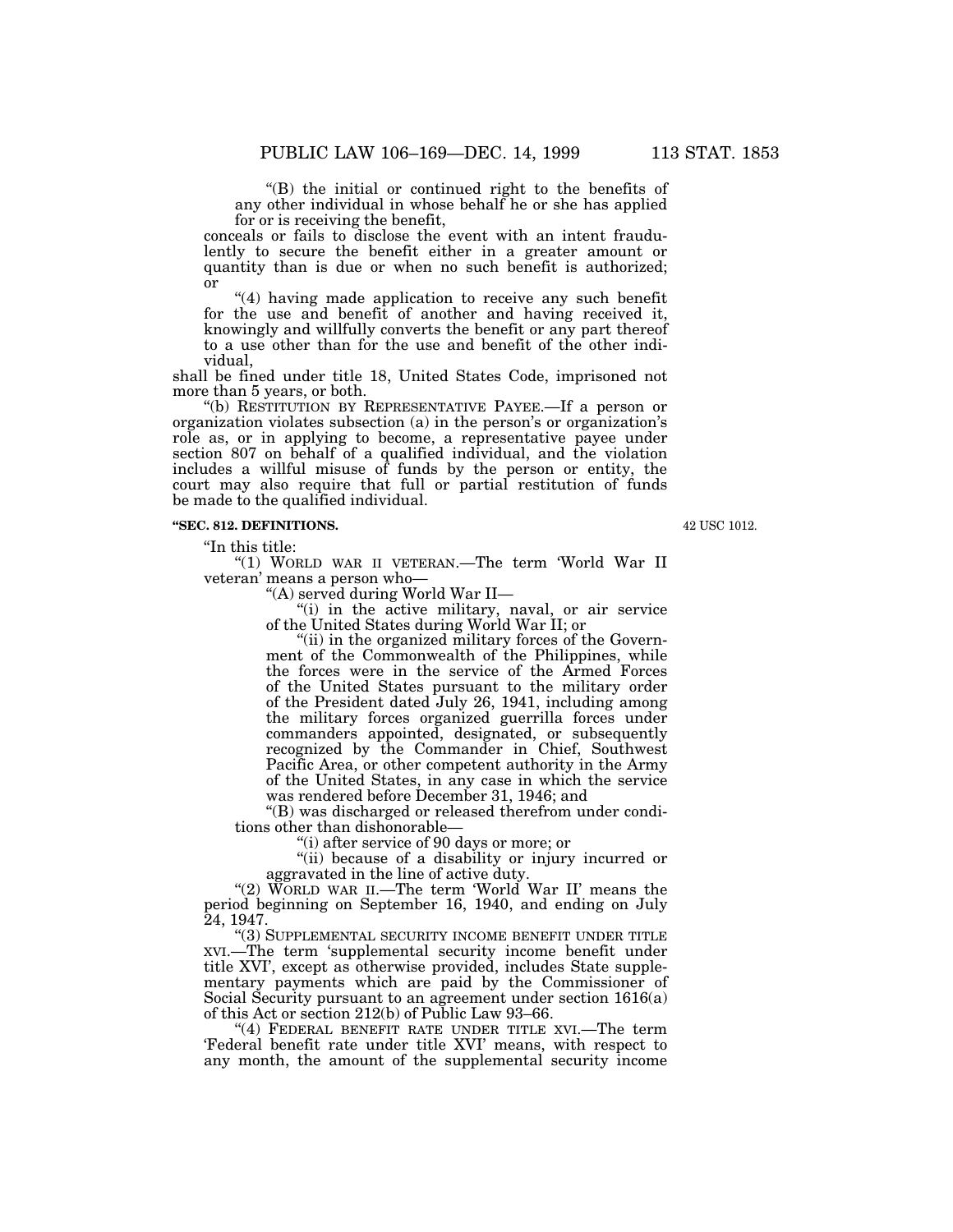cash benefit (not including any State supplementary payment which is paid by the Commissioner of Social Security pursuant to an agreement under section 1616(a) of this Act or section 212(b) of Public Law 93–66) payable under title XVI for the month to an eligible individual with no income.

''(5) UNITED STATES.—The term 'United States' means, notwithstanding section 1101(a)(1), only the 50 States, the District of Columbia, and the Commonwealth of the Northern Mariana Islands.

''(6) BENEFIT INCOME.—The term 'benefit income' means any recurring payment received by a qualified individual as an annuity, pension, retirement, or disability benefit (including any veterans' compensation or pension, workmen's compensation payment, old-age, survivors, or disability insurance benefit, railroad retirement annuity or pension, and unemployment insurance benefit), but only if a similar payment was received by the individual from the same (or a related) source during the 12-month period preceding the month in which the individual files an application for benefits under this title.

42 USC 1013.

#### **''SEC. 813. APPROPRIATIONS.**

''There are hereby appropriated for fiscal year 2000 and subsequent fiscal years, out of any funds in the Treasury not otherwise appropriated, such sums as may be necessary to carry out this title.''.

(b) CONFORMING AMENDMENTS.—

(1) SOCIAL SECURITY TRUST FUNDS LAE ACCOUNT.—Section  $201(g)$  of such Act (42 U.S.C. 401(g)) is amended—

 $(A)$  in the fourth sentence of paragraph  $(1)(A)$ , by inserting after "this title," the following: "title VIII,";

(B) in paragraph  $(1)(B)(i)(I)$ , by inserting after "this title,'' the following: ''title VIII,''; and

 $(C)$  in paragraph  $(1)(C)(i)$ , by inserting after "this title," the following: "title VIII,".

(2) REPRESENTATIVE PAYEE PROVISIONS OF TITLE II.—Section  $205(j)$  of such Act (42 U.S.C. 405(j)) is amended–

(A) in paragraph  $(1)(A)$ , by inserting "807 or" before  $"1631(a)(2)";$ 

(B) in paragraph  $(2)(B)(i)(I)$ , by inserting ", title VIII," before "or title  $XVI''$ ;

(C) in paragraph  $(2)(B)(i)(III)$ , by inserting ", 811," before "or  $1632$ ";

(D) in paragraph  $(2)(B)(i)(IV)$ —

(i) by inserting '', the designation of such person as a representative payee has been revoked pursuant

to section 807(a)," before "or payment of benefits"; and (ii) by inserting ", title VIII," before "or title XVI";

 $(E)$  in paragraph  $(2)(B)(ii)(I)$ — (i) by inserting ''whose designation as a representa-

tive payee has been revoked pursuant to section 807(a)," before "or with respect to whom"; and

(ii) by inserting ", title VIII," before "or title XVI";

(F) in paragraph  $(2)(B)(ii)(II)$ , by inserting ", 811," before "or 1632";

 $(G)$  in paragraph  $(2)(C)(i)(II)$ , by inserting ", the designation of such person as a representative payee has been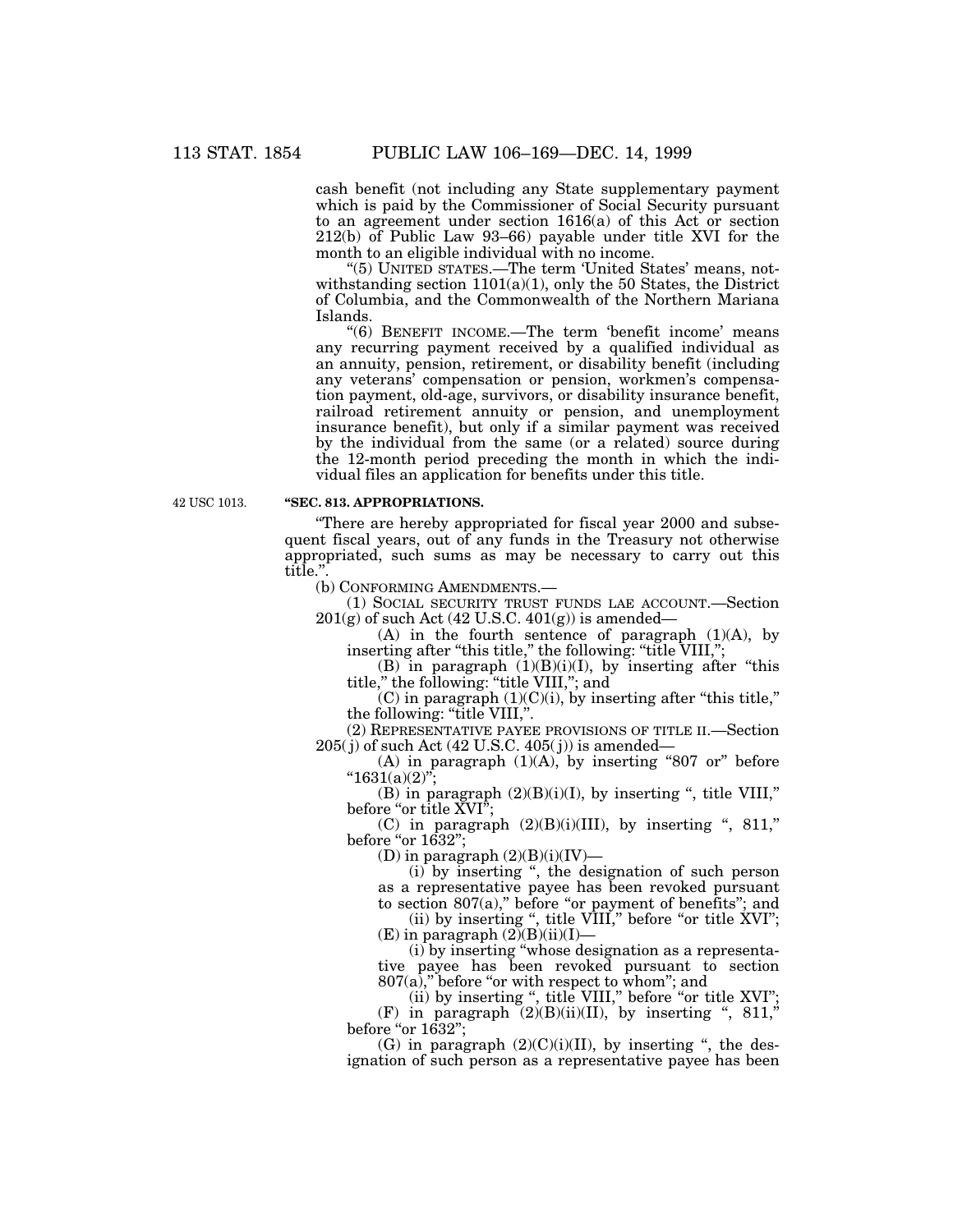revoked pursuant to section  $807(a)$ ," before "or payment of benefits'';

 $(H)$  in each of clauses (i) and (ii) of paragraph  $(3)(E)$ ,

by inserting ", section 807," before "or section  $1631(a)(2)$ "; (I) in paragraph  $(3)(\vec{F})$ , by inserting "807 or" before " $1631(a)(2)$ "; and

(J) in paragraph  $(4)(B)(i)$ , by inserting "807 or" before " $1631(a)(2)^{y}$ ".

(3) WITHHOLDING FOR CHILD SUPPORT AND ALIMONY OBLIGA-TIONS.—Section  $459(h)(1)(A)$  of such Act  $(42 \text{ U.S.C. } 659(h)(1)(A))$ is amended—

 $(A)$  at the end of clause (iii), by striking "and";

(B) at the end of clause (iv), by striking ''but'' and inserting "and"; and

(C) by adding at the end a new clause as follows: "(v) special benefits for certain World War II veterans payable under title VIII; but''.

(4) SOCIAL SECURITY ADVISORY BOARD.—Section 703(b) of such Act (42 U.S.C. 903(b)) is amended by striking "title II" and inserting "title II, the program of special benefits for certain World War II veterans under title VIII,".

(5) DELIVERY OF CHECKS.—Section 708 of such Act (42 U.S.C. 908) is amended—

42 USC 909.

 $(A)$  in subsection  $(a)$ , by striking "title II" and inserting "title II, title VIII,"; and

(B) in subsection (b), by striking ''title II'' and inserting ''title II, title VIII,''.

(6) CIVIL MONETARY PENALTIES.—Section 1129 of such Act (42 U.S.C. 1320a–8) is amended—

(A) in the title, by striking "II" and inserting "II, VIII";  $(B)$  in subsection  $(a)(1)$ —

(i) by striking "or" at the end of subparagraph (A);

(ii) by redesignating subparagraph (B) as subparagraph (C); and

(iii) by inserting after subparagraph (A) the following new subparagraph:

''(B) benefits or payments under title VIII, or'';

 $(C)$  in subsection  $(a)(2)$ , by inserting "or title VIII," after "title II";

(D) in subsection  $(e)(1)(C)$ —

(i) by striking "or" at the end of clause (i);

(ii) by redesignating clause (ii) as clause (iii); and

(iii) by inserting after clause (i) the following new clause:

''(ii) by decrease of any payment under title VIII to which the person is entitled, or"

 $(E)$  in subsection (e)(2)(B), by striking "title XVI" and inserting ''title VIII or XVI''; and

(F) in subsection (l), by striking ''title XVI'' and inserting ''title VIII or XVI''.

(7) RECOVERY OF SSI OVERPAYMENTS.—Section 1147 of such Act (42 U.S.C. 1320b–17) is amended—

 $(A)$  in subsection  $(a)(1)$ 

(i) by inserting "or VIII" after "title II" the first place it appears; and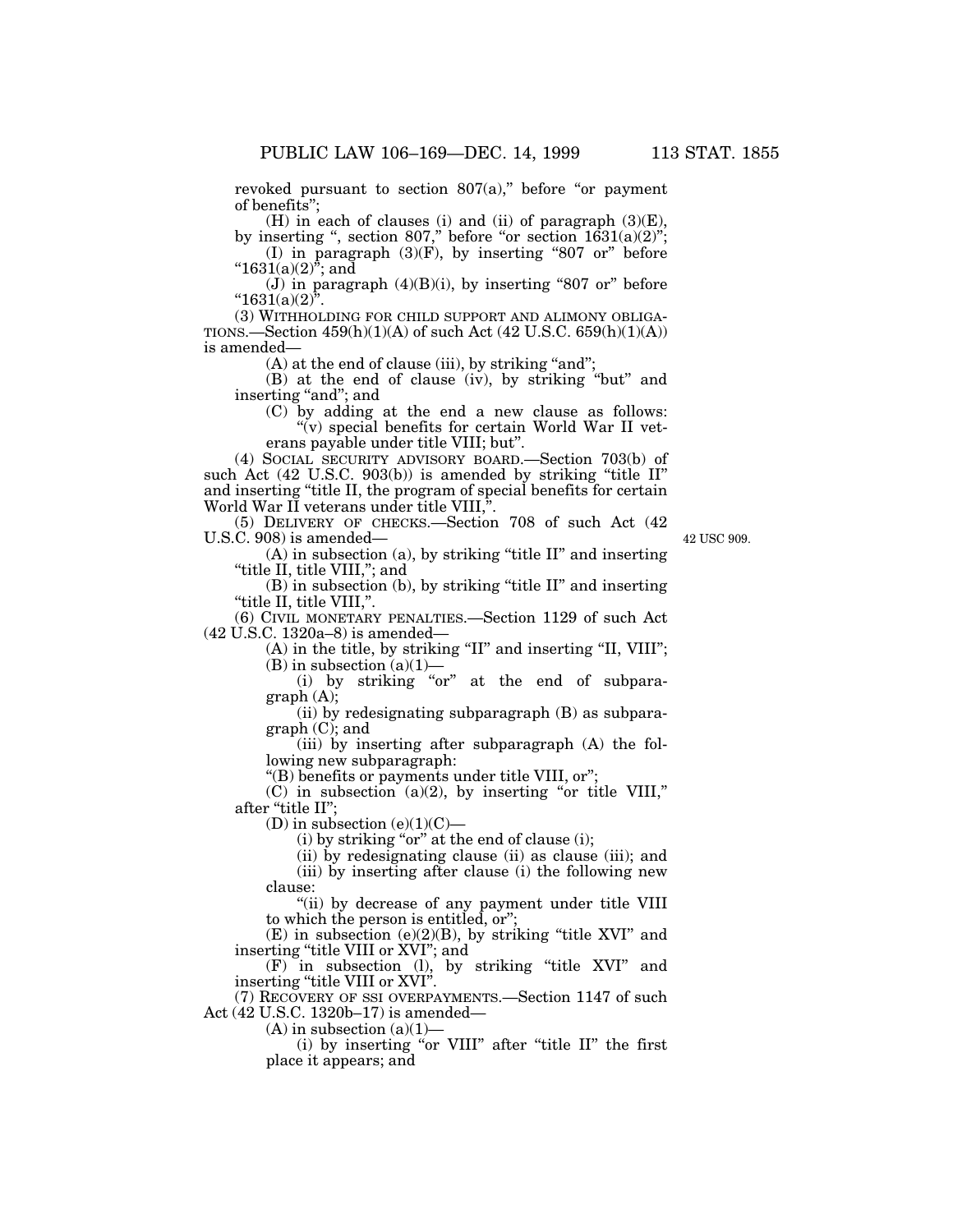(ii) by striking ''title II'' the second place it appears and inserting ''such title''; and

(B) in the heading, by striking ''SOCIAL SECURITY'' and inserting ''OTHER''.

(8) RECOVERY OF SOCIAL SECURITY OVERPAYMENTS.—Part A of title XI of the Social Security Act is amended by inserting after section 1147 (42 U.S.C. 1320b–17) the following new section:

# "RECOVERY OF SOCIAL SECURITY BENEFIT OVERPAYMENTS FROM TITLE VIII BENEFITS

42 USC 1320b– 18.

''SEC. 1147A. Whenever the Commissioner of Social Security determines that more than the correct amount of any payment has been made under title II to an individual who is not currently receiving benefits under that title but who is receiving benefits under title VIII, the Commissioner may recover the amount incorrectly paid under title II by decreasing any amount which is payable to the individual under title VIII.".<br>
(9) REPRESENTATIVE PAYEE PROVISIONS OF TITLE XVI.—

Section  $1631(a)(2)$  of such Act (42 U.S.C. 1383(a)(2)) is amended—

 $(A)$  in subparagraph  $(A)(iii)$ , by inserting "or 807" after "205(j)(1)";

 $(\check{B})$  in subparagraph  $(B)(ii)(I)$ , by inserting ", title VIII," before "or this title";

 $(C)$  in subparagraph  $(B)(ii)(III)$ , by inserting ", 811," before "or 1632";

(D) in subparagraph  $(B)(ii)(IV)$ —

(i) by inserting ''whether the designation of such person as a representative payee has been revoked pursuant to section  $807(a)$ ," before "and whether certification''; and

(ii) by inserting ", title VIII," before "or this title";  $(E)$  in subparagraph  $(B)(iii)(II)$ , by inserting "the designation of such person as a representative payee has been revoked pursuant to section  $807(a)$ ," before "or certification''; and

 $(F)$  in subparagraph  $(D)(ii)(II)(aa)$ , by inserting "or 807" after "205( $j$ )(4)".

(10) ADMINISTRATIVE OFFSET.—Section  $3716(c)(3)(C)$  of title 31, United States Code, is amended—

(A) by striking "sections  $205(b)(1)$ " and inserting "sections  $205(b)(1)$ ,  $809(a)(1)$ ,"; and

(B) by striking ''either title II'' and inserting ''title II, VIII,''.

# **Subtitle C—Study**

42 USC 1382 note.

# **SEC. 261. STUDY OF DENIAL OF SSI BENEFITS FOR FAMILY FARMERS.**

(a) IN GENERAL.—The Commissioner of Social Security shall conduct a study of the reasons why family farmers with resources of less than \$100,000 are denied supplemental security income benefits under title XVI of the Social Security Act, including whether the deeming process unduly burdens and discriminates against family farmers who do not institutionalize a disabled dependent, and shall determine the number of such farmers who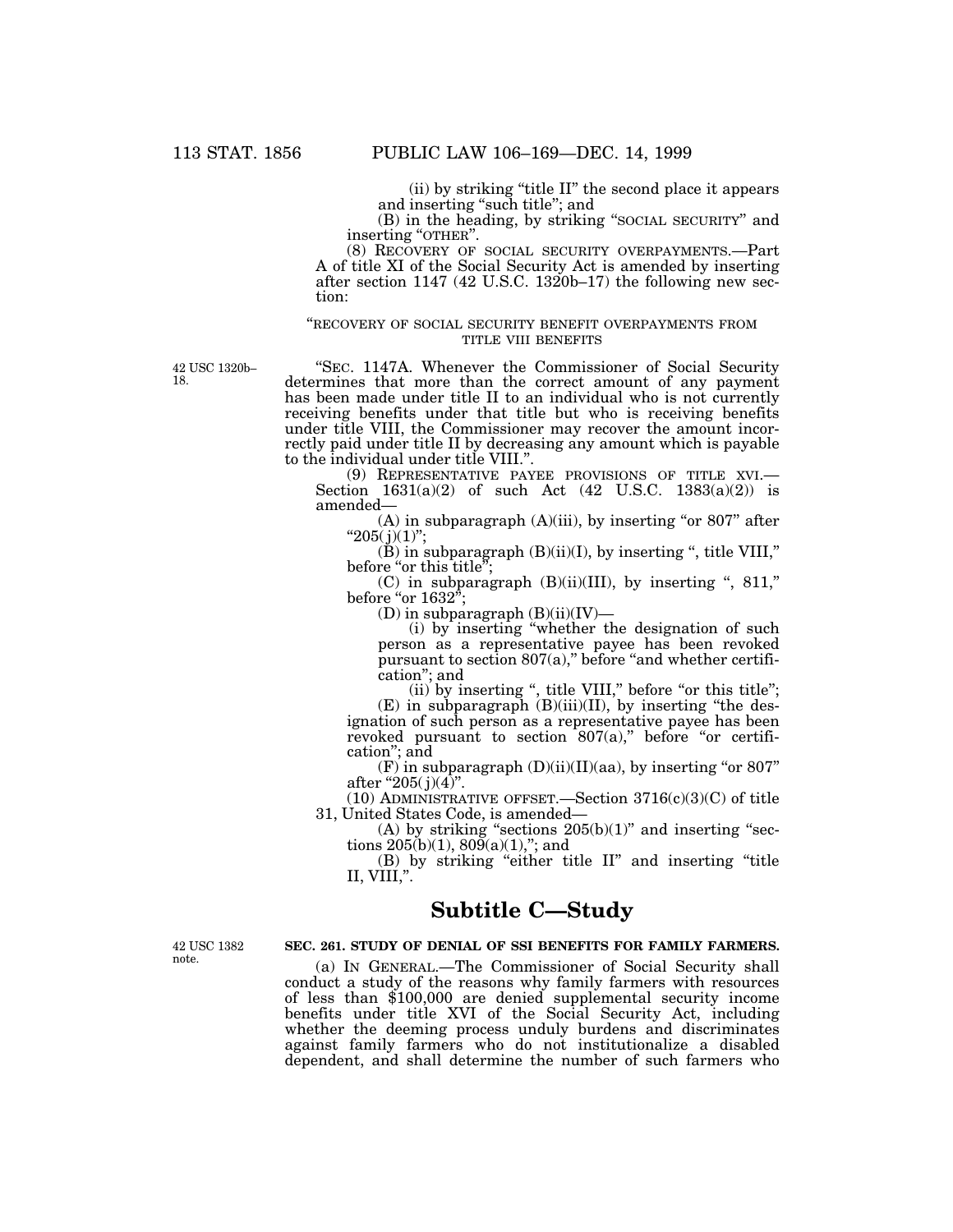have been denied such benefits during each of the preceding 10 years.

(b) REPORT TO THE CONGRESS.—Within 1 year after the date Deadline. of the enactment of this Act, the Commissioner of Social Security shall prepare and submit to the Committee on Ways and Means of the House of Representatives and the Committee on Finance of the Senate a report that contains the results of the study, and the determination, required by subsection (a).

# **TITLE III—CHILD SUPPORT**

# **SEC. 301. NARROWING OF HOLD-HARMLESS PROVISION FOR STATE SHARE OF DISTRIBUTION OF COLLECTED CHILD SUP-PORT.**

(a) IN GENERAL.—Section 457(d) of the Social Security Act (42 U.S.C. 657(d)) is amended to read as follows:

''(d) HOLD-HARMLESS PROVISION.—If—

" $(1)$  the State share of amounts collected in the fiscal year which could be retained to reimburse the State for amounts paid to families as assistance by the State is less than the State share of such amounts collected in fiscal year 1995 (determined in accordance with section 457 as in effect on August 21, 1996); and

 $\text{``(2)}$ (A) the State has distributed to families that include an adult receiving assistance under the program under part A at least 80 percent of the current support payments collected during the preceding fiscal year on behalf of such families, and the amounts distributed were disregarded in determining the amount or type of assistance provided under the program under part A; or

" $(\hat{B})$  the State has distributed to families that formerly received assistance under the program under part A the State share of the amounts collected pursuant to section 464 that could have been retained as reimbursement for assistance paid to such families,

then the State share otherwise determined for the fiscal year shall be increased by an amount equal to one-half of the amount (if any) by which the State share for fiscal year 1995 exceeds the State share for the fiscal year (determined without regard to this subsection).''.

42 USC 657 note.

(b) EFFECTIVE DATE.—The amendment made by subsection (a) shall be effective with respect to calendar quarters occurring during the period that begins on October 1, 1998, and ends on September 30, 2001.

(c) REPEAL.—Effective October 1, 2001, section 457 of the Social Security Act (42 U.S.C. 657) is amended—

(1) in subsection (a), by striking "subsections (e) and  $(f)$ " and inserting "subsections  $(d)$  and  $(e)$ ";

(2) by striking subsection (d);

(3) in subsection (e), by striking the second sentence; and

(4) by redesignating subsections (e) and (f) as subsections (d) and (e), respectively.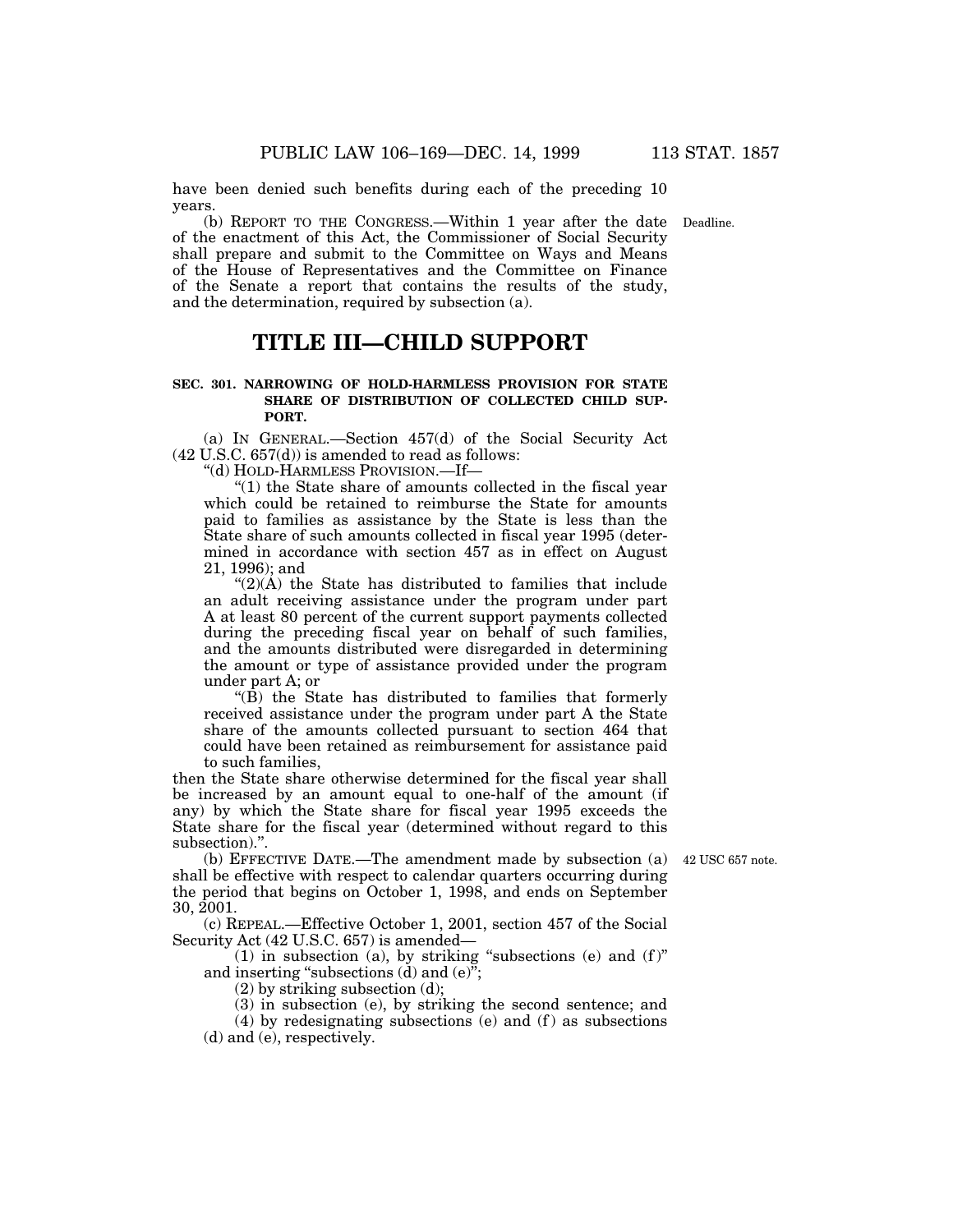# **TITLE IV—TECHNICAL CORRECTIONS**

### **SEC. 401. TECHNICAL CORRECTIONS RELATING TO AMENDMENTS MADE BY THE PERSONAL RESPONSIBILITY AND WORK OPPORTUNITY RECONCILIATION ACT OF 1996.**

(a) Section  $402(a)(1)(B)(iv)$  of the Social Security Act (42 U.S.C.  $602(a)(1)(B)(iv)$  is amended by striking "Act" and inserting "section''.

(b) Section  $409(a)(7)(B)(i)(II)$  of the Social Security Act (42) U.S.C.  $609(a)(7)(B)(i)(II)$  is amended by striking "part" and inserting "section".

(c) Section 413(g)(1) of the Social Security Act (42 U.S.C.  $613(g)(1)$  is amended by striking "Act" and inserting "section".

(d) Section 416 of the Social Security Act (42 U.S.C. 616) is amended by striking ''Opportunity Act'' and inserting ''Opportunity Reconciliation Act'' each place such term appears.

(e) Section 431(a)(6) of the Social Security Act (42 U.S.C.  $629a(a)(6))$ ) is amended—

 $(1)$  by inserting ", as in effect before August 22, 1986" after "482(i)(5)"; and

(2) by inserting ", as so in effect" after " $482(i)(7)(A)$ ".

(f) Sections  $452(a)(7)$  and  $466(c)(2)(A)(i)$  of the Social Security Act (42 U.S.C.  $652(a)(7)$  and  $666(c)(2)(A)(i)$ ) are each amended by striking ''Social Security'' and inserting ''social security''.

(g) Section 454 of the Social Security Act (42 U.S.C. 654) is amended—

(1) by striking '', or'' at the end of each of paragraphs  $(6)(E)(i)$  and  $(19)(B)(i)$  and inserting "; or";

(2) in paragraph (9), by striking the comma at the end of each of subparagraphs (A), (B), and (C) and inserting a semicolon; and

(3) by striking '', and'' at the end of each of paragraphs  $(19)(A)$  and  $(24)(A)$  and inserting "; and".

(h) Section 454(24)(B) of the Social Security Act (42 U.S.C.  $654(24)(B)$ ) is amended by striking "Opportunity  $\text{Act}$ " and inserting ''Opportunity Reconciliation Act''.

 $(i)$  Section 344 $(b)(1)(A)$  of the Personal Responsibility and Work Opportunity Reconciliation Act of 1996 (Public Law 104–193; 110 Stat. 2236) is amended to read as follows:

"(A) in paragraph (1), by striking subparagraph (B) and inserting the following:

'(B) equal to the percent specified in paragraph (3) of the sums expended during such quarter that are attributable to the planning, design, development, installation or enhancement of an automatic data processing and information retrieval system (including in such sums the full cost of the hardware components of such system); and'; and''.

(*j*) Section  $457(a)(2)(B)(i)(I)$  of the Social Security Act (42 U.S.C. 657(a)(2)(B)(i)(I)) is amended by striking ''Act Reconciliation'' and inserting ''Reconciliation Act''.

(k) Section 457 of the Social Security Act (42 U.S.C. 657) is amended by striking ''Opportunity Act'' each place it appears and inserting ''Opportunity Reconciliation Act''.

(l) Effective on the date of the enactment of this Act, section 404(e) of the Social Security Act (42 U.S.C. 604(e)) is amended

42 USC 655.

Effective date.